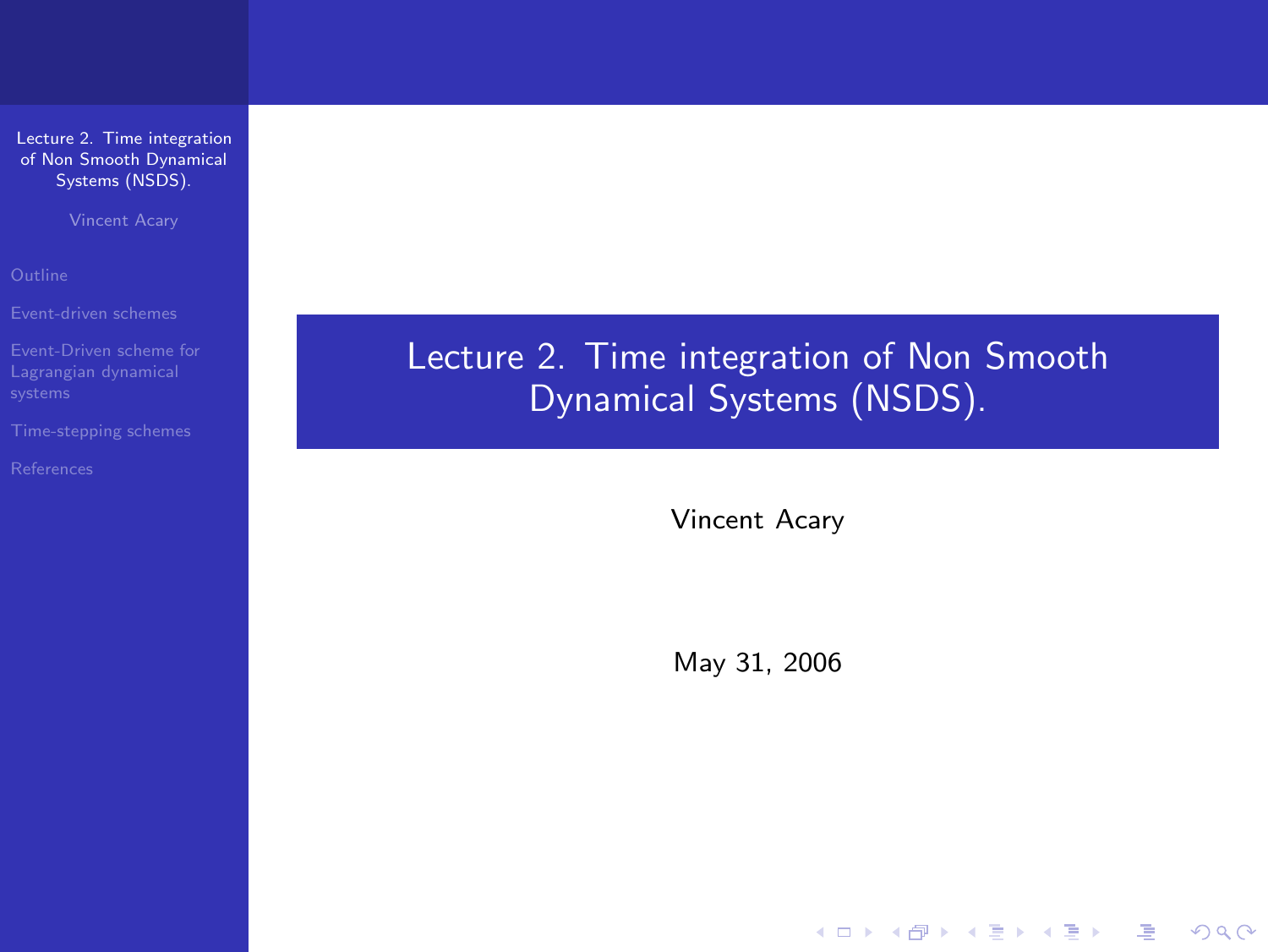Vincent Acary

#### **[Outline](#page-1-0)**

[Event-driven schemes](#page-2-0)

- [Event-Driven scheme for](#page-3-0)
- 
- <span id="page-1-0"></span>[References](#page-46-0)

### **1** [Outline](#page-1-0)

### 2 [Event-driven schemes](#page-2-0)

**[Principle](#page-2-0)** 

### 3 [Event-Driven scheme for Lagrangian dynamical systems](#page-3-0)

- $\blacksquare$  [The smooth dynamics and the impact equations](#page-3-0)
- [Reformulations of the unilateral constraints on Different kinematics levels](#page-5-0)
- [Reformulations of the smooth dynamics at acceleration level.](#page-10-0)
- [The case of a single contact.](#page-12-0)
- **[The multi-contact case and the index-sets](#page-19-0)**
- [Comments and extensions](#page-24-0)

## 4 [Time-stepping schemes](#page-26-0)

- **[Principle](#page-26-0)**
- [The Moreau's catching–up algorithm for the first order sweeping process](#page-27-0)

**YO A REAR SHOP A BY A GAR** 

- [Time stepping scheme for Linear Complementarity Systems \(LCS\)](#page-32-0)
- [Time stepping scheme for Differential Variational Inequalities \(DVI\)](#page-36-0)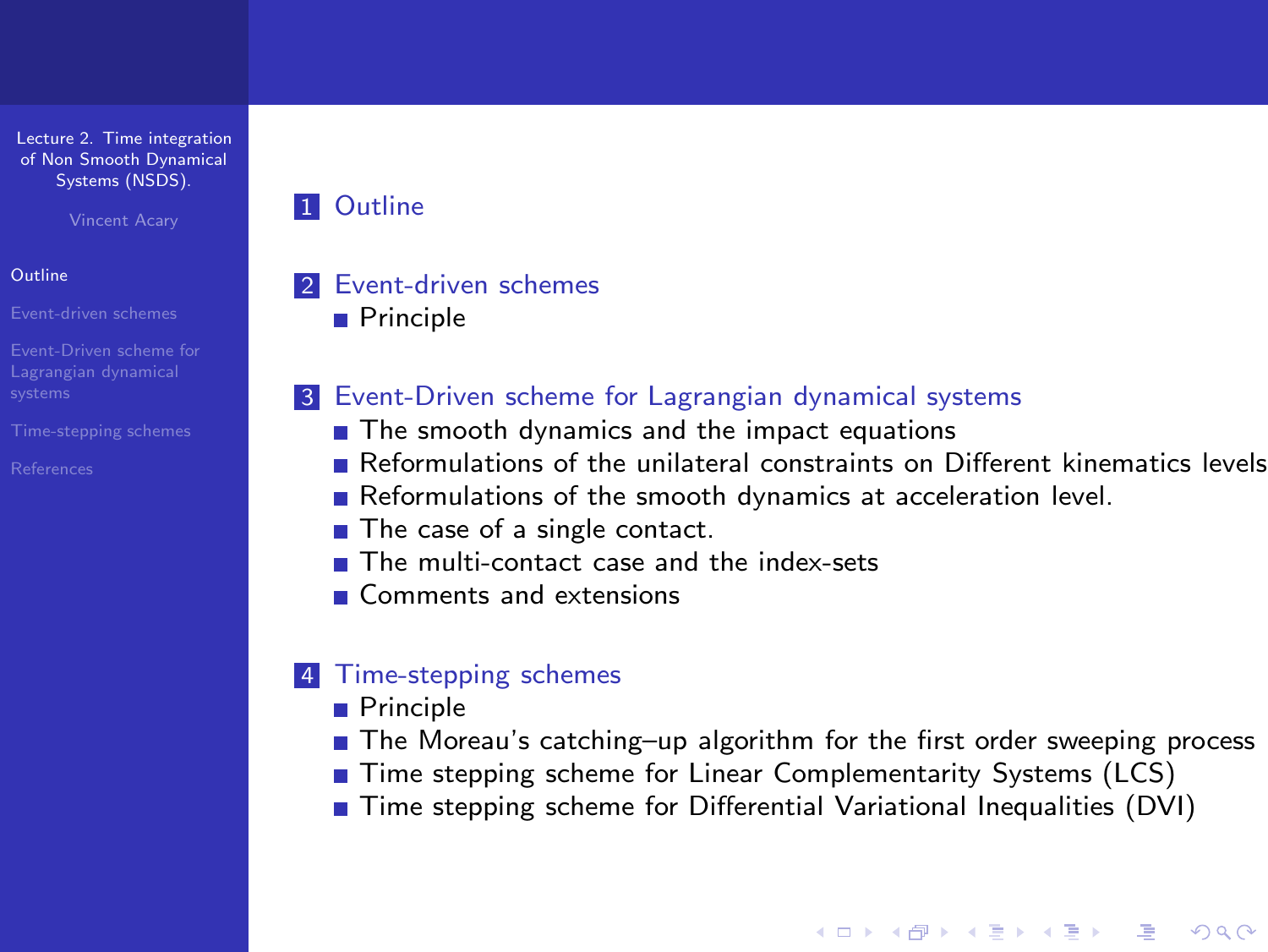# Principle

[Lecture 2. Time integration](#page-0-0) of Non Smooth Dynamical Systems (NSDS).

Vincent Acary

[Event-driven schemes](#page-2-0) [Principle](#page-2-0)

[Event-Driven scheme for](#page-3-0)

<span id="page-2-0"></span>

Time-decomposition of the dynamics in

- $m$  modes, time-intervals in which the dynamics is smooth,
- discrete events, times where the dynamics is nonsmooth.

The following assumptions guarantee the existence and the consistency of such a decomposition

- **The definition and the localization of the discrete events. The set of** events is negligible with the respect to Lebesgue measure.
- The definition of time-intervals of non-zero lengths, the events are of finite number and "well-separated" in time. Problems with finite accumulations of impacts, or Zeno-state

#### **Comments**

On the numerical point of view, we need

- detect events with for instance root-finding procedure.
	- Dichotomy and interval arithmetic
	- Newton procedure for  $C^2$  function and polynomials
- solve the non smooth dynamics at events with a reinitialization rule of the state,
- $\blacksquare$  integrate the smooth dynamics between two events with any ODE solvers.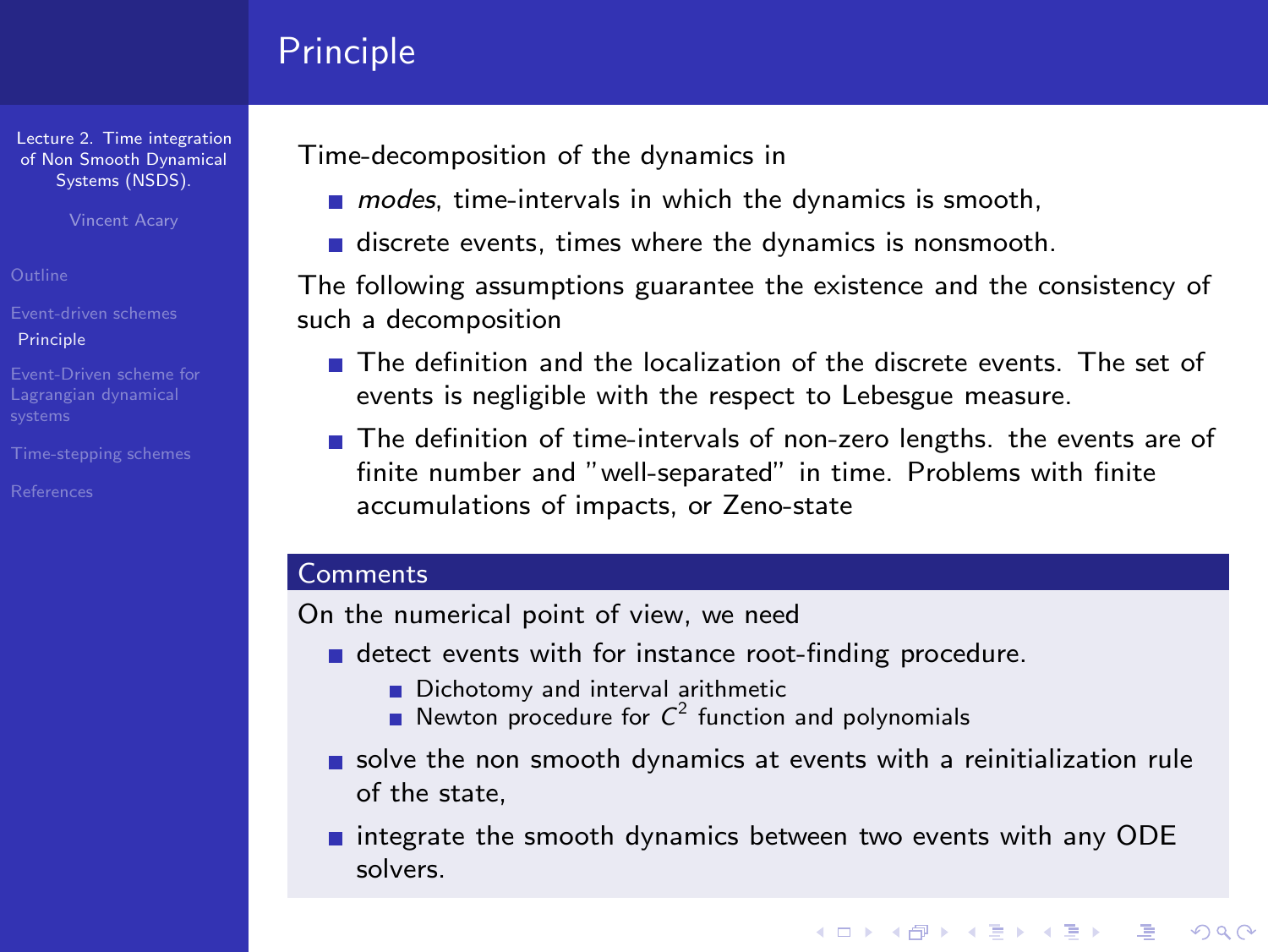Vincent Acary

[Event-driven schemes](#page-2-0)

[Event-Driven scheme for](#page-3-0)

#### [The smooth dynamics and](#page-4-0) the impact equations

<span id="page-3-1"></span><span id="page-3-0"></span>

### The impact equations

The impact equations can be written at the time,  $t_i$  of discontinuities:

$$
M(q(t_i))(v^+(t_i)-v^-(t_i))=p_i,
$$
\n(1)

This equation will be solved at the time of impact together with an impact law. That is for an Newton impact law

$$
\begin{cases}\nM(q(t_i))(v^+(t_i) - v^-(t_i)) = p_i, \\
U_N^+(t_i) = \nabla_q h(q(t_i))v^+(t_i) \\
U_N^-(t_i) = \nabla_q h(q(t_i))v^-(t_i) \\
p_i = \nabla_q^T h(q(t_i))P_{N,i} \\
0 \leq U_N^+(t_i) + eU_N^-(t_i) \perp P_{N,i} \geq 0\n\end{cases}
$$
\n(2)

**YO A REAGE YOU ARE YOUR** 

This problem can be reduced on the local unknowns  $U^+_{{\sf{N}}}(t_i), P_{{\sf{N}},i}$  if the matrix  $M(q(t_i))$  is assumed to be invertible. One obtains the following LCP at time  $t_i$  of discontinuities of  $v$ :

$$
\begin{cases}\nU_{\rm N}^+(t_i) = \nabla_q h(q(t_i)) (M(q(t_i)))^{-1} \nabla_q^T h(q(t_i)) P_{\rm N,i} + U_{\rm N}^-(t_i) \\
0 \leq U_{\rm N}^+(t_i) + e U_{\rm N}^-(t_i) \perp P_{\rm N,i} \geq 0\n\end{cases}
$$
\n(3)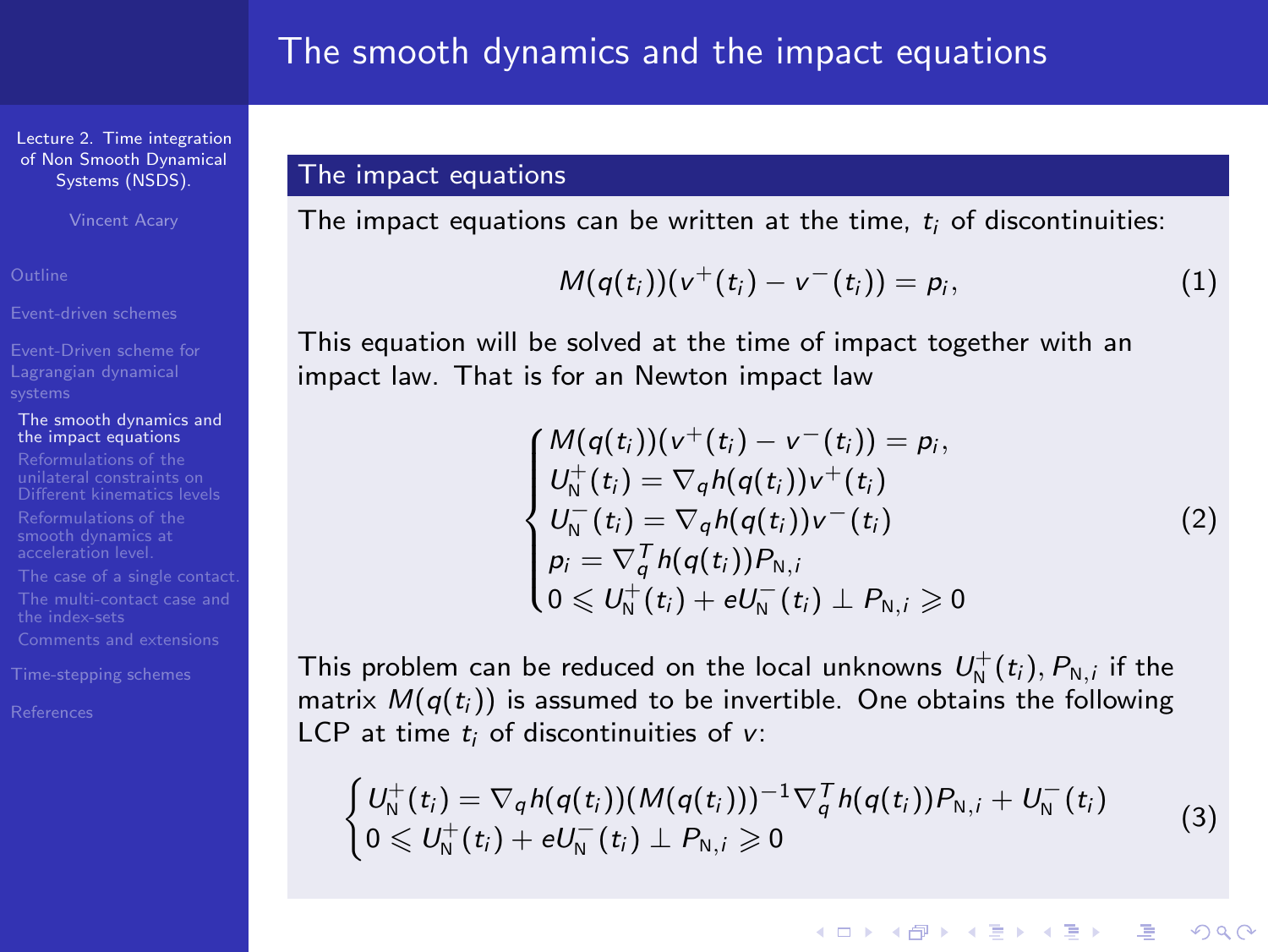Vincent Acary

#### [The smooth dynamics and](#page-3-0) the impact equations

<span id="page-4-0"></span>

## The smooth dynamics

The following smooth system are then to be solved  $(dt - a.e.)$ :

$$
\begin{cases}\nM(q(t))\gamma^+(t) + F(t, q, v^+) = f^+(t) \\
g = g(q(t)) \\
f^+ = \nabla_q g(q(t))^T F^+(t) \\
0 \leq g \perp F^+(t) \geq 0\n\end{cases}
$$
\n(1)

**YO A REAR SHOP A BY A GAR**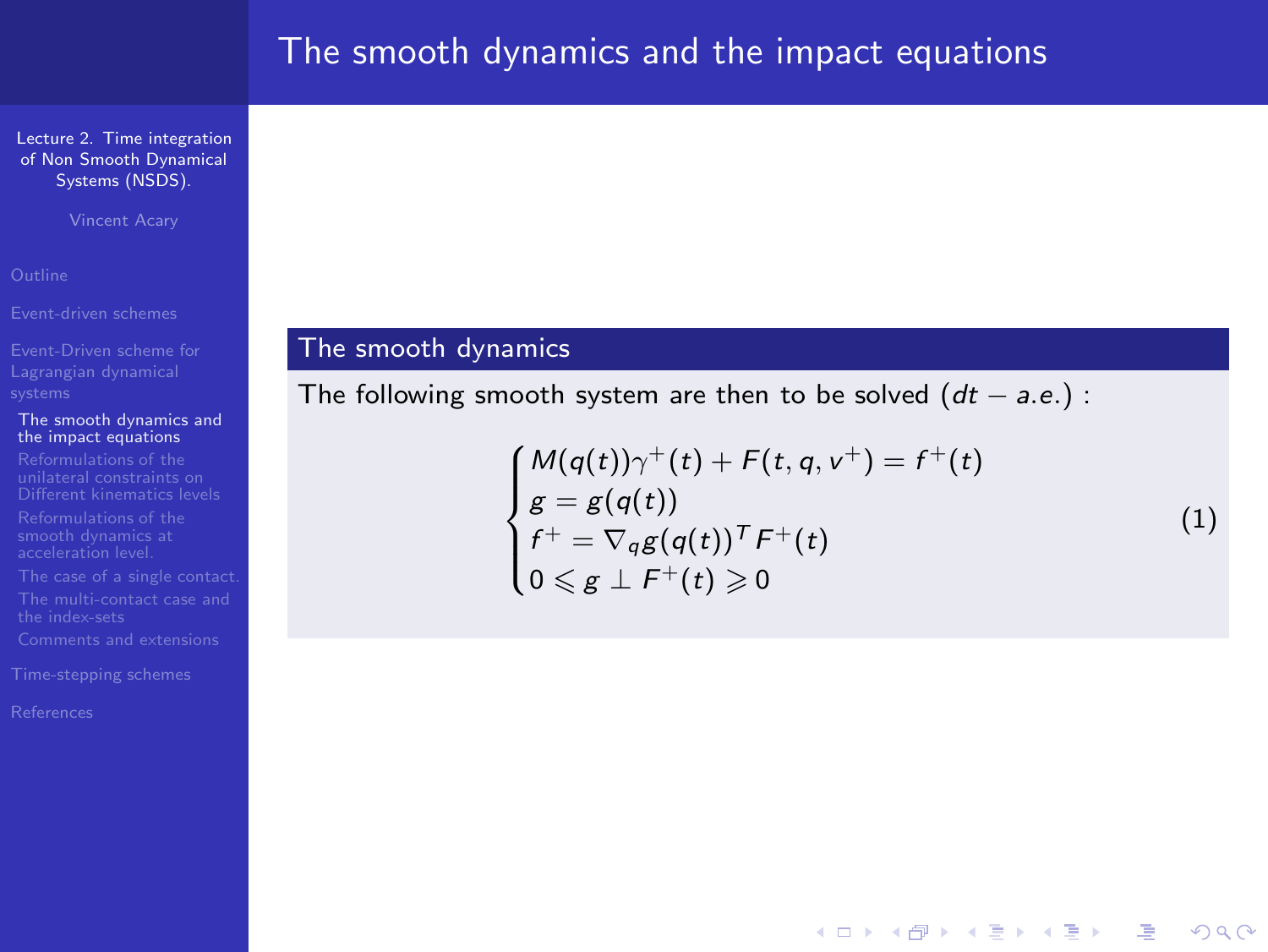[Lecture 2. Time integration](#page-0-0) of Non Smooth Dynamical Systems (NSDS).

Vincent Acary

[Event-driven schemes](#page-2-0)

[Event-Driven scheme for](#page-3-0)

#### Reformulations of the unilateral constraints on [Different kinematics levels](#page-5-0)

<span id="page-5-0"></span>

### Differentiation of the constraints w.r.t time

The constraints  $g = g(q(t))$  can de differentiate with respect to time as follows in the Lagrangian setting:

$$
\begin{cases}\n\dot{g}^+ = U_N^+ = \nabla_q g(q) v^+ \\
\ddot{g}^+ = \dot{U}_N^+ = \Gamma_N = \nabla_q g(q) \gamma^+ + \nabla_q g(q) v^+\n\end{cases}
$$
\n(2)

**YO A REAGE YOU ARE YOUR** 

#### **Comments**

Solving the smooth dynamics requires that the complementarity condition  $0 \leqslant g \perp F^+(t) \geqslant 0$  must be written now at different kinematic level, i.e. in terms of right velocity  $U_{\textrm{N}}^+$  and in terms of accelerations  $\mathsf{\Gamma}_{\textrm{N}}^+$ .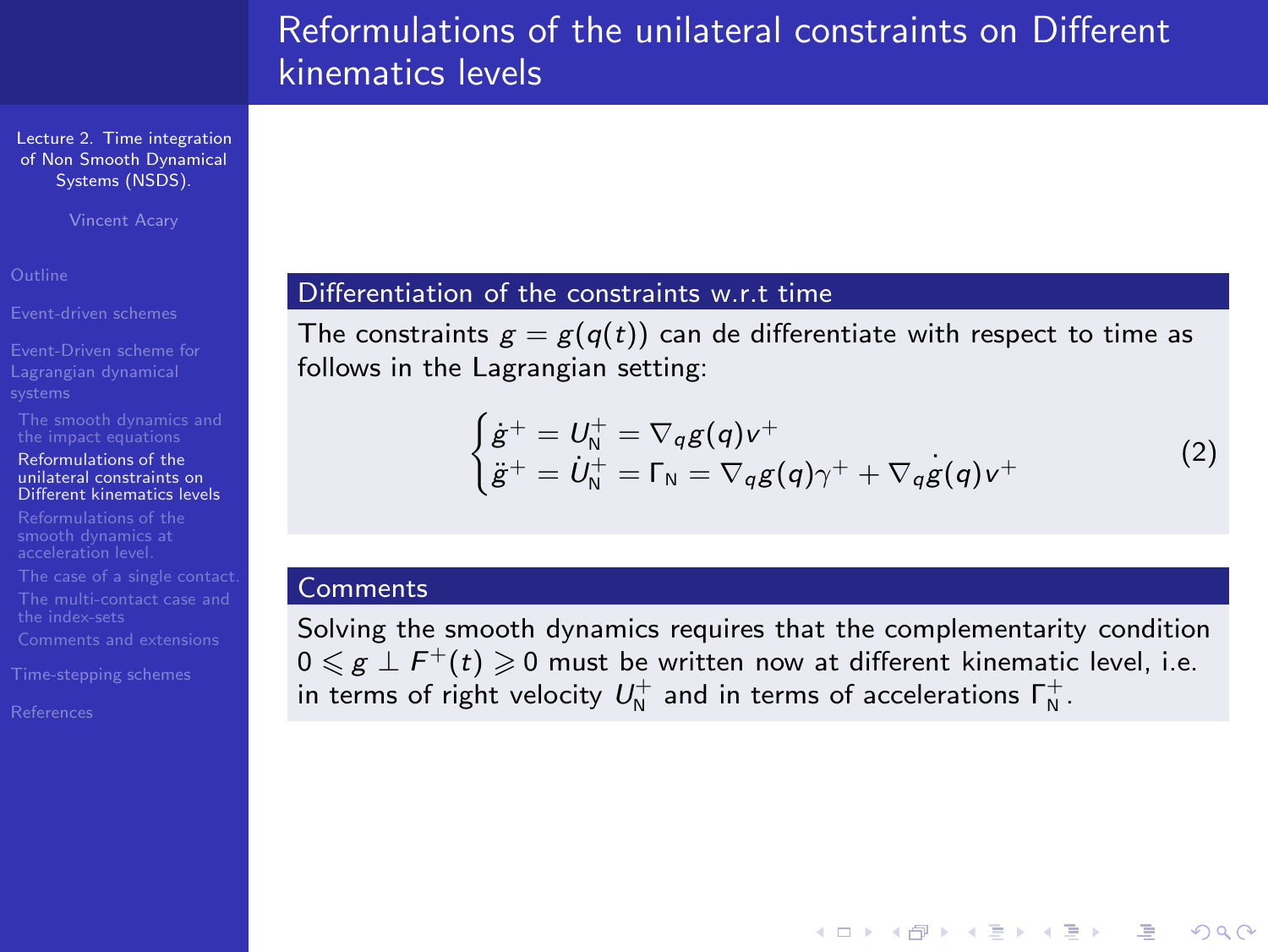[Lecture 2. Time integration](#page-0-0) of Non Smooth Dynamical Systems (NSDS).

Vincent Acary

[Event-driven schemes](#page-2-0)

#### Reformulations of the unilateral constraints on [Different kinematics levels](#page-5-0)

## At the velocity level

Assuming that  $U_{\textrm{N}}^{+}$  is right-continuous by definition of the right limit of a B.V. function, the complementarity condition implies, in terms of velocity, the following relation,

$$
-F^{+} \in \left\{ \begin{array}{ll} 0 & \text{if } g > 0 \\ 0 & \text{if } g = 0, U_{N}^{+} > 0 \\ -\infty, 0] & \text{if } g = 0, U_{N}^{+} = 0 \end{array} \right. \tag{3}
$$

**YO A RELATE YOUR** 

A rigorous proof of this assertion can be found in GLOCKER (2001).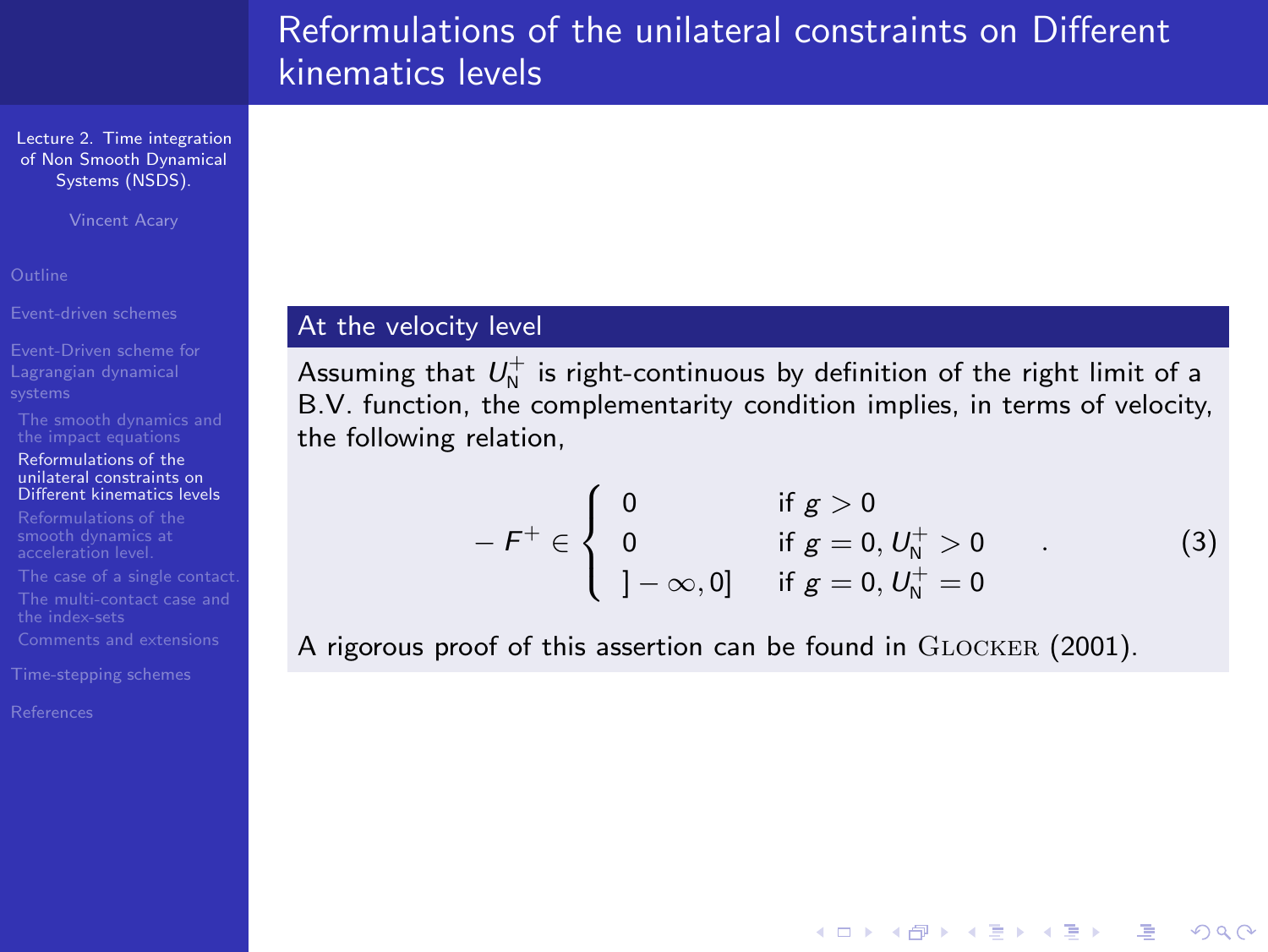[Lecture 2. Time integration](#page-0-0) of Non Smooth Dynamical Systems (NSDS).

Vincent Acary

#### Reformulations of the unilateral constraints on [Different kinematics levels](#page-5-0)

#### Equivalent formulations

Inclusion into  $N_{\rm I\!R^+} (U_{\rm N}^+)$ 

$$
-F^{+} \in \left\{ \begin{array}{ll} 0 & \text{if } g > 0 \\ N_{\text{IR}^{+}}(U_{\text{N}}^{+}) & \text{if } g = 0 \end{array} \right. \tag{3}
$$

Inclusion into  $N_{{\mathcal T}_{\mathrm{IR}^+}(g)}(U_{\mathsf{N}}^+)$ 

$$
-F^+\in N_{T_{\mathbb{R}^+(g)}}(U^+_N) \tag{4}
$$

 $\blacksquare$  In a complementarity formalism

$$
\begin{array}{ll}\n\text{if } g = 0 & 0 \leqslant U_N^+ \perp F^+ \geqslant 0 \\
\text{if } g > 0 & F^+ = 0\n\end{array} \tag{5}
$$

**YO A REAR SHOP A BY A GAR**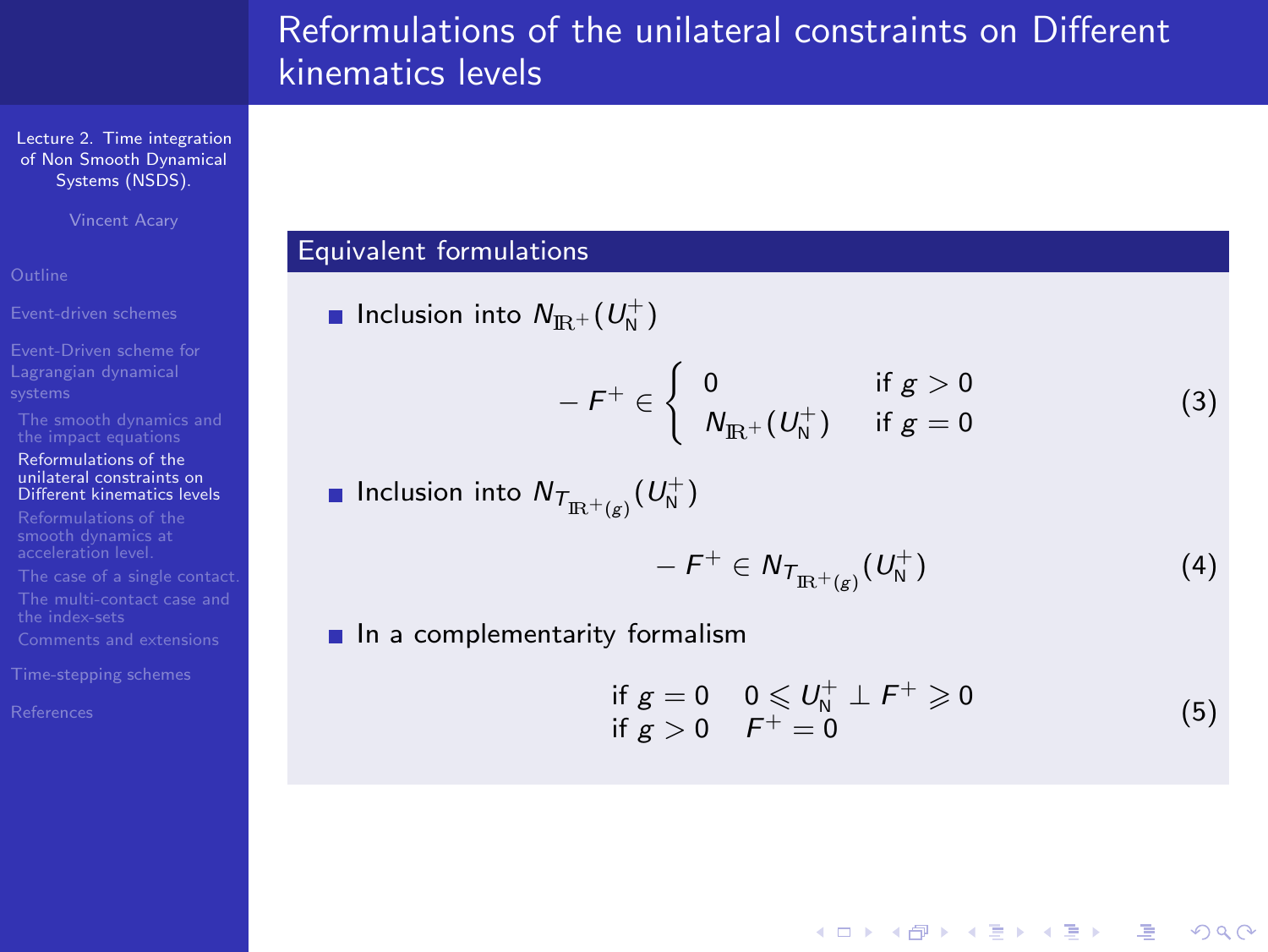[Lecture 2. Time integration](#page-0-0) of Non Smooth Dynamical Systems (NSDS).

Vincent Acary

[Event-driven schemes](#page-2-0)

#### Reformulations of the unilateral constraints on [Different kinematics levels](#page-5-0)

#### At the acceleration level

In the same way, the complementarity condition can be written at the acceleration level as follows.

$$
-F^{+} \in \begin{cases} 0 & \text{if } g > 0 \\ 0 & \text{if } g = 0, U_{N}^{+} > 0 \\ 0 & \text{if } g = 0, U_{N}^{+} = 0, \Gamma_{N} > 0 \\ -\infty, 0] & \text{if } g = 0, U_{N}^{+} = 0, \Gamma_{N} = 0 \end{cases}
$$
(6)

**YO A RELATE YOUR** 

A rigorous proof of this assertion can be found in GLOCKER (2001).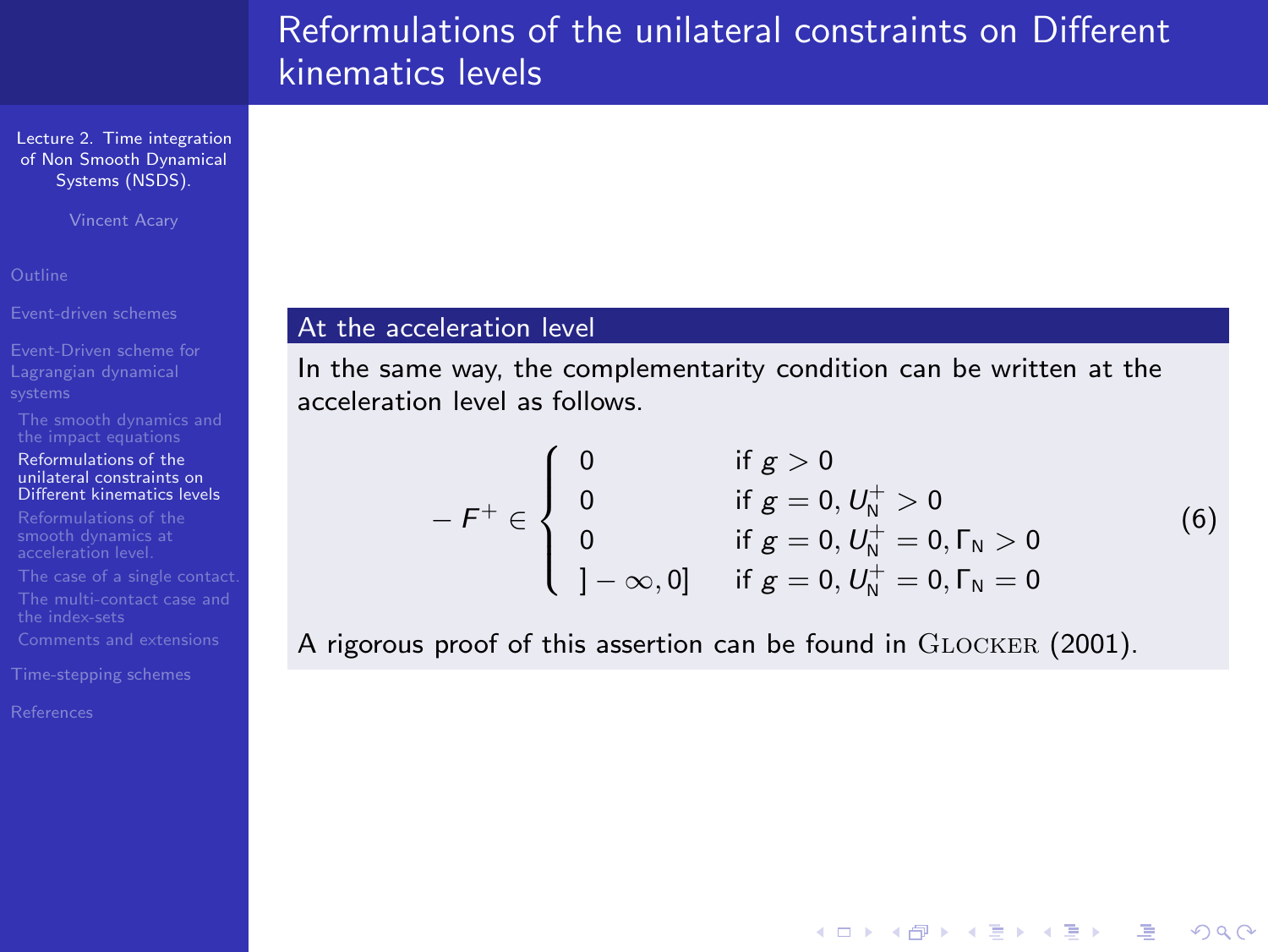[Lecture 2. Time integration](#page-0-0) of Non Smooth Dynamical Systems (NSDS).

Vincent Acary

- 
- 
- 

#### Reformulations of the unilateral constraints on [Different kinematics levels](#page-5-0)

- 
- 
- 
- 
- 
- 

## Equivalent formulations

**Inclusion into a cone**  $N_{\text{IR}} + (\Gamma_{\text{N}})$ 

$$
-F^{+} \in \left\{ \begin{array}{ll} 0 & \text{if } g > 0 \\ 0 & \text{if } g = 0, U_{N}^{+} > 0 \\ N_{\text{IR}^{+}}(\Gamma_{N}) & \end{array} \right. \tag{6}
$$

■ Inclusion into 
$$
N_{T_{\Pi^+}(g)(U_N^+)}(\Gamma_n)
$$
  
\n
$$
- F^+ \in N_{T_{\Pi^+}(g)(U_N^+)}(\Gamma_n)
$$
\n(7)

 $\blacksquare$  In the complementarity formalism,

if 
$$
g = 0
$$
,  $U_N^+ = 0$   $0 \le \Gamma_N^+ \perp F^+ \ge 0$   
otherwise  $F^+ = 0$  (8)

**YO A RELATE YOUR**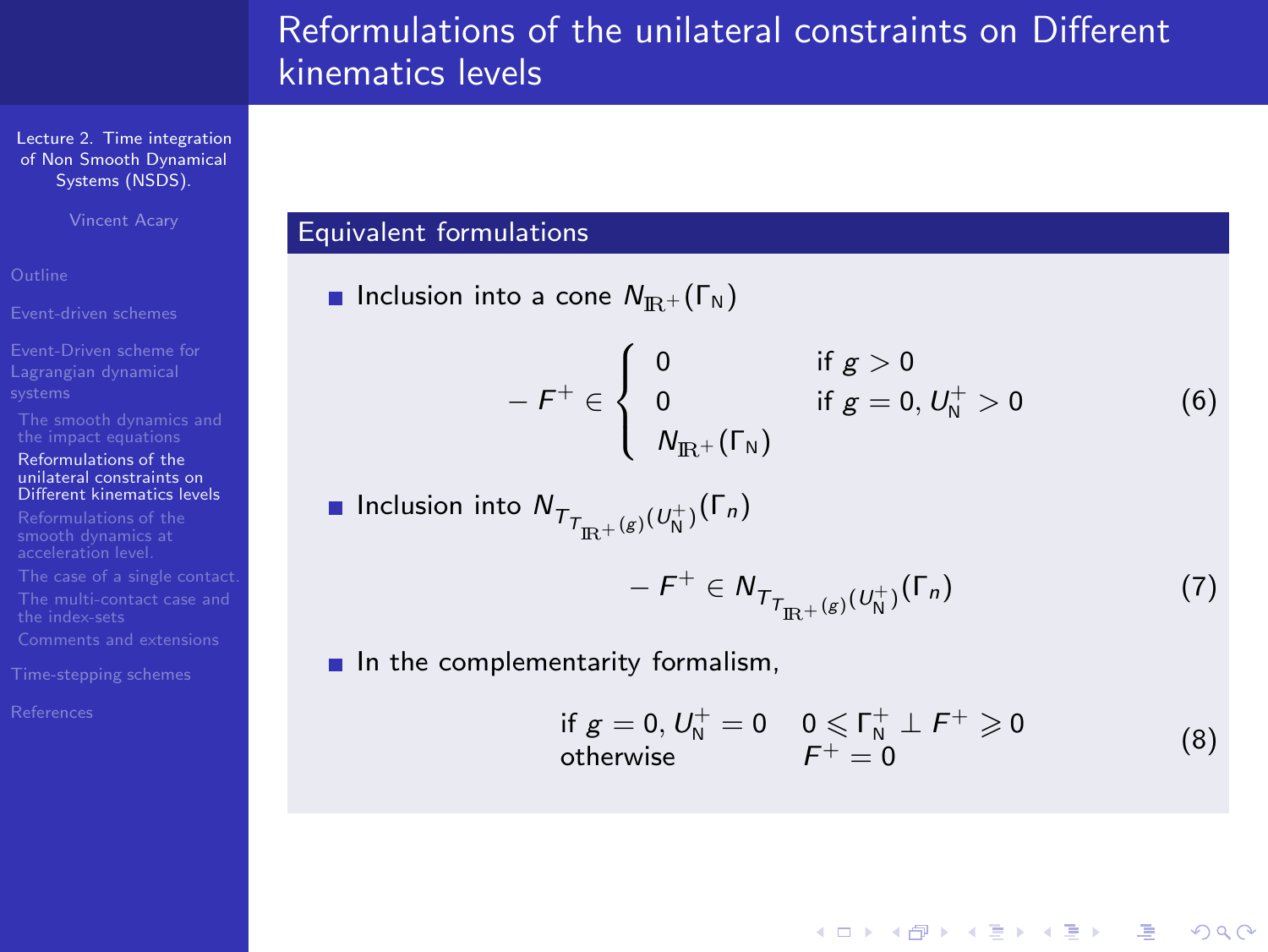# Reformulations of the smooth dynamics at acceleration level.

[Lecture 2. Time integration](#page-0-0) of Non Smooth Dynamical Systems (NSDS).

Vincent Acary

- 
- 
- 

#### [Reformulations of the](#page-10-0) smooth dynamics at acceleration level.

<span id="page-10-0"></span>

## The smooth dynamics as an inclusion

$$
\begin{cases}\nM(q(t))\gamma^+(t) + F(t, q, v^+) = f^+(t) \\
\Gamma_N = \nabla_q g(q)\gamma^+ + \nabla_q g(q)v^+ \\
f^+(t) = \nabla_q g(q(t))^T F^+(t) \\
-F^+ \in N_{T_{\text{TR}^+(g)}(U_N^+)}(\Gamma_n)\n\end{cases} \tag{9}
$$

**YO A RELATE YOUR**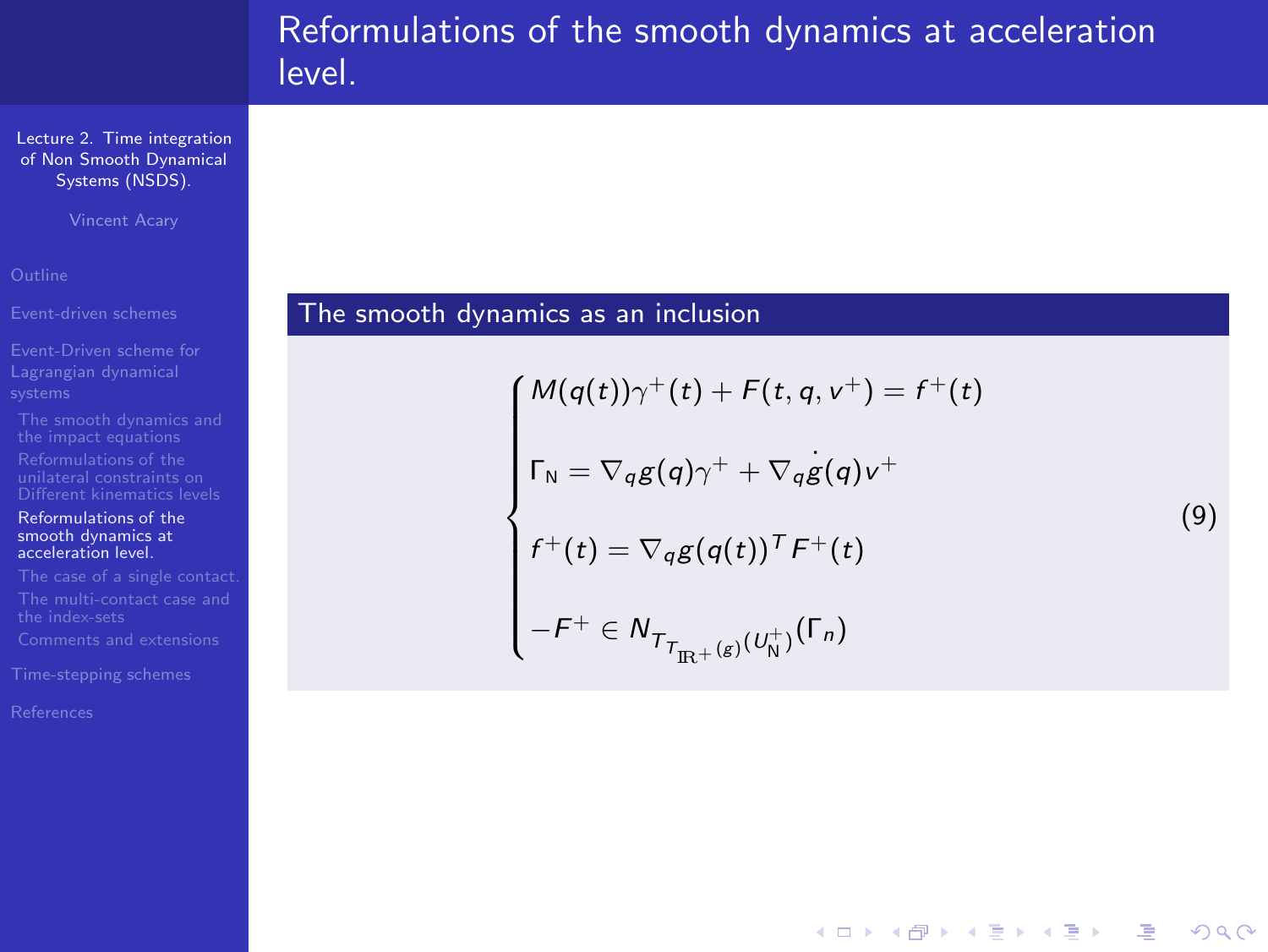# Reformulations of the smooth dynamics at acceleration level.

[Lecture 2. Time integration](#page-0-0) of Non Smooth Dynamical Systems (NSDS).

Vincent Acary

<span id="page-11-0"></span>

#### [Reformulations of the](#page-10-0) smooth dynamics at acceleration level.

<span id="page-11-1"></span>

## The smooth dynamics as a LCP

When the condition,  $g=0,$   $U_{\rm N}^+=0$  is satisfied, we obtain the following LCP

$$
\begin{cases}\nM(q(t))\gamma^+(t) + F(t, q, v^+) = \nabla_q g(q(t))^T F^+(t) \\
\Gamma_N^+ = \nabla_q g(q)\gamma^+ + \nabla_q g(q)v^+ \\
0 \leq \Gamma_N^+ \perp F^+ \geq 0\n\end{cases}
$$
\n(10)

which can be reduced on variable  $\mathsf{\Gamma}_{\mathsf{N}}^+$  and  $\mathsf{F}^+$ , if  $\mathsf{\mathcal{M}}(q(t))$  is invertible,

$$
\begin{cases}\n\Gamma_N^+ = \nabla_q g(q) M^{-1}(q(t)) (-F(t, q, v^+)) + \nabla_q g(q) v^+ \\
+ \nabla_q g(q) M^{-1} \nabla_q g(q(t))^T F^+(t) \\
0 \leq \Gamma_N^+ \perp F^+ \geq 0\n\end{cases}
$$
\n(11)

**YO A REAGE YOU ARE YOUR**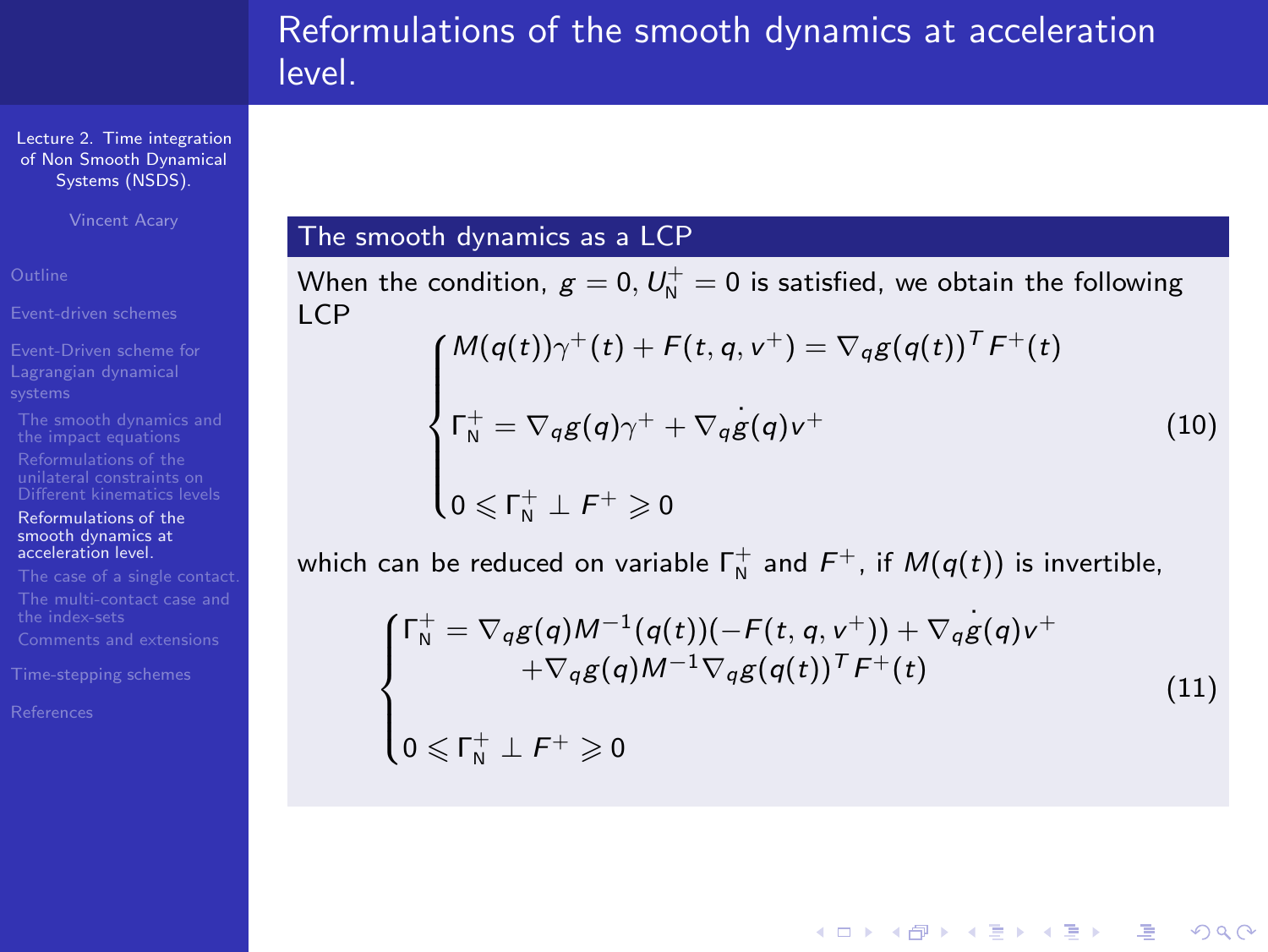[Lecture 2. Time integration](#page-0-0) of Non Smooth Dynamical Systems (NSDS).

Vincent Acary

[Event-driven schemes](#page-2-0)

[The case of a single contact.](#page-12-0)

<span id="page-12-2"></span>

<span id="page-12-0"></span>

#### Two modes for the non smooth dynamics

**1** The constraint is not active. 
$$
F^+ = 0
$$

$$
M(q)\gamma^+ + F(\cdot, q, v) = 0 \qquad (12)
$$

**YO A REAGE YOU ARE YOUR** 

<span id="page-12-1"></span>In this case, we associate to this step an integer, status $k = 0$ . 2 The constraint is active. Bilateral constraint  $\Gamma^+_{\rm N}=0$ ,

$$
\left[\begin{array}{cc}M(q) & -\nabla_q g(q)^T\\ \nabla_q g(q) & 0\end{array}\right]\left[\begin{array}{c} \gamma^+\\ F^+\end{array}\right]=\left[\begin{array}{c} -F(\cdot, q, v)\\ \nabla_q g(q) v^+\end{array}\right]
$$
(13)

In this case, we associate to this step an integer, status $k = 1$ .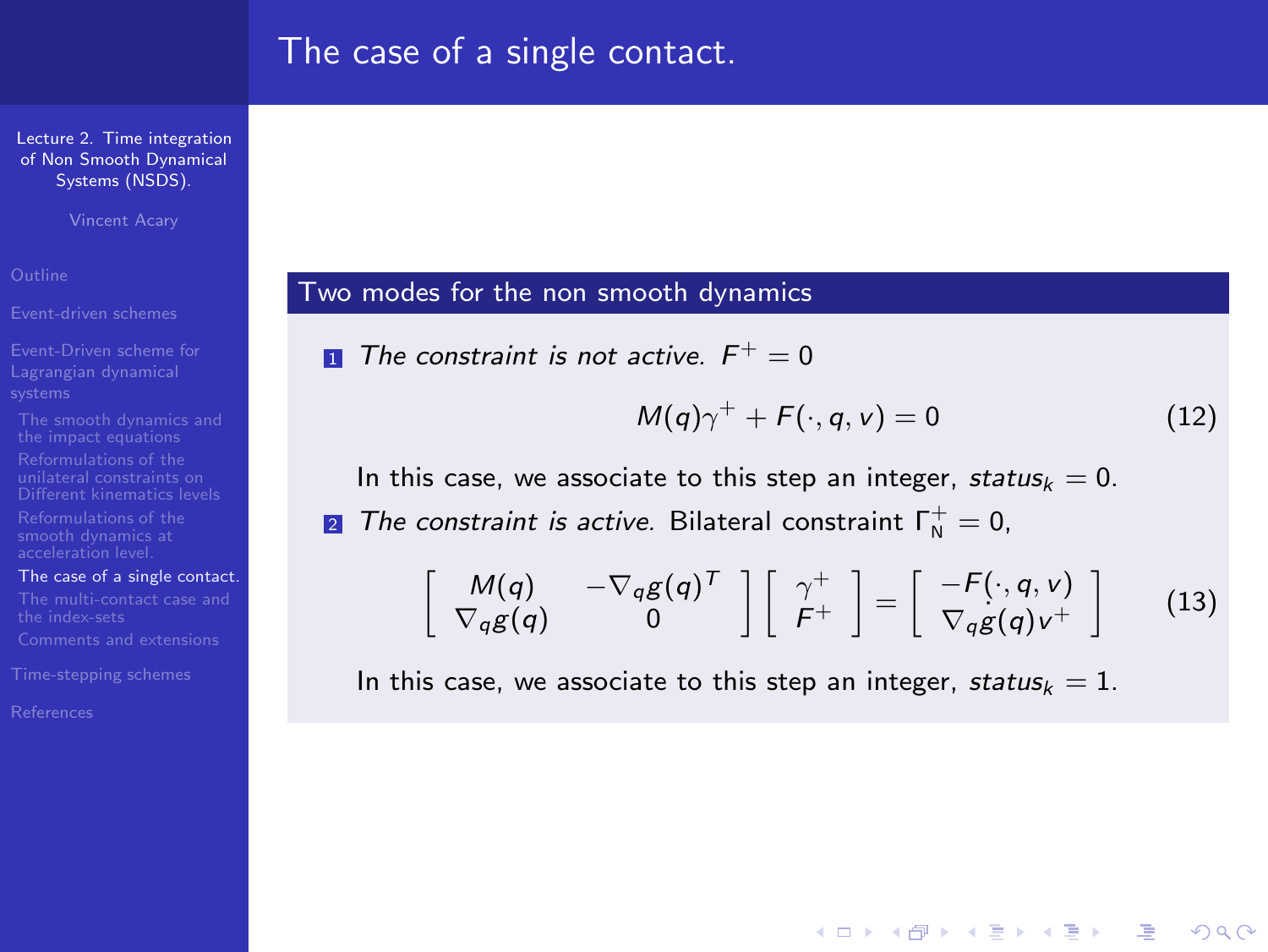[Lecture 2. Time integration](#page-0-0) of Non Smooth Dynamical Systems (NSDS).

Vincent Acary

[Event-driven schemes](#page-2-0)

[Event-Driven scheme for](#page-3-0)

#### [The case of a single contact.](#page-12-0)

[References](#page-46-0)

## [Case 1] status $_{k} = 0$ .

```
 (12) on the time interval [t_k, t_{k+1}]Case 1.1 g_{k+1} > 0The constraint is still not active. We set status_{k+1} = 0.
```
Case 1.2  $g_{k+1} = 0, U_{N,k+1} < 0$ 

In this case an impact occurs. The value  $U_{N,k+1} < 0$  is considered as the pre-impact velocity U<sup>−</sup> and the impact equation [\(3\)](#page-3-1) is solved. After, we set  $U_{N,k+1} = U^+$ . Two cases are then possible:

Case 1.2.1  $U_{+} > 0$ 

Just after the impact, the relative velocity is positive. The constraint ceases to be active and we set status $k+1 = 0$ .

Case 1.2.2  $U_+ = 0$ 

The relative post-impact velocity vanishes. In the case, in order to determine the new status, we solve the LCP [\(10\)](#page-11-0) to obtain. three cases are then possible:

Case 1.2.2.1  $\Gamma_{N,k+1} > 0$ ,  $F_{k+1} = 0$ The constraint is still not active. We set status $k+1 = 0$ . Case 1.2.2.2  $\Gamma_{N,k+1} = 0, F_{k+1} > 0$ The constraint has to be activated. We set  $status_{k+1} = 1$ . Case 1.2.2.3  $\Gamma_{N,k+1} = 0, F_{k+1} = 0$ This case is undetermined. We need to know the value of  $\dot{\mathsf{\Gamma}}_\mathsf{N}^+$ .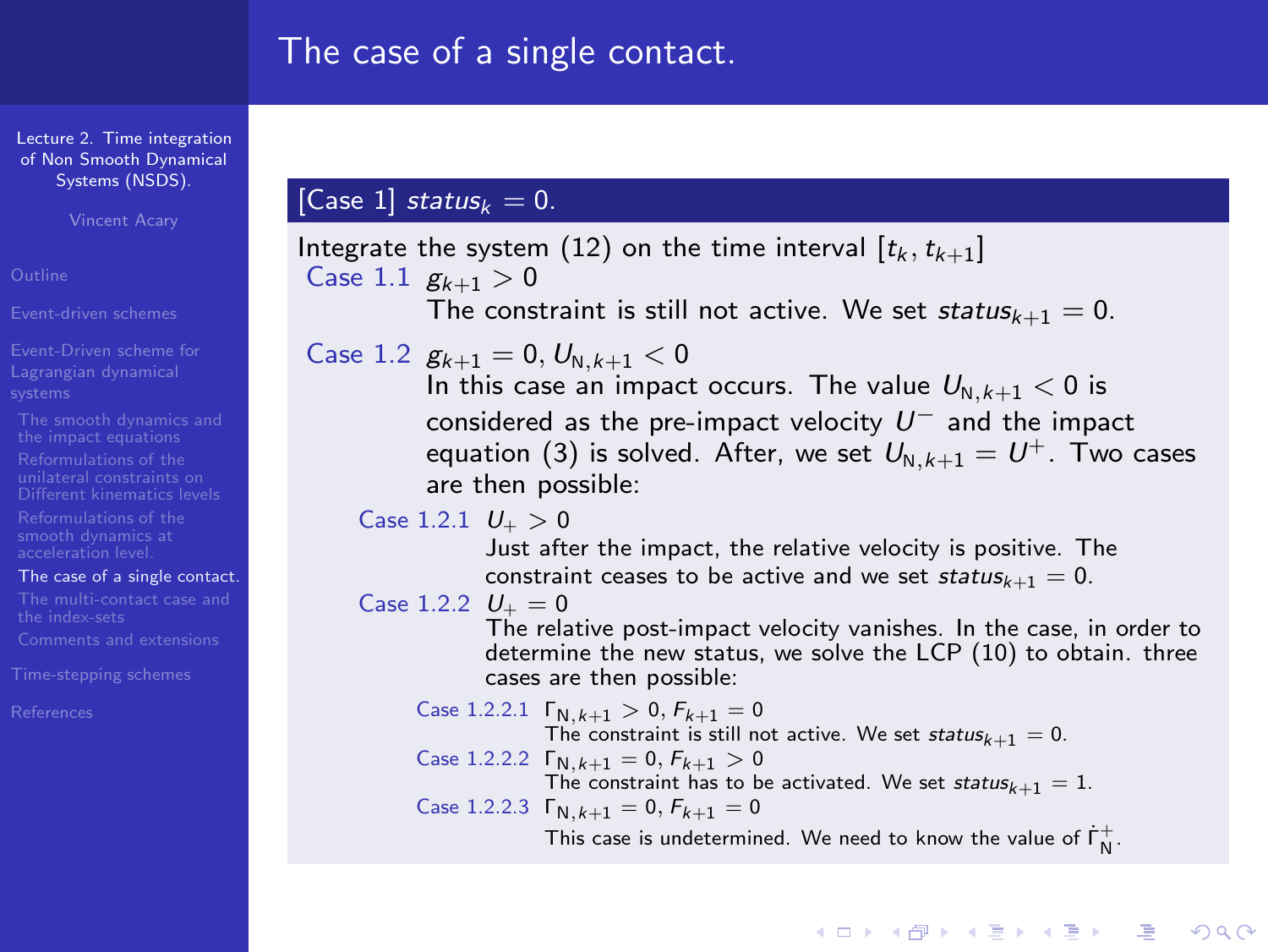[Lecture 2. Time integration](#page-0-0) of Non Smooth Dynamical Systems (NSDS).

Vincent Acary

[Event-driven schemes](#page-2-0)

- [Event-Driven scheme for](#page-3-0)
- 
- 
- 

[The case of a single contact.](#page-12-0)

[References](#page-46-0)

## [Case 1] status $_{k} = 0$ .

Integrate the system [\(12\)](#page-12-1) on the time interval  $[t_k, t_{k+1}]$ Case 1.3  $g_{k+1} = 0, U_{N,k+1} = 0$ In this case, we have a grazing constraint. To known what should be the status for the future time, we compute the value of  $\Gamma_{N,k+1}, F_{k+1}$  thanks to the LCP [\(10\)](#page-11-0) assuming that  $U^+ = U^- = U_{N-k+1}$ . Three cases are then possible: Case 1.3.1  $\Gamma_{N,k+1} > 0$ ,  $F_{k+1} = 0$ The constraint is still not active. We set status $k+1 = 0$ . Case 1.3.2  $\Gamma_{N,k+1} = 0, F_{k+1} > 0$ The constraint has to be activated. We set status<sub>k+1</sub> = 1. Case 1.3.3  $\Gamma_{N,k+1} = 0, F_{k+1} = 0$ This case is undetermined. We need to know the value of  $\dot{\mathsf{\Gamma}}_\mathsf{N}^+$ .

Case 1.4  $g_{k+1} = 0, U_{N-k+1} < 0$ 

The activation of the constraint has not been detected. We seek for the first time  $t_{*}$  such that  $g = 0$ . We set  $t_{k+1} = t_{*}$ . Then we perform all of these procedure keeping status $k = 0$ .

## Case 1.5  $g_{k+1} < 0$

The activation of the constraint has not been detected. We seek for the first time  $t_{*}$  such that  $g = 0$ . We set  $t_{k+1} = t_{*}$ . Then we perform all of these procedure keeping status $k = 0$ .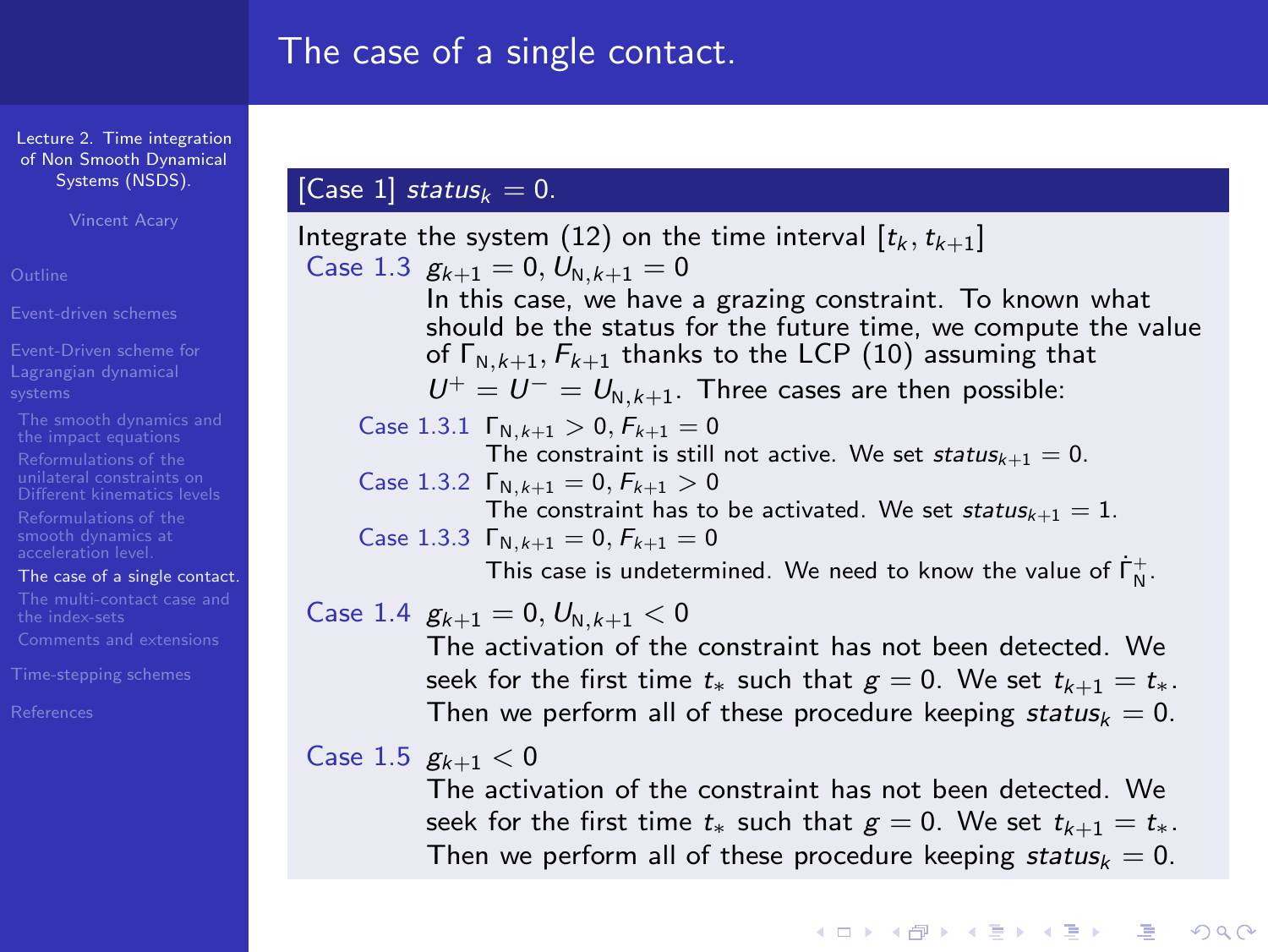[Lecture 2. Time integration](#page-0-0) of Non Smooth Dynamical Systems (NSDS).

Vincent Acary

[Event-driven schemes](#page-2-0)

- [Event-Driven scheme for](#page-3-0)
- 
- 
- 
- [The case of a single contact.](#page-12-0)
- 

[References](#page-46-0)

## [Case 2] status $_k = 1$

Integrate the system [\(13\)](#page-12-2) on the time interval  $[t_k, t_{k+1}]$ Case 2.1  $g_{k+1} \neq 0$  or  $U_{N,k+1} = 0$ Something is wrong in the time integration or the drift from the constraints is too huge. Case 2.2  $g_{k+1} = 0, U_{N,k+1} = 0$ In this case, we assume that  $U^+ = U^- = U_{N-k+1}$  and we compute  $\Gamma_{N,k+1}, F_{k+1}$  thanks to the LCP [\(10\)](#page-11-0) assuming that  $U^+ = U^- = U_{N,k+1}$ . Three cases are then possible Case 2.2.1  $\Gamma_{N,k+1} = 0, F_{k+1} > 0$ The constraint is still active. We set status $k+1 = 1$ . Case 2.2.2  $\Gamma_{N,k+1} > 0, F_{k+1} = 0$ The bilateral constraint is no longer valid. We seek for the time  $t_*$  such that  $F^+ = 0$ . We set  $t_{k+1} = t_*$  and we perform the integration up to this instant. We perform all of these procedure at this new time  $t_{k+1}$ Case 2.2.3  $\Gamma_{N,k+1} = 0, F_{k+1} = 0$ This case is undetermined. We need to know the value of  $\dot{\mathsf{\Gamma}}_\mathsf{N}^+$ .

**YO A REAGE YOU ARE YOU ARE YOU ARE STOLEN.**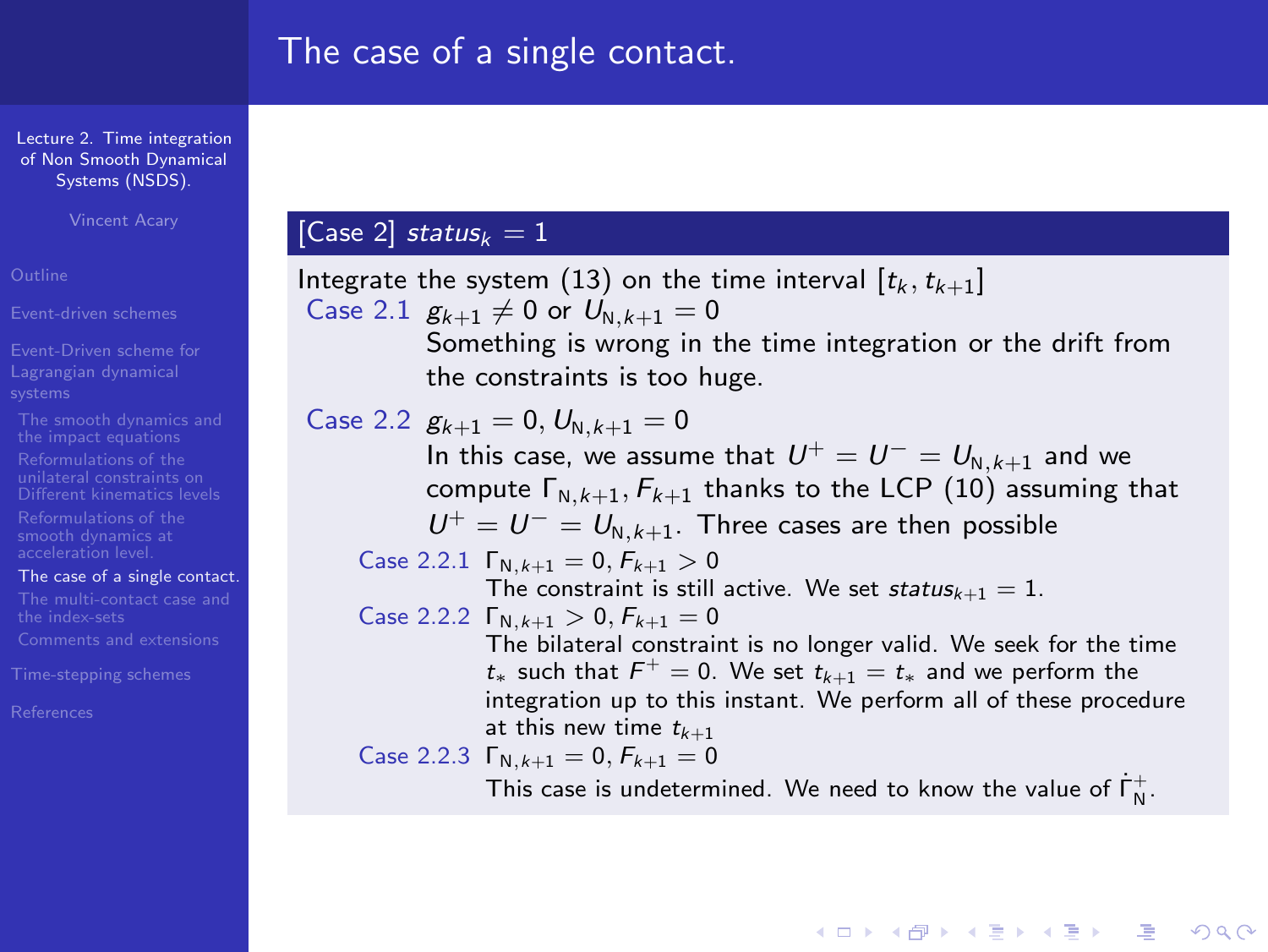[Lecture 2. Time integration](#page-0-0) of Non Smooth Dynamical Systems (NSDS).

Vincent Acary

[Event-driven schemes](#page-2-0)

- [Event-Driven scheme for](#page-3-0)
- 
- 
- 
- [The case of a single contact.](#page-12-0)
- 

[References](#page-46-0)

#### **Comments**

**The Delassus example.** 

In the one-contact case, a naive approach consists in to suppressing the constraint  $F_{k+1} = 0 < 0$  after a integration with a bilateral constraints.

**→ Work only for the one contact case.** 

**The role of the "ε"** 

In practical situation, all of the test are made up to an accuracy threshold. All statements of the type  $g = 0$  are replaced by  $|g| < \varepsilon$ . The role of these epsilons can be very important and they are quite difficult to size.

**ADD 4 REPAIR AND A COA**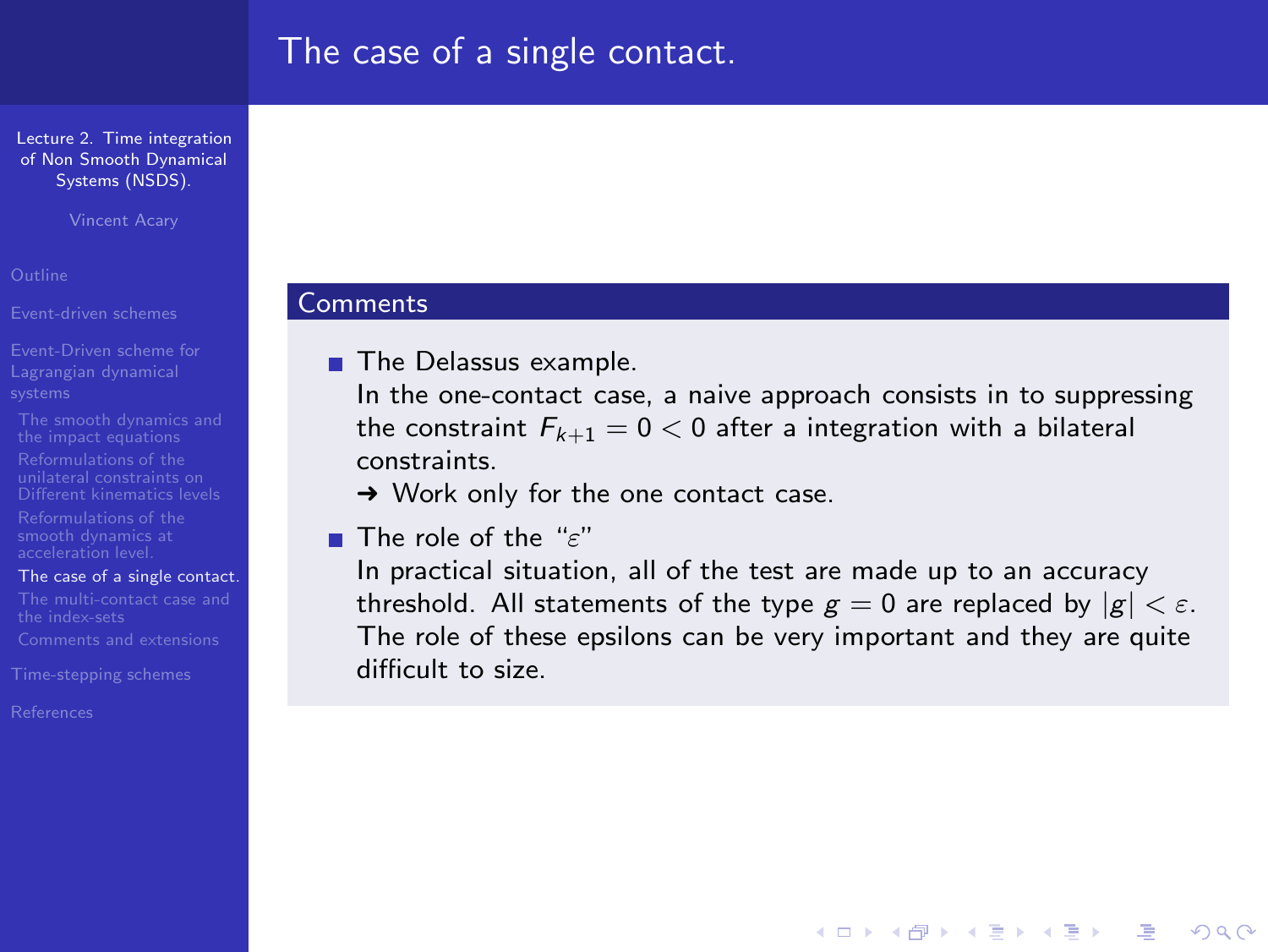**Comments** 

[Lecture 2. Time integration](#page-0-0) of Non Smooth Dynamical Systems (NSDS).

Vincent Acary

[Event-driven schemes](#page-2-0)

[Event-Driven scheme for](#page-3-0)

[The case of a single contact.](#page-12-0)

[References](#page-46-0)

If the ODE solvers is able to perform the root finding of the function  $g=0$  for  $status_k=0$  and  $F^+=0$  for  $status_k=1$  $\rightarrow$  the case 1.4, 1.5 and the case 2.2.2 can be suppressed in the decision tree.

 $\blacksquare$  If the drift from the constraints is also controlled into the ODE solver by a error computation,

 $\rightarrow$  the case 2.1 can also be suppressed

Most of the case can be resumed into the following step

Continue with the same status

Gompute  $U_{N,k+1}, P_{k+1}$  thanks to the LCP [\(3\)](#page-3-1)(impact equations).

Compute  $\Gamma_{N,k+1}, F_{k+1}$  thanks to the LCP [\(10\)](#page-11-0) (Smooth dynamics)

**YO A REAGE YOU ARE YOU ARE YOU ARE STOLEN.** 

 $\rightarrow$  Rearranging the cases, we obtain the following algorithm.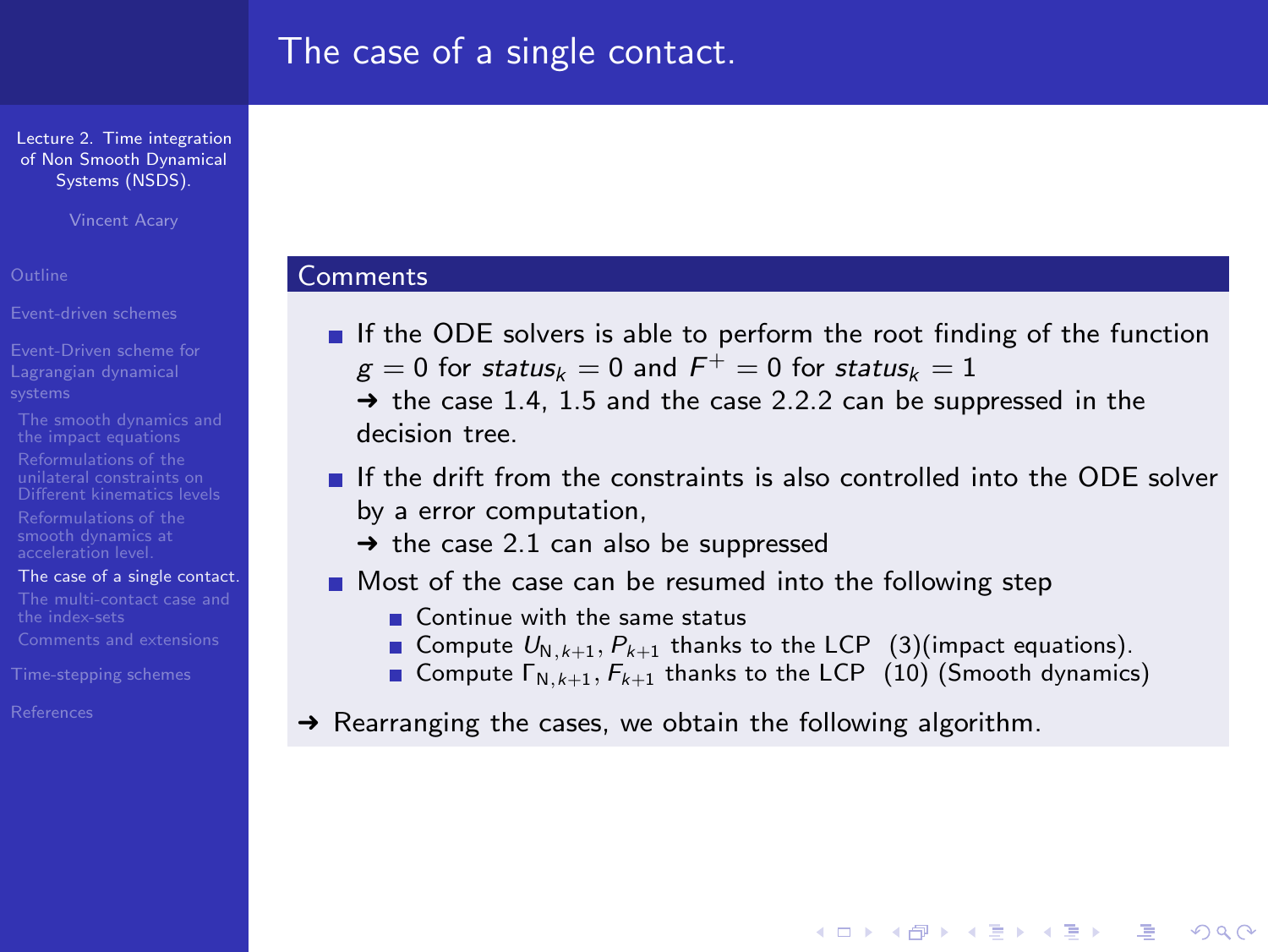## The case of a single contact. An algorithm

[Lecture 2. Time integration](#page-0-0) of Non Smooth Dynamical Systems (NSDS).

Vincent Acary

[Event-driven schemes](#page-2-0)

[Event-Driven scheme for](#page-3-0)

[The case of a single contact.](#page-12-0)

Require:  $(g_k, U_{N,k}, status_k)$ **Ensure:**  $(g_{k+1}, U_{N,k+1}, status_{k+1})$ Time-integration of the system on  $[t_k, t_{k+1}](12)$  $[t_k, t_{k+1}](12)$  if status $k = 0$  or of the system [\(13\)](#page-12-2) if status $k = 1$  up to an event. if  $g_{k+1} > 0$  then status<sub>k+1</sub> = 0 //The constraint is still not active. (case 1.1) end if if  $g_{k+1} = 0, U_{N-k+1} < 0$  then //The constraint is active  $g_{k+1} = 0$  and an impact occur  $U_{N, k+1} < 0$  (case 1.2) Solve the LCP [\(3\)](#page-3-1) for  $U_N^{-} = U_{N,k+1}$ ;  $U_{N,k+1} = U_N^{+}$ if  $U_{N,k+1} > 0$  then status<sub>k+1</sub> = 0 end if if  $g_{k+1} = 0, U_{N-k+1} = 0$  then //The constraint is active  $g_{k+1} = 0$  without impact (case 1.2.2, case 1.3, case 2.2) solve the LCP [\(11\)](#page-11-1) if  $\Gamma_{N,k+1} = 0, F_{k+1} > 0$  then status $\iota_{+1} = 1$ else if  $\Gamma_{N,k+1} > 0, F_{k+1} = 0$  then  $status_{k+1} = 0$ else if  $\Gamma_{N,k+1} = 0, F_{k+1} = 0$  then //Undetermined case. end if end if **YO A REAGE YOU ARE YOU ARE YOU ARE STOLEN.** Go to the next time step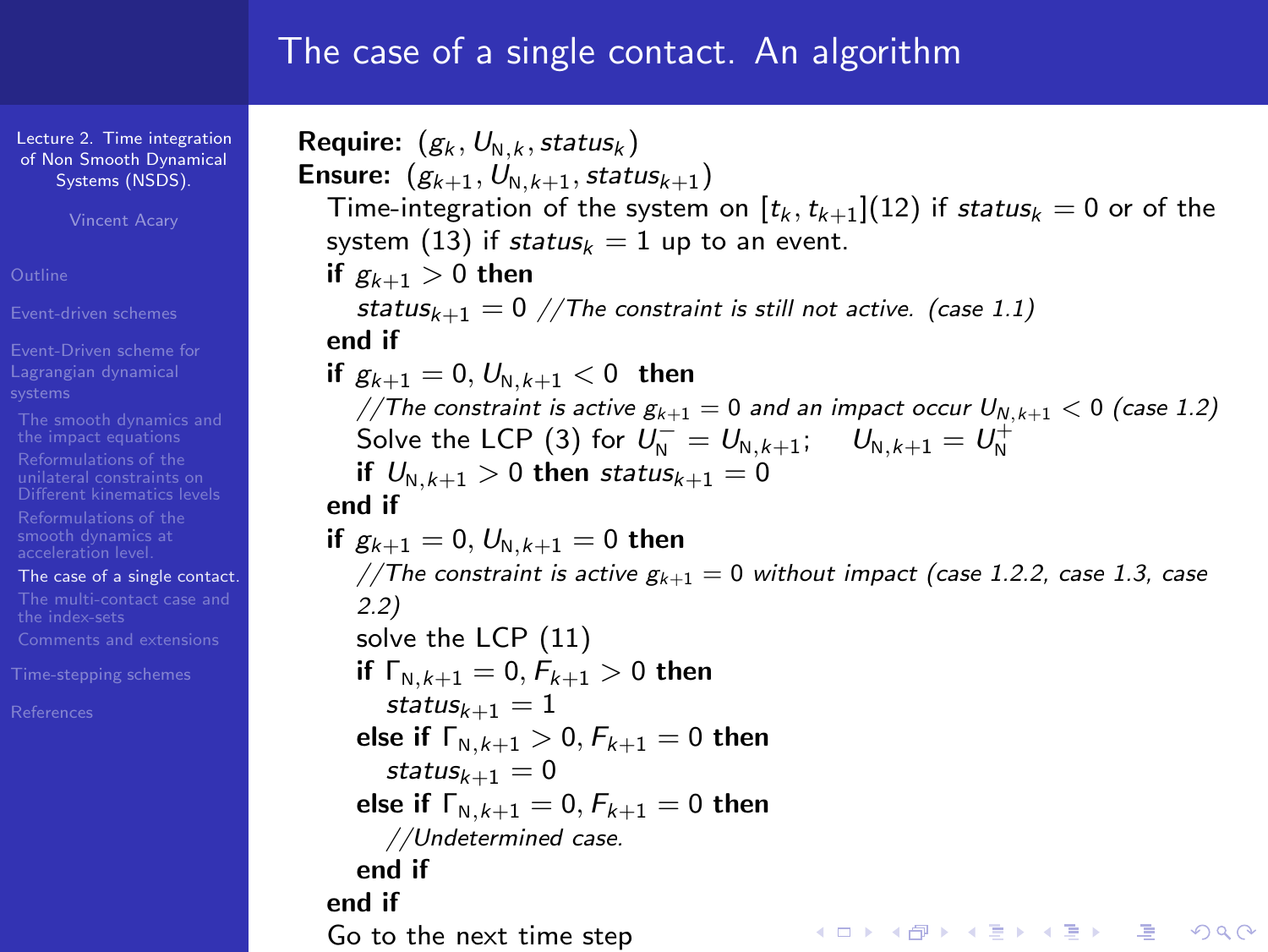Vincent Acary

[Event-driven schemes](#page-2-0)

[Event-Driven scheme for](#page-3-0)

[The multi-contact case and](#page-19-0) the index-sets

<span id="page-19-0"></span>

#### Index sets

The index set  $I$  is the set of all unilateral constraints in the system

$$
I = \{1 \dots \nu\} \subset \mathbb{N} \tag{14}
$$

The index-set  $I_c$  is the set of all active constraints of the system,

$$
I_c = \{ \alpha \in I, g^{\alpha} = 0 \} \subset I
$$
 (15)

and the index-set  $I_s$  is the set of all active constraints of the system with a relative velocity equal to zero,

$$
I_s = \{ \alpha \in I_c, U_N^{\alpha} = 0 \} \subset I_c \tag{16}
$$

**YO A RELATE YOUR**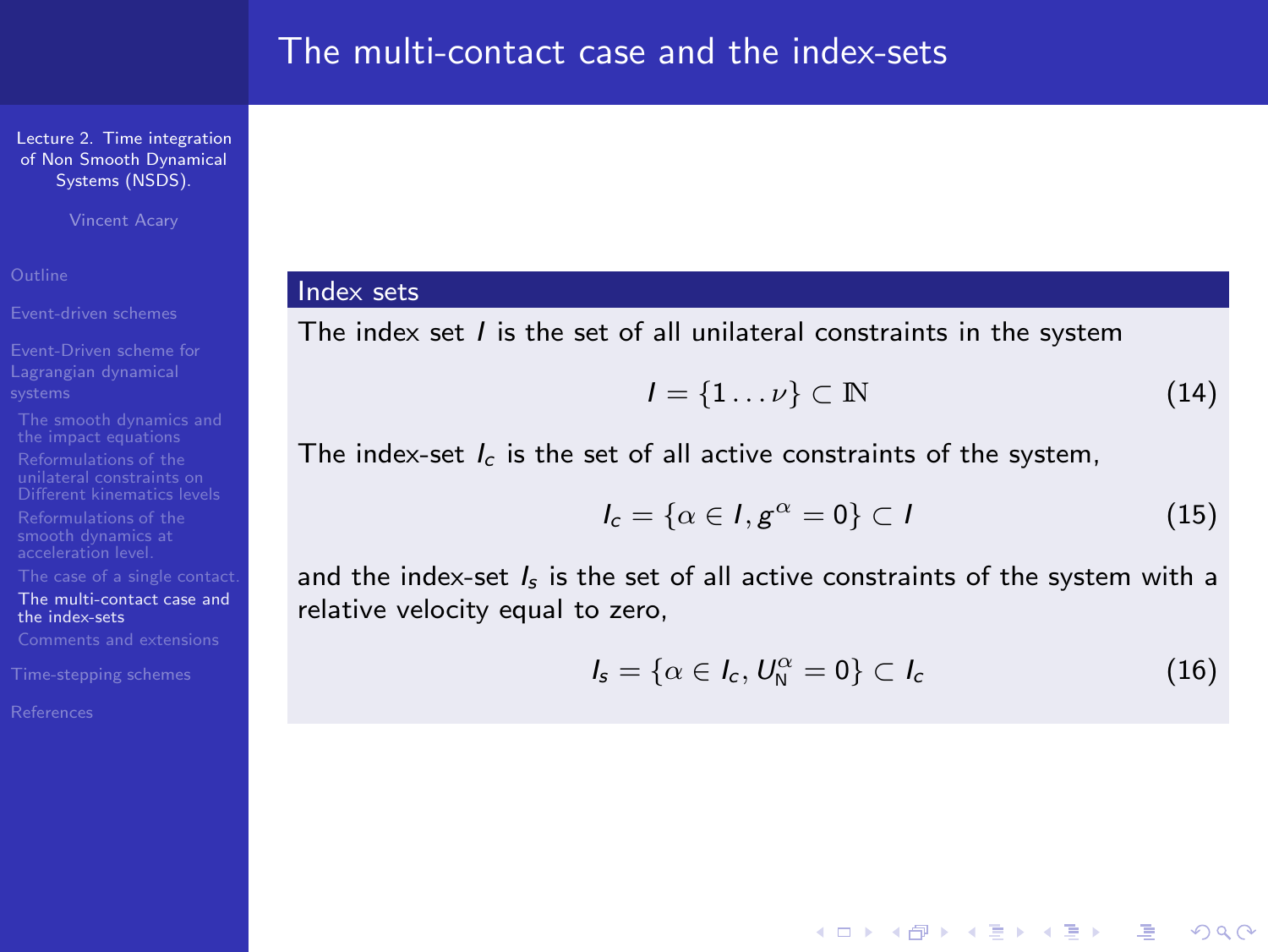Vincent Acary

<span id="page-20-0"></span>

[The multi-contact case and](#page-19-0) the index-sets

## Impact equations

$$
\begin{cases}\nM(q(t_i))(v^+(t_i) - v^-(t_i)) = p_i, \\
U_N^+(t_i) = \nabla_q g(q(t_i))v^+(t_i) \\
U_N^-(t_i) = \nabla_q g(q(t_i))v^-(t_i) \\
p_i = \nabla_q^T g(q(t_i))P_{N,i} \\
P_{N,i}^{\alpha} = 0; U_N^{\alpha,+}(t_i) = U_N^{\alpha,-}(t_i), \quad \forall \alpha \in I \setminus I_c \\
0 \leq U_N^{+, \alpha}(t_i) + eU_N^{-, \alpha}(t_i) \perp P_{N,i}^{\alpha} \geq 0, \quad \forall \alpha \in I_c\n\end{cases}
$$
\n(17)

**YO A REAGE YOU ARE YOU ARE YOU ARE STOLEN.** 

$$
P^{\alpha}_{N,i}=0; U^{\alpha,+}_{N}(t_i)=U^{\alpha,-}_{N}(t_i), \quad \forall \alpha \in I \setminus I_c
$$

$$
0\leqslant U_{\mathrm{N}}^{+,\alpha}(t_i)+eU_{\mathrm{N}}^{-,\alpha}(t_i)\perp P_{\mathrm{N},i}^\alpha\geqslant 0,\quad \forall \alpha\in I_c
$$

Using the fact that  $P^{\alpha}_{N,i}=0$  for  $\alpha \in I \setminus I_c$ , this problem can be reduced on the local unknowns  $U^+_N(t_i), P_{N,i}$   $\forall \alpha \in I_c$ .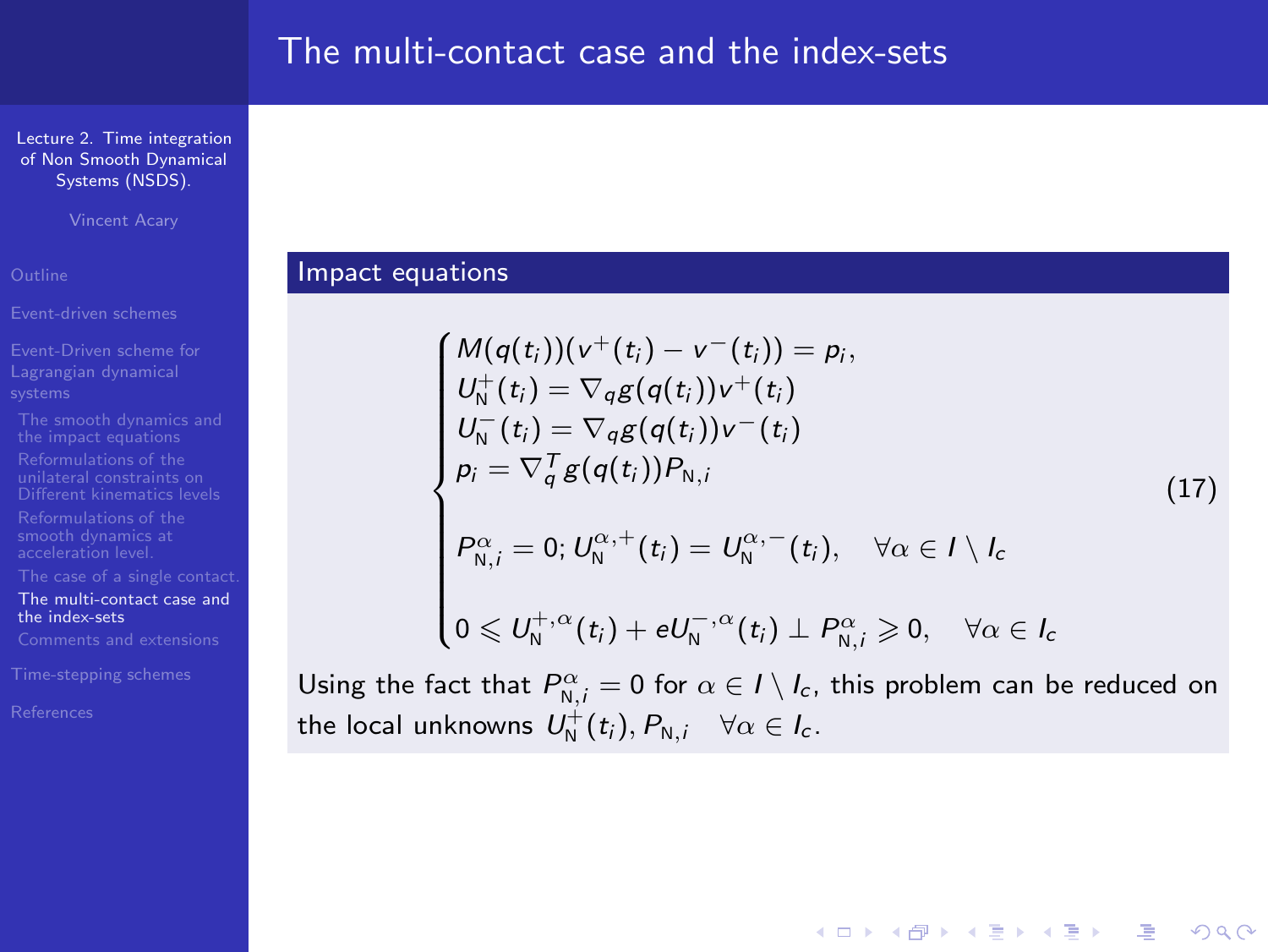## The multi-contact case and the index-sets

[Lecture 2. Time integration](#page-0-0) of Non Smooth Dynamical Systems (NSDS).

Vincent Acary

[Event-driven schemes](#page-2-0)

[The multi-contact case and](#page-19-0) the index-sets

<span id="page-21-0"></span>

## Modes for the smooth Dynamics

The smooth unilateral dynamics as a LCP

$$
\begin{cases}\nM(q)\gamma^+ + F_{int}(\cdot, q, v) = F_{ext} + \nabla_q g(q)^T F^+ \\
\Gamma_N^+ = \nabla_q g(q) \gamma^+ + \nabla_q g(q) v^+ \\
F^{+,\alpha} = 0, \quad \forall \alpha \in I \setminus I_s \\
0 \leq \Gamma_N^{+,\alpha} \perp F^{+,\alpha} \geq 0 \quad \forall \alpha \in I_s\n\end{cases}
$$
\n(18)

<span id="page-21-1"></span>**The smooth bilateral dynamics** 

$$
\begin{cases}\nM(q)\gamma^+ + F_{int}(\cdot, q, v) = F_{ext} + \nabla_q g(q)^T F^+ \\
\Gamma_N^+ = \nabla_q g(q) \gamma^+ + \nabla_q g(q) v^+ \\
F^{+,\alpha} = 0, \quad \forall \alpha \in I \setminus I_s \\
\Gamma_N^+,\alpha = 0 \quad \forall \alpha \in I_s\n\end{cases}
$$
\n(19)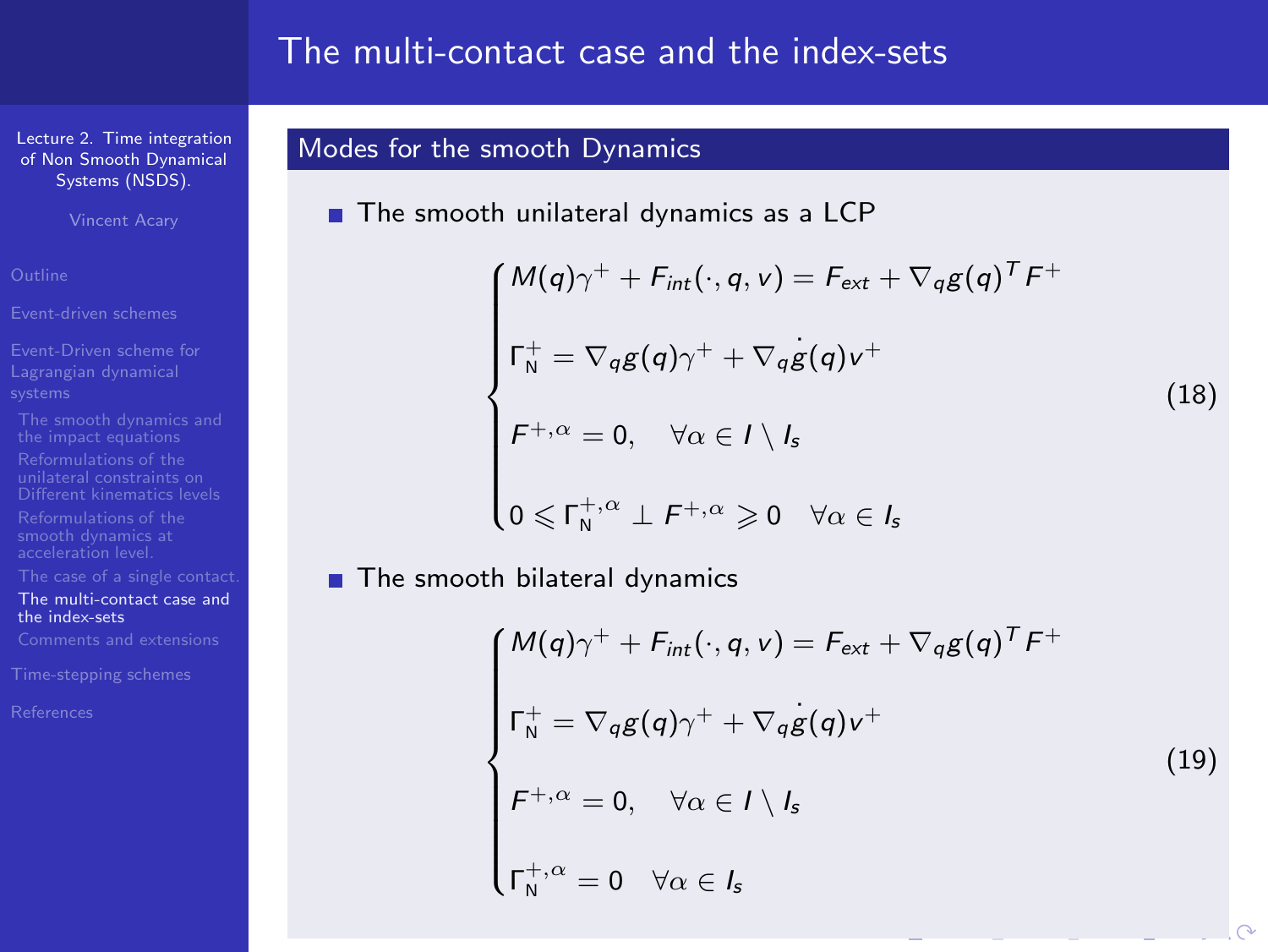## The multi-contact case and the index-sets. an algorithm

[Lecture 2. Time integration](#page-0-0) of Non Smooth Dynamical Systems (NSDS).

Vincent Acary

[Event-driven schemes](#page-2-0)

[Event-Driven scheme for](#page-3-0)

[The multi-contact case and](#page-19-0) the index-sets

Require:  $(g_k, U_{N,k}, I_{c,k}, I_{s,k}),$ **Ensure:**  $(g_{k+1}, U_{N,k+1}, I_{c,k+1}, I_{s,k+1})$ Time-integration on  $[t_k, t_{k+1}]$  of the system [\(19\)](#page-21-0) according to  $I_{c,k}$  and  $I_{s,k}$  up to an event. Compute the temporary index-sets  $I_{c,k+1}$  and  $I_{s,k+1}$ . if  $I_{c,k+1} \setminus I_{s,k+1} \neq \emptyset$  then //Impacts occur. Solve the LCP [\(17\)](#page-20-0). Update the index-set  $I_{c,k+1}$  and temporary  $I_{s,k+1}$ Check that  $I_{c,k+1} \setminus I_{s,k+1} = \emptyset$ end if if  $I_{s,k+1} \neq \emptyset$  then Solve the LCP [\(18\)](#page-21-1) for  $\alpha \in I_{s,k+1}$  do if  $\Gamma_{N,\alpha,k+1} > 0, F_{\alpha,k+1} = 0$  then remove  $\alpha$  from  $I_{s,k+1}$  and  $I_{c,k+1}$ else if  $\Gamma_{N,\alpha,k+1} = 0, F_{\alpha,k+1} = 0$  then //Undetermined case. end if end for end if // Go to the next time step**YO A REAGE YOU ARE YOU ARE YOU ARE STOLEN.**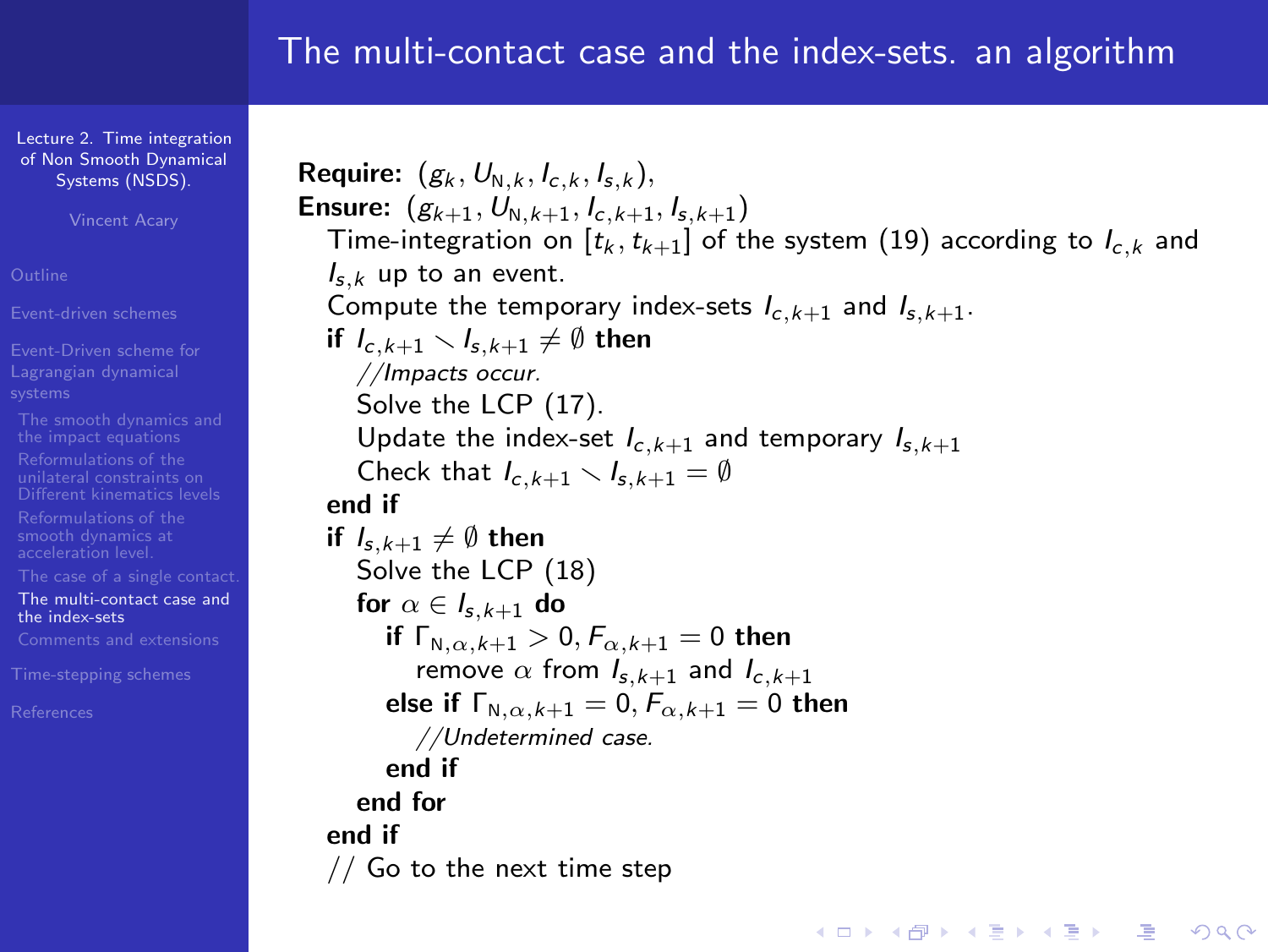## The multi-contact case and the index-sets

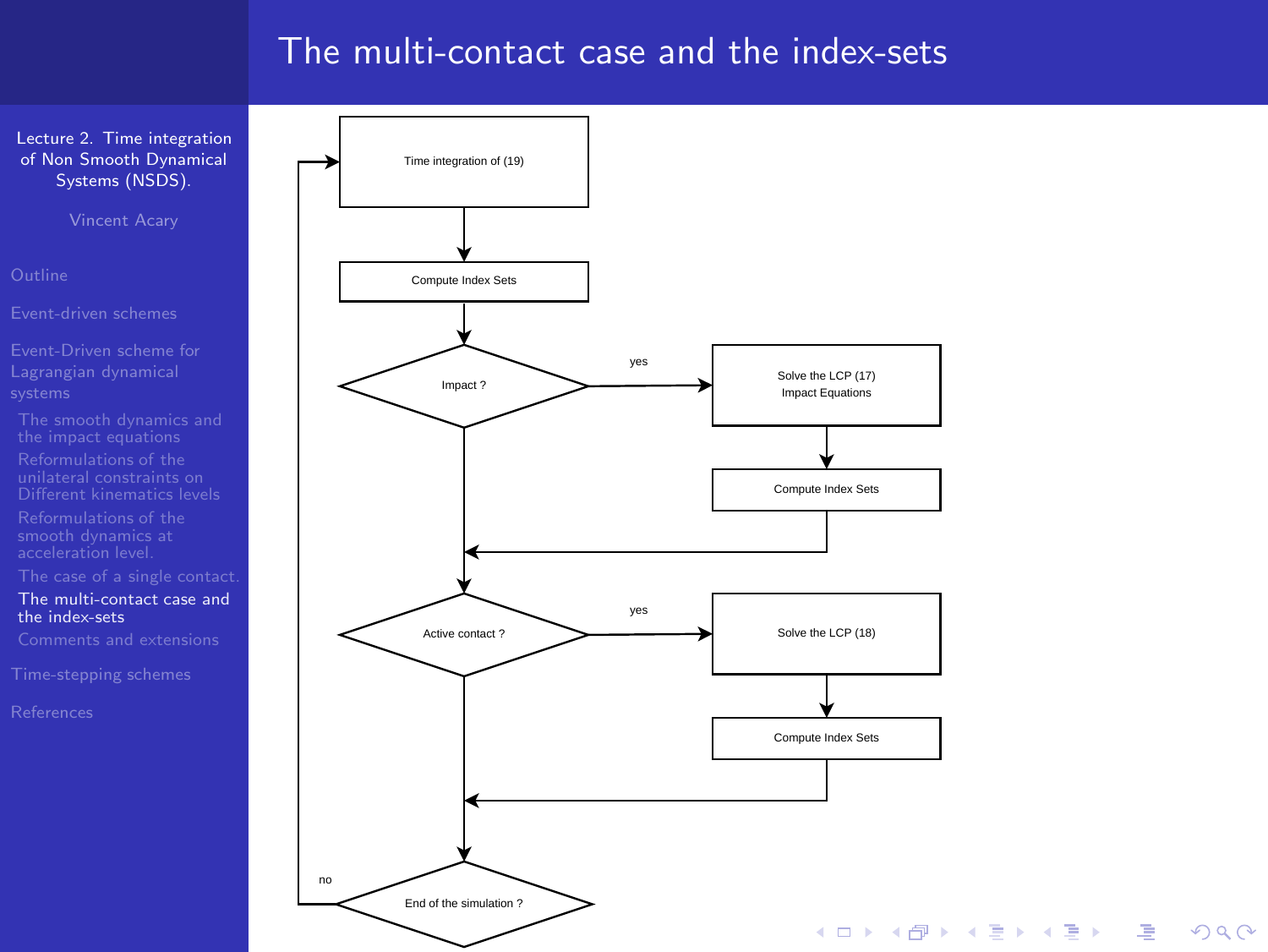## Comments and extensions

[Lecture 2. Time integration](#page-0-0) of Non Smooth Dynamical Systems (NSDS).

Vincent Acary

[Event-driven schemes](#page-2-0)

[Event-Driven scheme for](#page-3-0)

[Comments and extensions](#page-24-0)

<span id="page-24-0"></span>

## Extensions to Coulomb's friction

The set  $I_r$  is the set of sticking or rolling contact:

$$
I_r = \{\alpha \in I_s, U_N^{\alpha} = 0, ||U_T|| = 0\} \subset I_s,
$$
\n(20)

is the set of sticking or rolling contact, and

$$
I_t = \{ \alpha \in I_s, U_N^{\alpha} = 0, ||U_T|| > 0 \} \subset I_s,
$$
 (21)

**YO A REAGE YOU ARE YOU ARE YOU ARE STOLEN.** 

is the set of slipping or sliding contact.

#### Remarks

In the 3D case, checking the events and the transition sticking/sliding and sliding/sticking is not a easy task.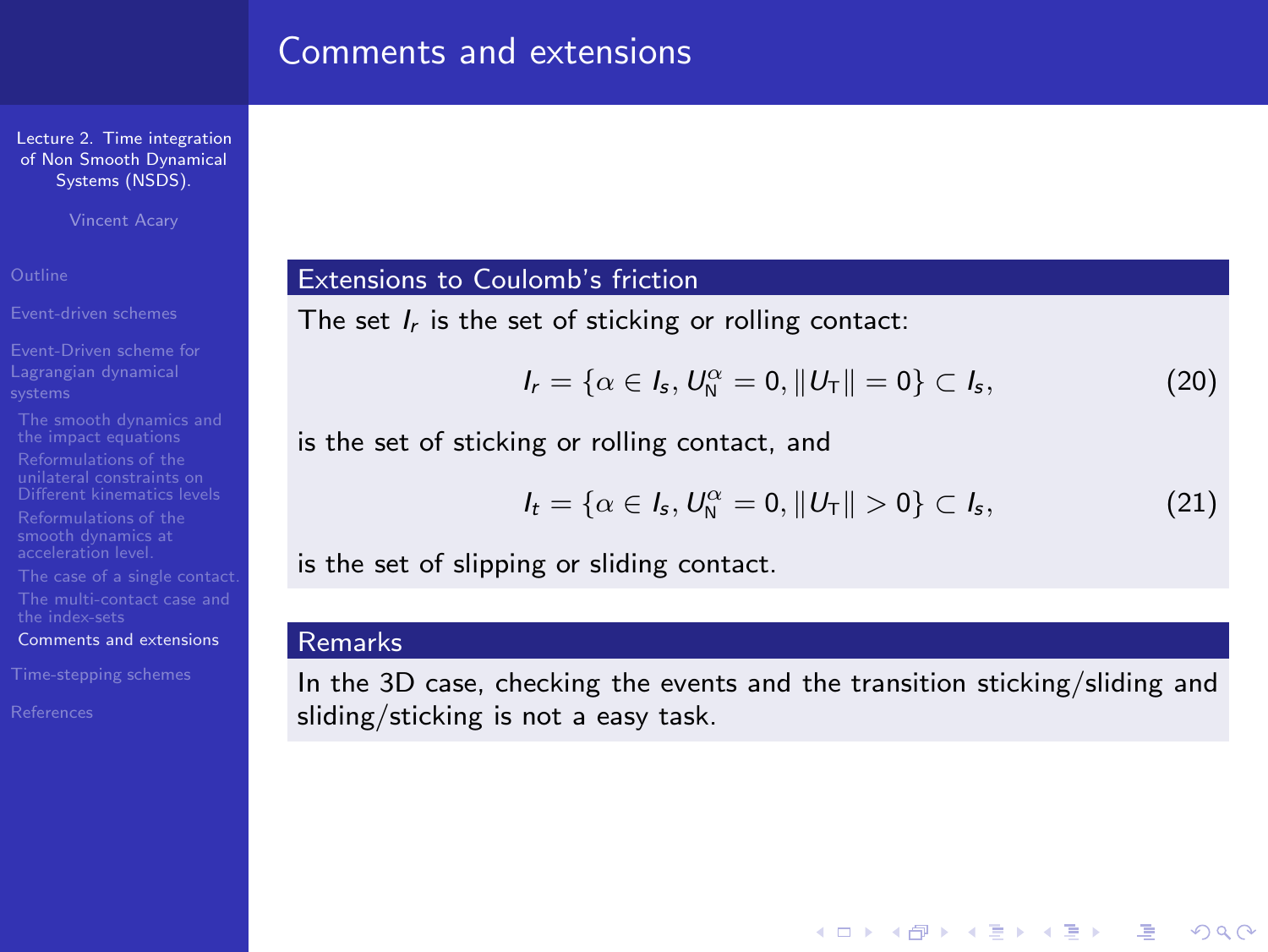## Comments

[Lecture 2. Time integration](#page-0-0) of Non Smooth Dynamical Systems (NSDS).

Vincent Acary

[Event-driven schemes](#page-2-0)

- [Event-Driven scheme for](#page-3-0)
- 
- 
- 
- 
- 
- [Comments and extensions](#page-24-0)

<span id="page-25-0"></span>

## Advantages and Weaknesses and the Event Driven schemes

#### Advantages :

- Low cost implementation of time integration solvers (re-use of existing ODE solvers).
- Higher-order accuracy on free motion.
- **Pseudo-localization of the time of events with finite time-step.**

#### **Neaknesses**

- Numerous events in short time.
- Accumulation of impacts.
- No convergence proof
- Robustness with the respect to thresholds " $\varepsilon$ ". Tuning codes is difficult.

**YO A REAGE YOU ARE YOU ARE YOU ARE STOLEN.**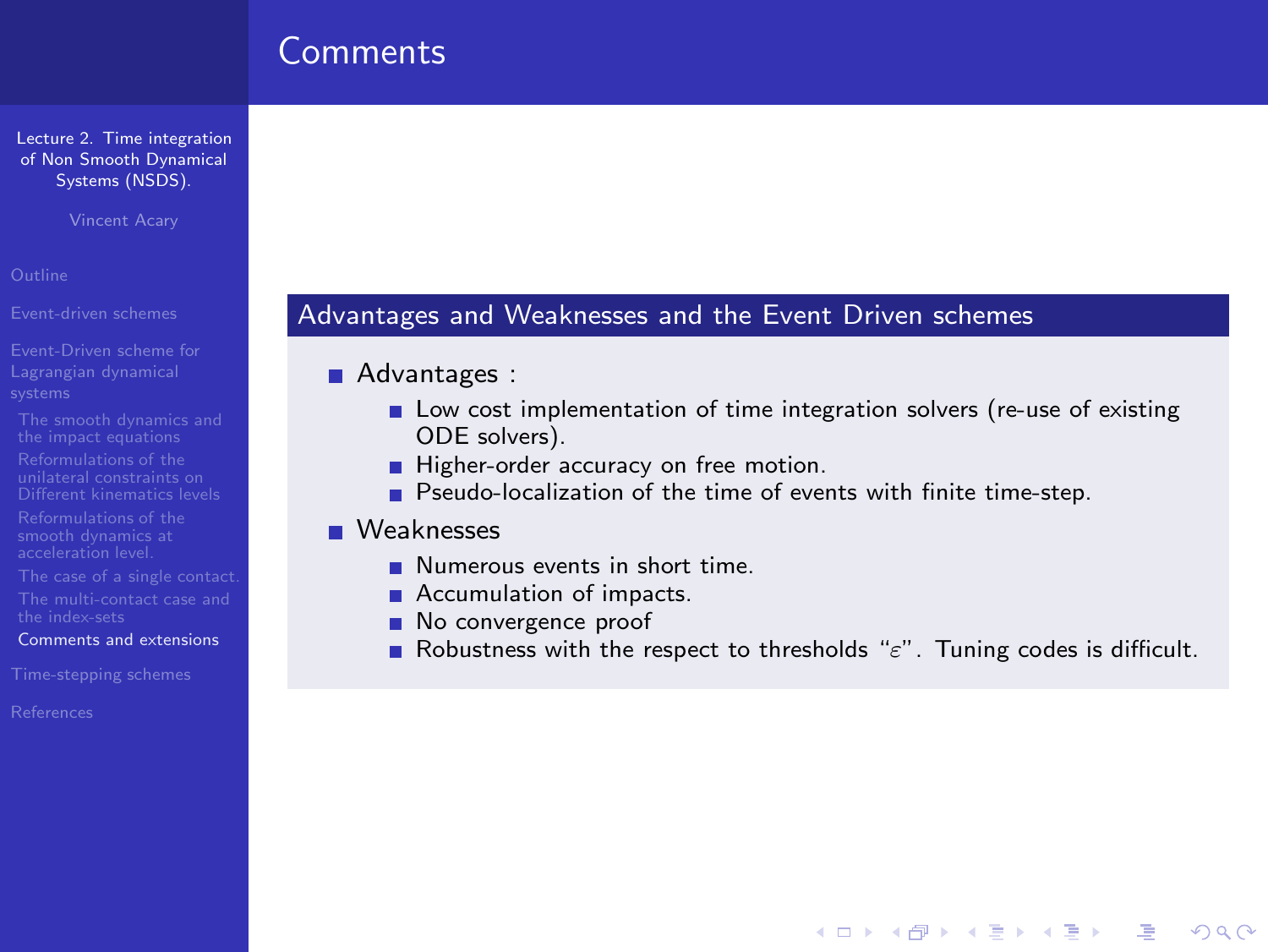## Principle of Time–stepping schemes

[Lecture 2. Time integration](#page-0-0) of Non Smooth Dynamical Systems (NSDS).

Vincent Acary

#### [Principle](#page-26-0)

Differential Variational

<span id="page-26-0"></span>[References](#page-46-0)

1 A unique formulation of the dynamics is considered. For instance, for the Lagrangian systems, a dynamics in terms of measures.

$$
\begin{cases}\nM(q)d\mathsf{v} + F(t, q, \mathsf{v}^+)dt = dr \\
\mathsf{v}^+ = \dot{q}^+\n\end{cases}
$$
\n(22)

**YO A RELATE YOUR** 

**2** The time-integration is based on a consistent approximation of the equations in terms of measures. For instance,

$$
\int_{]t_k,t_{k+1}]} dv = \int_{]t_k,t_{k+1}]} dv = (v^+(t_{k+1}) - v^+(t_k)) \approx (v_{k+1} - v_k(23))
$$

**3** Consistent approximation of measure inclusion.

$$
-dr \in N_{T_C(q(t))}(v^+(t)) \longrightarrow \begin{cases} p_{k+1} \approx \int_{]t_k, t_{k+1}]} dr \\ p_{k+1} \in N_{T_C(q_k)}(v_{k+1}) \end{cases}
$$
(25)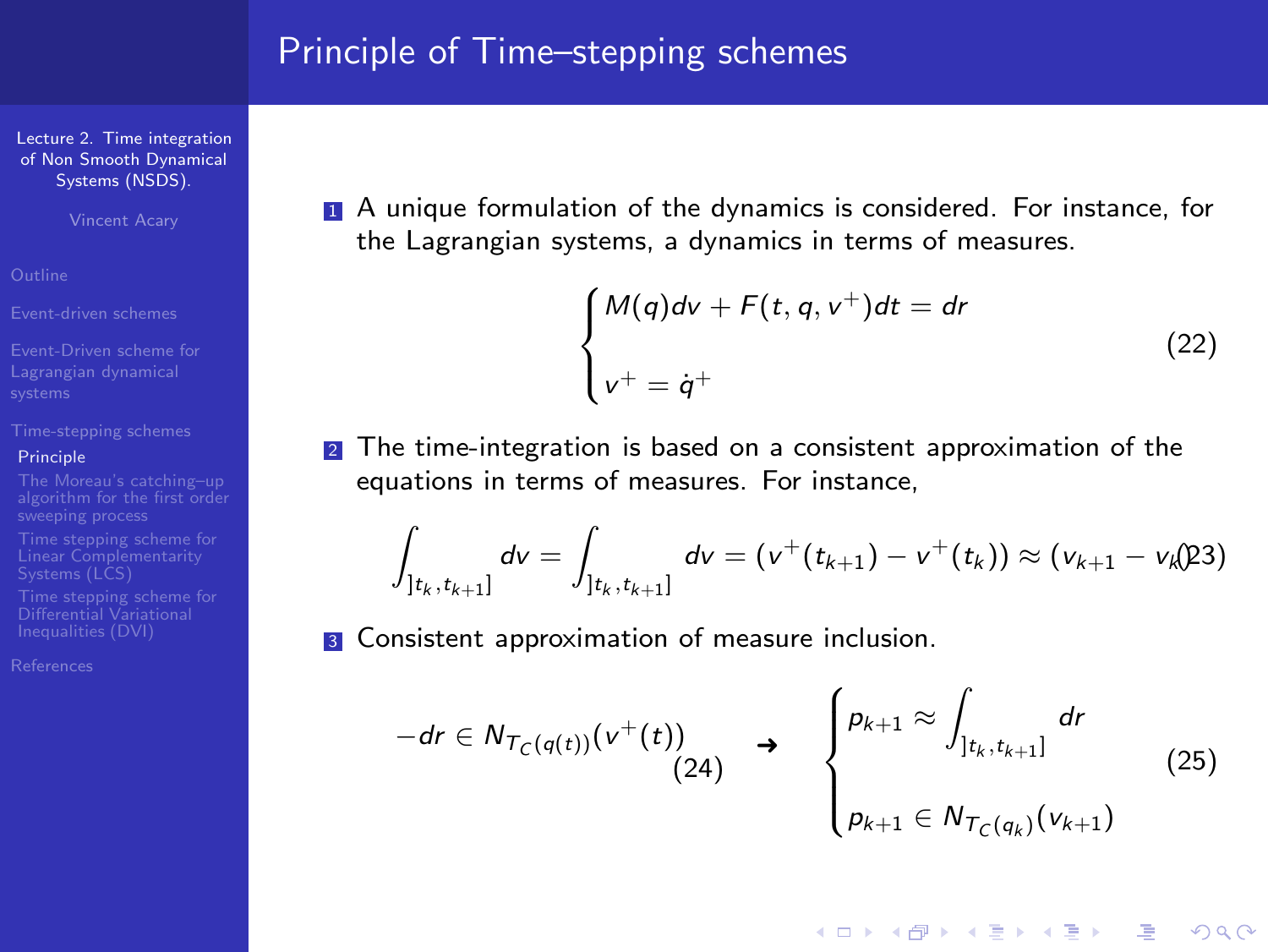[Lecture 2. Time integration](#page-0-0) of Non Smooth Dynamical Systems (NSDS).

Vincent Acary

[Event-driven schemes](#page-2-0)

[Event-Driven scheme for](#page-3-0)

The Moreau's catching–up [algorithm for the first order](#page-27-0) sweeping process

Differential Variational

<span id="page-27-0"></span>[References](#page-46-0)

### Catching–up algorithm

Let us consider the first order sweeping process with a B.V. solution:

$$
\begin{cases}\n-du \in N_{K(t)}(u(t)) \ \ (t \geqslant 0), \\
u(0) = u_0.\n\end{cases} \tag{26}
$$

The so-called "Catching–up algorithm" is defined in Moreau (1977):

$$
-(u_{k+1}-u_k)\in \partial \psi_{K(t_{k+1})}(u_{k+1})
$$
\n(27)

where  $u_k$  stands for the approximation of the right limit of u at  $t_k$ . By elementary convex analysis, this is equivalent to:

$$
u_{k+1} = \text{prox}(K(t_{k+1}), u_k). \tag{28}
$$

**YO A REAGE YOU ARE YOU ARE YOU ARE STOLEN.**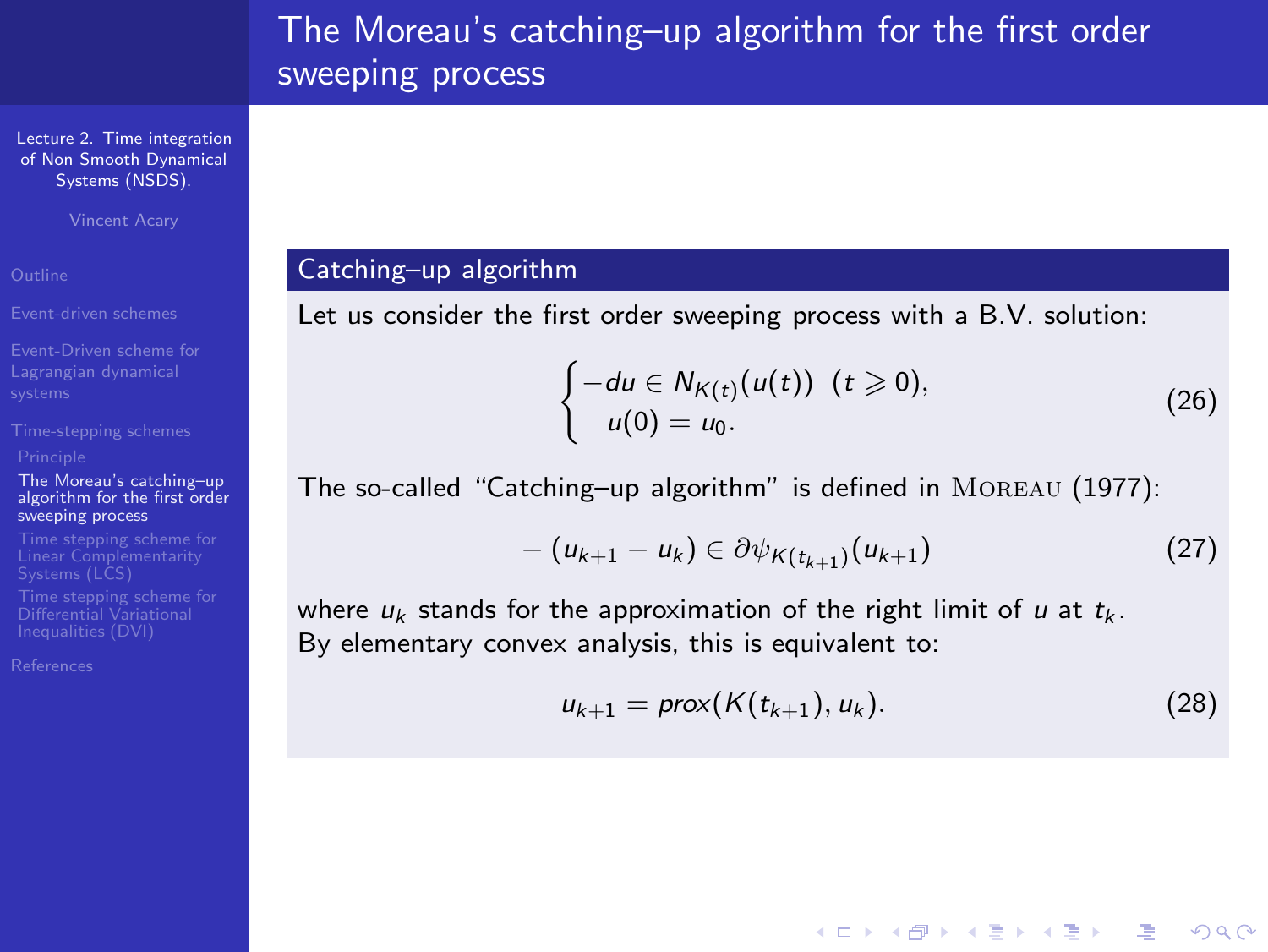[Lecture 2. Time integration](#page-0-0) of Non Smooth Dynamical Systems (NSDS).

Vincent Acary

[Event-driven schemes](#page-2-0)

[Event-Driven scheme for](#page-3-0)

#### The Moreau's catching–up [algorithm for the first order](#page-27-0) sweeping process

Differential Variational

[References](#page-46-0)

#### Difference with an backward Euler scheme

- $\blacksquare$  the catching–up algorithm is based on the evaluation of the measure du on the interval  $]t_k, t_{k+1}$ , i.e.  $du([t_k, t_{k+1}]) = u^+(t_{k+1}) - u^+(t_k)$ .
- **the backward Euler scheme is based on the approximation of**  $u(t)$ which is not defined in a classical sense for our case.

When the time step vanishes, the approximation of the measure du tends to a finite value corresponding to the jump of  $u$ . Particularly, this fact ensures that we handle only finite values.

#### Higher order approximation

Higher order schemes are meant to approximate the  $n$ -th derivative of the discretized function. Non sense for a non smooth solution.

#### Mathematical results

For Lipschitz and RCBV sweeping processes, convergence and consistency results are based on the catching–up algorithm. Monteiro Marques (1993) ; Kunze & Monteiro Marqus (2000)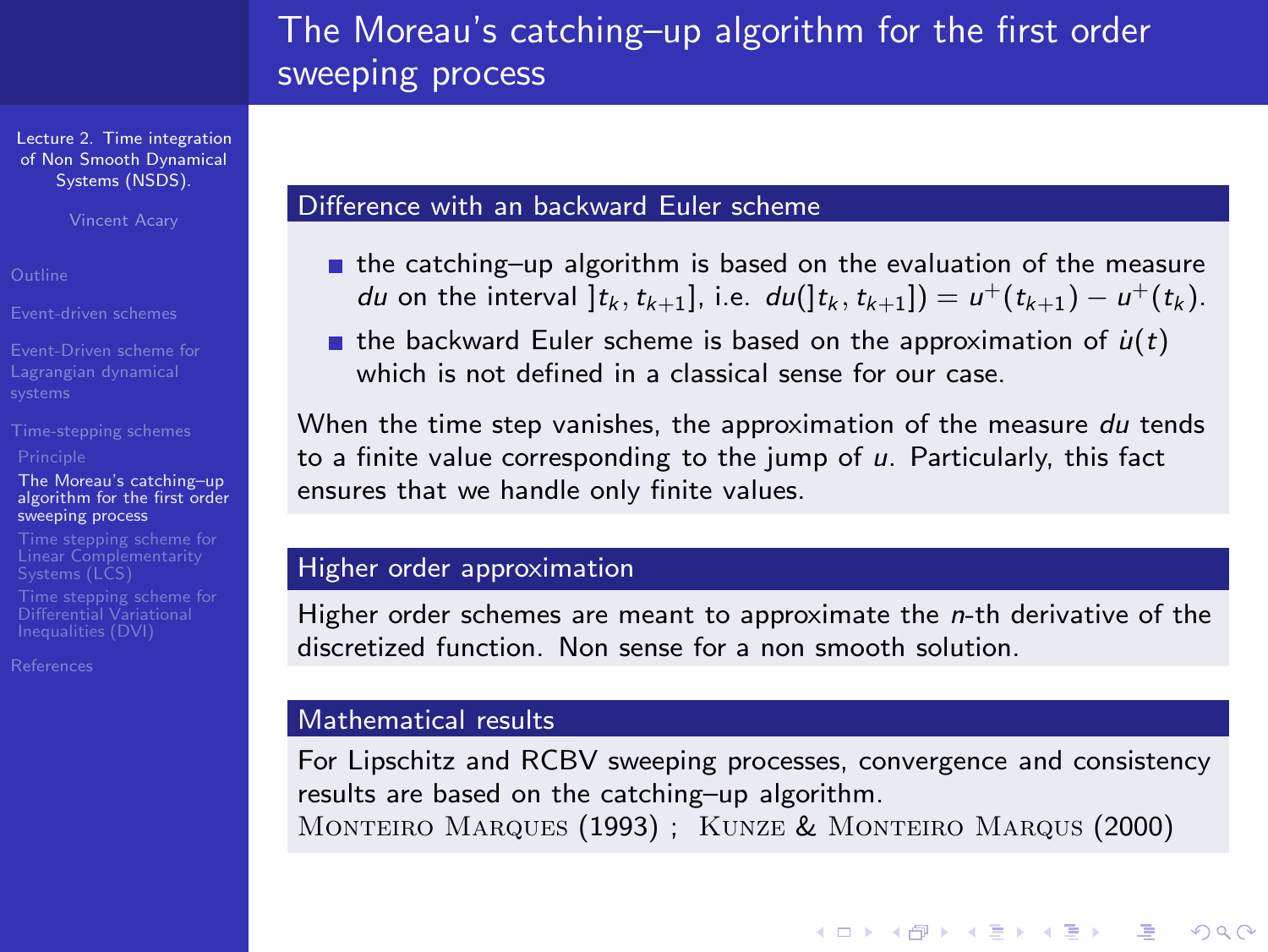[Lecture 2. Time integration](#page-0-0) of Non Smooth Dynamical Systems (NSDS).

Vincent Acary

[Event-driven schemes](#page-2-0)

[Event-Driven scheme for](#page-3-0)

#### The Moreau's catching–up [algorithm for the first order](#page-27-0) sweeping process

Differential Variational

[References](#page-46-0)

## Time-independent convex set  $K$

Let us recall now the UDI

$$
-(\dot{x}(t) + f(x(t)) + g(t)) \in \mathbb{N}_K(x(t)), \quad x(0) = x_0 \tag{29}
$$

**YO A RELATE YOUR** 

<span id="page-29-0"></span>In the same way, the inclusion can be discretized by

$$
-(x_{k+1}-x_k)+h(f(x_{k+1})+g(t_{k+1}))=\mu_{k+1}\in\mathbb{N}_K(x_{k+1}),
$$
 (30)

- In this discretization, an evaluation of the measure  $dx$  by the approximates value  $\mu_{k+1}$ .
- If the initial condition does not satisfy the inclusion at the initial time, the jump in the state can be treated in a consistent way.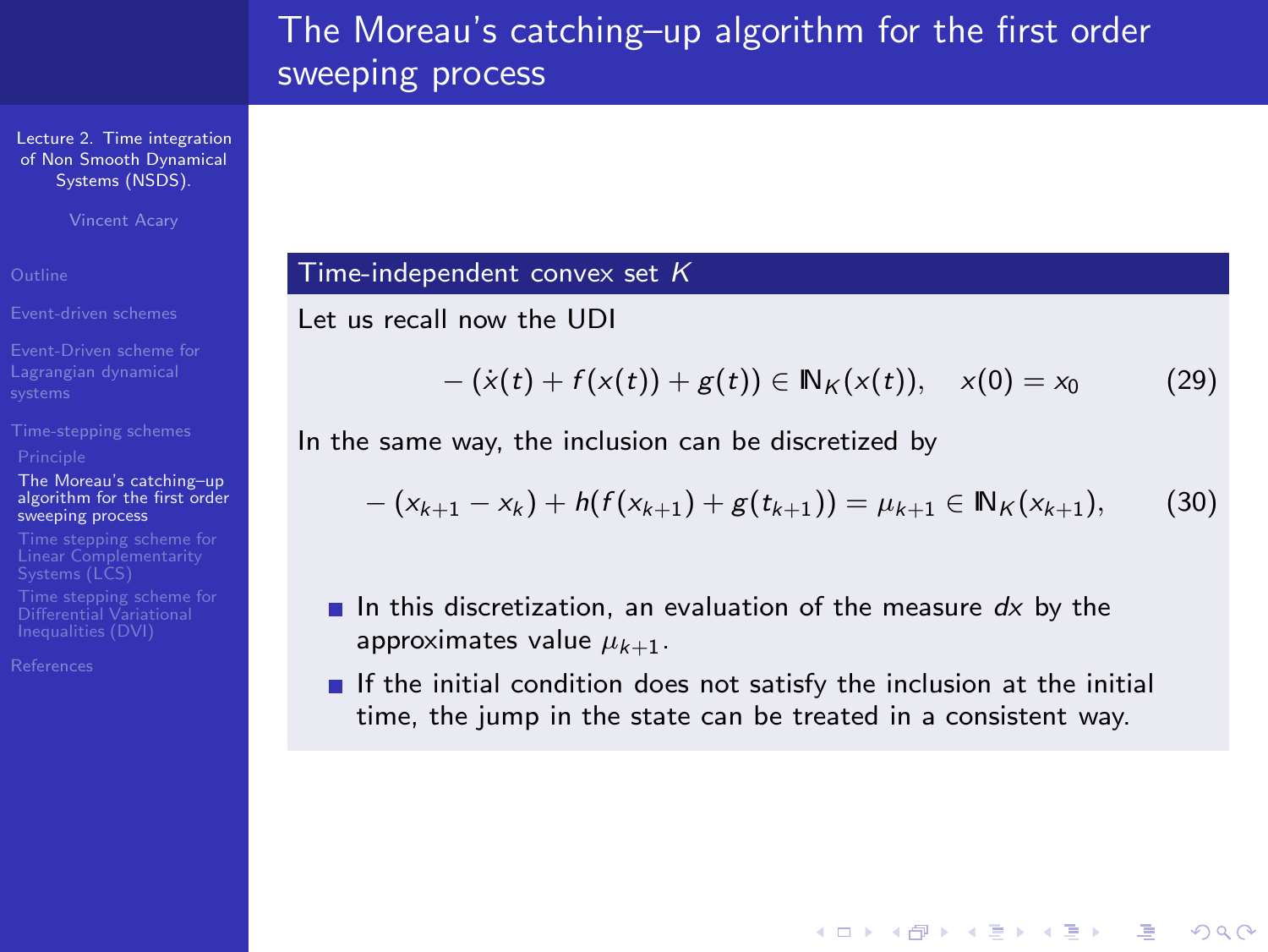[Lecture 2. Time integration](#page-0-0) of Non Smooth Dynamical Systems (NSDS).

Vincent Acary

[Event-driven schemes](#page-2-0)

[Event-Driven scheme for](#page-3-0)

#### The Moreau's catching–up [algorithm for the first order](#page-27-0) sweeping process

Differential Variational

[References](#page-46-0)

## Time-independent convex set  $K = \mathbb{R}^n_+$

The previous problem can be written as a special non linear complementarity problem:

$$
\begin{cases} (x_{k+1} - x_k) - h(f(x_{k+1}) + g(t_{k+1})) = \mu_{k+1} \\ 0 \le x_{k+1} \perp \mu_{k+1} \ge 0 \end{cases}
$$
 (31)

If  $f(x) = Ax$  we obtain the following LCP(q,M):

$$
\begin{cases} (I - hA)x_{k+1} - (x_k + hg(t_{k+1})) = \mu_{k+1} \\ 0 \le x_{k+1} \perp \mu_{k+1} \ge 0 \end{cases}
$$
 (32)

**ADD 4 REPAIR AND A COA** 

with  $M = (I - hA)$  and  $q = -(x_k + hg(t_{k+1}))$ .

## Remark

It is noteworthy that the value  $\mu_{k+1}$  approximates the measure  $d\lambda$  on the time interval rather than directly the value of  $\lambda$ .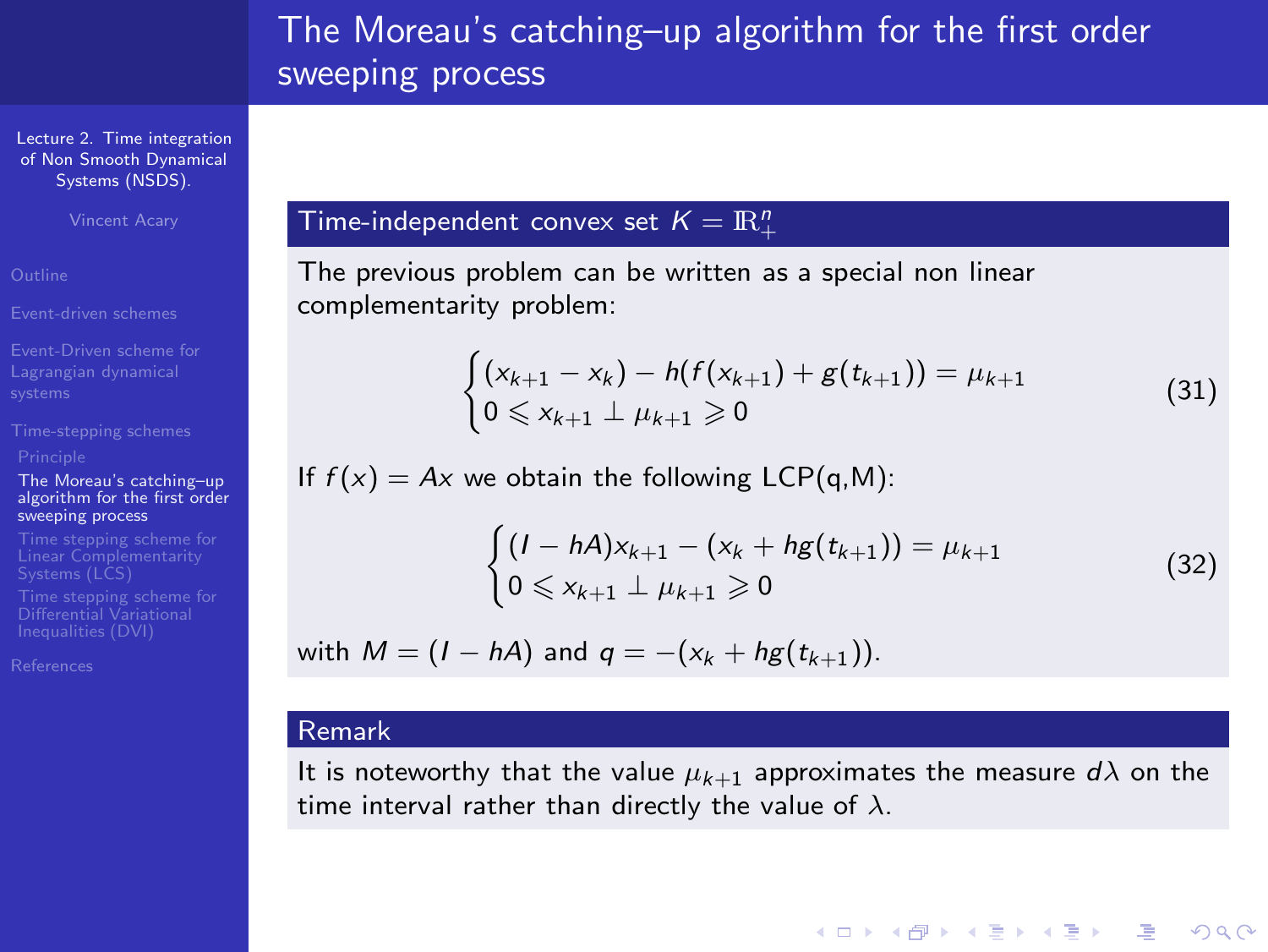[Lecture 2. Time integration](#page-0-0) of Non Smooth Dynamical Systems (NSDS).

<span id="page-31-0"></span>Vincent Acary

[Event-driven schemes](#page-2-0)

[Event-Driven scheme for](#page-3-0)

#### The Moreau's catching–up [algorithm for the first order](#page-27-0) sweeping process

Differential Variational

[References](#page-46-0)

#### Remark

Particularly, if the set  $K$  is polyhedral by :

$$
K = \{x, Cx \geqslant 0\} \tag{33}
$$

If a constraint qualification holds, the DI [\(29\)](#page-29-0) in the linear case  $f(x) = -Ax$  is equivalent the the following LCS:

$$
\begin{cases}\n\dot{x} = Ax + C^T \lambda \\
y = Cx \\
0 \le y \perp \lambda \ge 0\n\end{cases}
$$
\n(34)

**YO A REAGE YOU ARE YOU ARE YOU ARE STOLEN.** 

In this case, the catching–up algorithms yields:

$$
\begin{cases} x_{k+1} - x_k = hA x_{k+1} + C^T \mu^{k+1} \\ y_{k+1} = C x_{k+1} \\ 0 \le y_{k+1} \perp \mu_{k+1} \ge 0 \end{cases}
$$
 (35)

We will see later in Section [3](#page-32-1) that this discretization is very similar to the discretization proposed by CAMLIBEL et al. (2002) for LCS.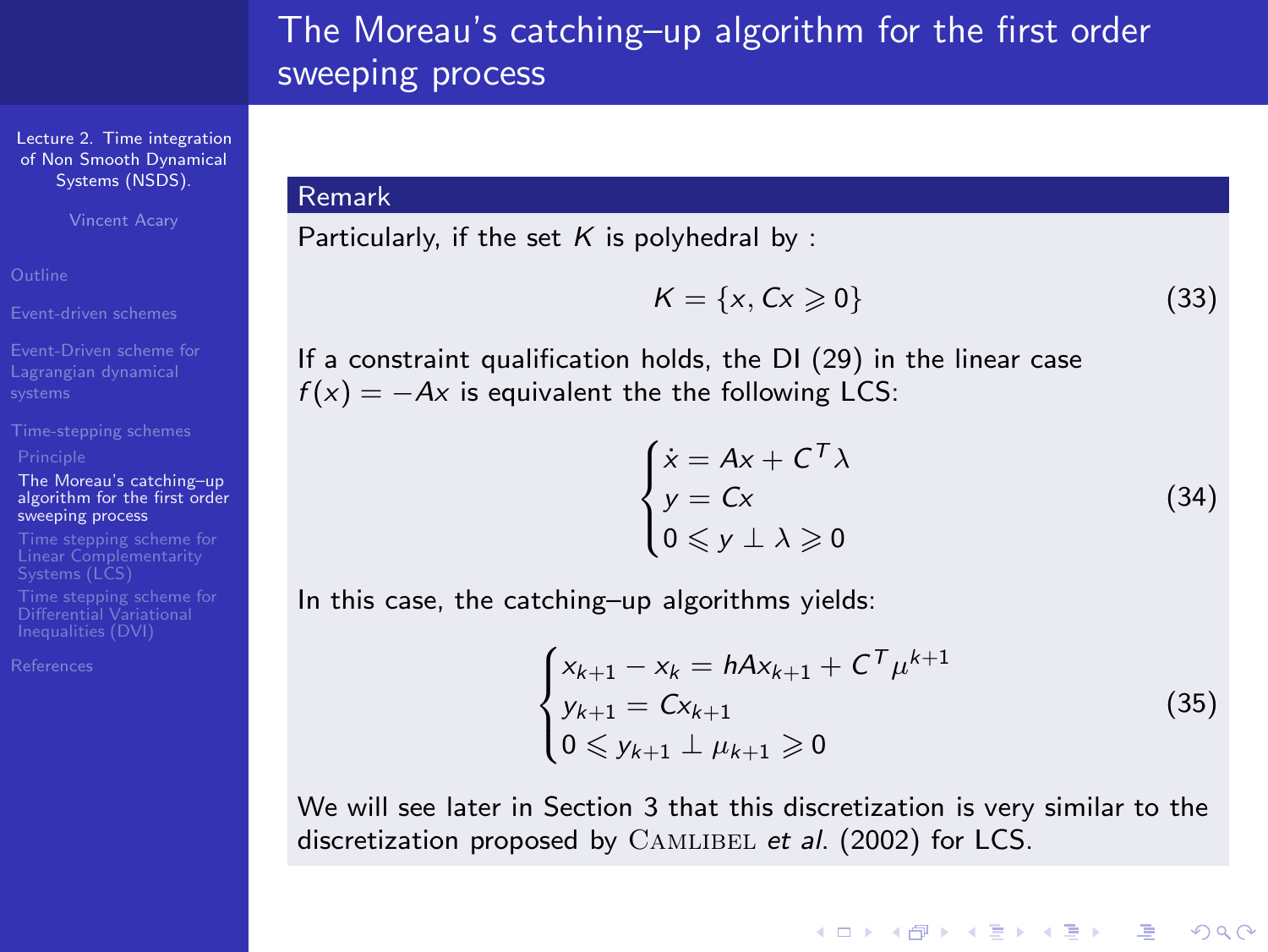<span id="page-32-1"></span>[Lecture 2. Time integration](#page-0-0) of Non Smooth Dynamical Systems (NSDS).

Vincent Acary

[Time stepping scheme for](#page-32-0) Linear Complementarity Systems (LCS)

Differential Variational

<span id="page-32-0"></span>[References](#page-46-0)

## Backward Euler scheme

Starting from the LCS

$$
\begin{cases}\n\dot{x} = Ax + B\lambda \\
y = Cx + D\lambda \\
0 \le y \perp \lambda \ge 0\n\end{cases}
$$
\n(36)

CAMLIBEL et al. (2002) apply a backward Euler scheme to evaluate the time derivative  $\dot{x}$  leading to the following scheme:

$$
\begin{cases}\n\frac{x_{k+1} - x_k}{h} = Ax_{k+1} + B\lambda_{k+1} \\
y_{k+1} = Cx_{k+1} + D\lambda_{k+1} \\
0 \le \lambda_{k+1} \perp y_{k+1} \ge 0\n\end{cases}
$$
\n(37)

**YO A REAR SHOP A BY A GAR** 

which can be reduced to a LCP by a straightforward substitution:

$$
0\leqslant \lambda_{k+1}\perp C(I-hA)^{-1}x_k+(hC(I-hA)^{-1}B+D)\lambda_{k+1}\geqslant 0\qquad \quad (38)
$$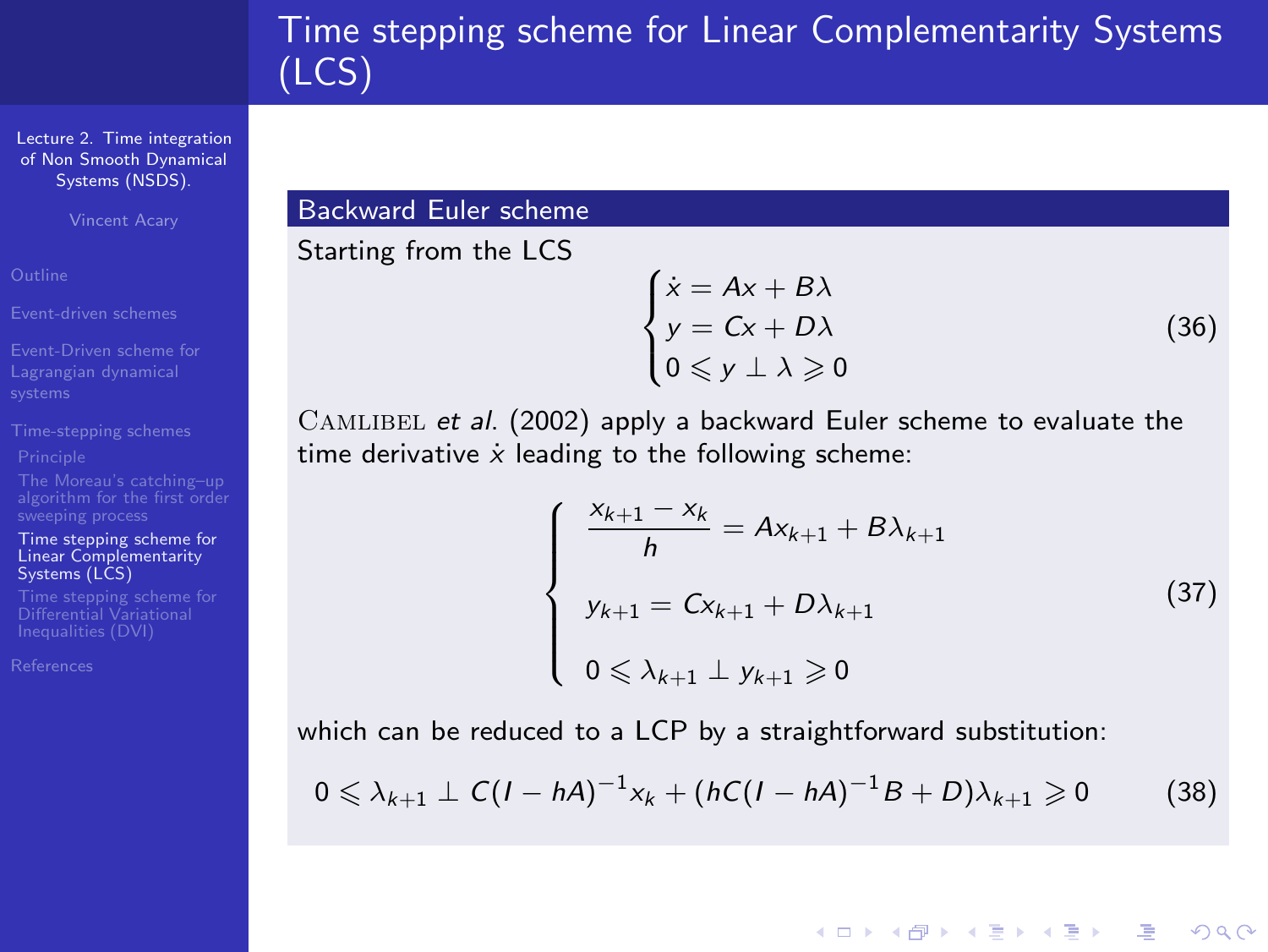[Lecture 2. Time integration](#page-0-0) of Non Smooth Dynamical Systems (NSDS).

Vincent Acary

[Event-Driven scheme for](#page-3-0)

[Time stepping scheme for](#page-32-0) Linear Complementarity Systems (LCS)

Differential Variational

[References](#page-46-0)

#### Convergence results

If D is nonnegative definite or that the triplet  $(A, B, C)$  is observable and controllable and  $(A, B, C, D)$  is positive real, they exhibit that some subsequences of  $\{y_k\}, \{\lambda_k\}, \{x_k\}$  converge weakly to a solution y,  $\lambda$ , x of the LCS. CAMLIBEL et al. (2002)

Such assumptions imply that the relative degree  $r$  is less or equal to 1.

#### Remarks

- $\blacksquare$  In the case of the relative degree 0, the LCS is equivalent to a standard system of ODE with a Lipschitz-continuous r.h.s field. The result of convergence is then similar to the standard result of convergence for the Euler backward scheme.
- In the case of a relative degree equal to 1, the initial condition must satisfy the unilateral constraints  $y_0 = Cx_0 \geq 0$ . Otherwise, the approximation  $\frac{x_{k+1} - x_k}{t}$  $\frac{h}{h}$  has non chance to converge if the state possesses a jump. This situation is precluded in the result of convergence in (CAMLIBEL et al., 2002).

**ADD 4 REPAIR AND A COA**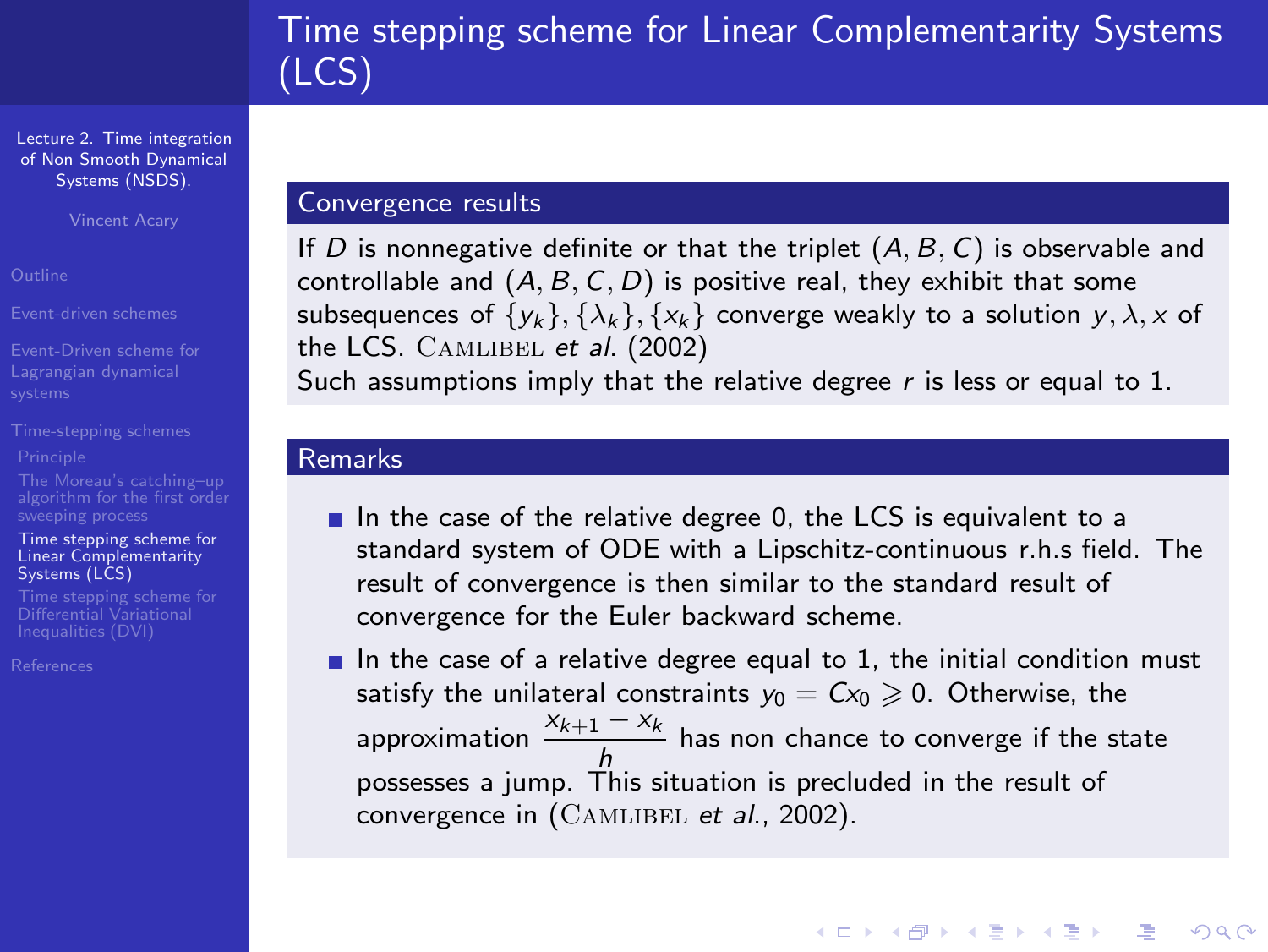[Lecture 2. Time integration](#page-0-0) of Non Smooth Dynamical Systems (NSDS).

Vincent Acary

[Event-Driven scheme for](#page-3-0)

[Time stepping scheme for](#page-32-0) Linear Complementarity Systems (LCS)

Differential Variational

[References](#page-46-0)

### Remark

Following the remark [5,](#page-31-0) we can note some similarities with the catching–up algorithm. Two main differences have however to be noted:

- $\blacksquare$  the first one is that the sweeping process can be equivalent to a LCS under the condition  $\mathcal{C} = \mathcal{B}^\mathcal{T}.$  In this way, the previous time-stepping scheme extend the catching–up algorithm to more general systems.
- The second major discrepancy is a s follows. The catching–up algorithm does not approximate directly the time-derivative  $\dot{x}$  as

$$
\dot{x}(t) \approx \frac{x(t+h) - x(t)}{h} \tag{39}
$$

**ADD 4 REPAIR AND A COA** 

but directly the measure of the time interval by

$$
dx([t, t+h]) = x^+(t+h) - x^+(t)
$$
 (40)

This difference leads to a consistent time-stepping scheme if the state possesses an initial jump. A direct consequence is that the primary variable  $\mu_{k+1}$  in the catching up algorithm is homogeneous to a measure of the time-interval.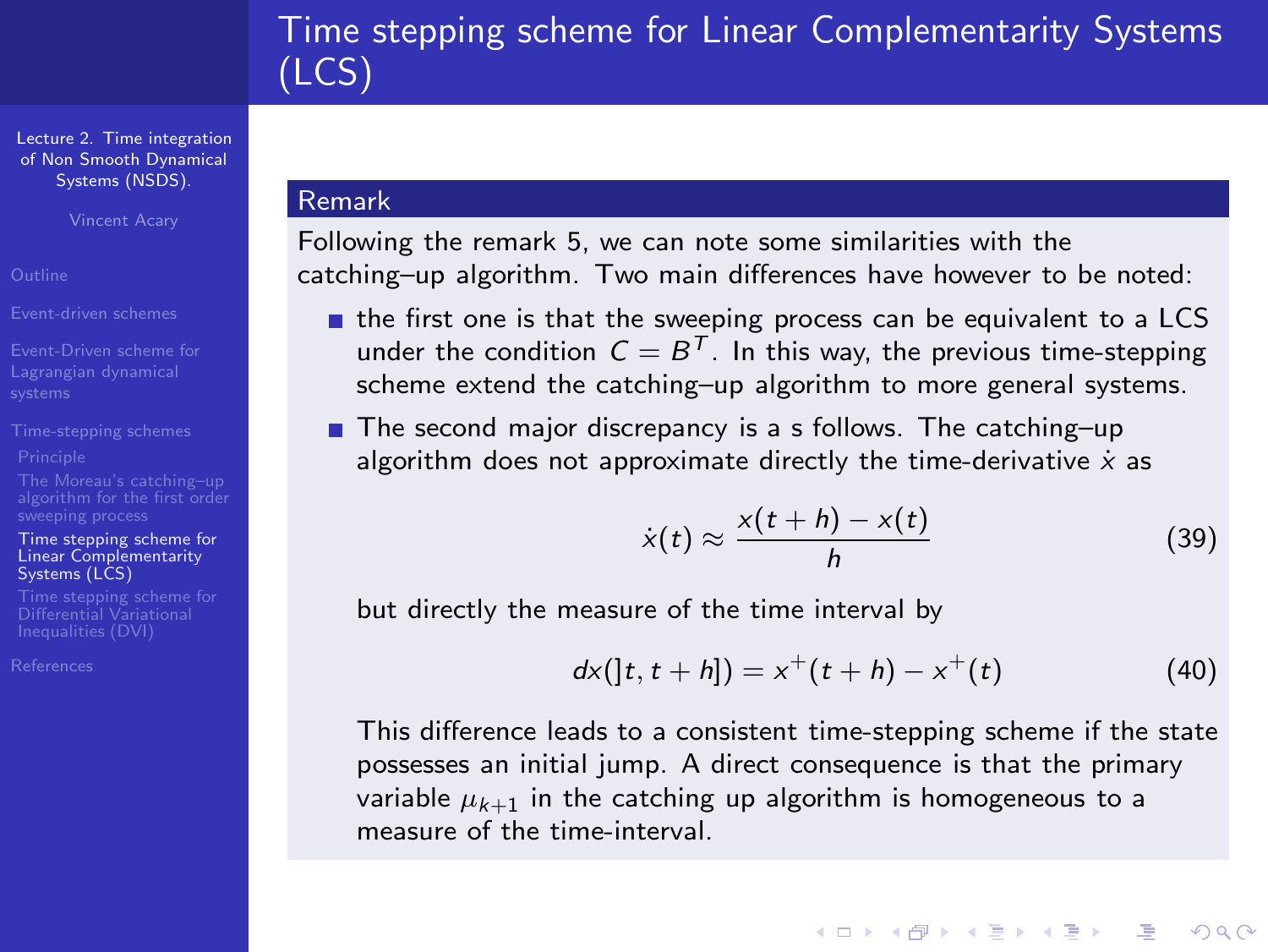[Lecture 2. Time integration](#page-0-0) of Non Smooth Dynamical Systems (NSDS).

Vincent Acary

[Event-driven schemes](#page-2-0)

[Event-Driven scheme for](#page-3-0)

[Time stepping scheme for](#page-32-0) Linear Complementarity Systems (LCS)

Differential Variational

<span id="page-35-0"></span>[References](#page-46-0)

#### θ–method

In the case of a relative degree 0, the following scheme based on a θ−method ( $\theta \in [0, 1]$ ) should work also

$$
\begin{cases}\n\frac{x_{k+1} - x_k}{h} = A(\theta x_{k+1} + (1 - \theta)x_k) + B(\theta \lambda_{k+1} + (1 - \theta)\lambda_k) \\
y_{k+1} = Cx_{k+1} + D\lambda_{k+1} \\
0 \le \lambda_{k+1} \perp w_{k+1} \ge 0\n\end{cases}
$$
\n(41)

$$
0\leqslant\lambda_{k+1}\perp w_{k+1}\geqslant 0
$$

because a  $\mathcal{C}^1$  trajectory is expected.

- We have successfully tested it on electrical circuit of degree 0 in the semi-implicit case  $\theta \in [1/2, 1]$ .
- **■** An interesting feature of such  $\theta$ -method is the energy conserving property that they exhibit for  $\theta = 1/2$ . We will see in the following section that the scheme can be viewed as a special case of the time-stepping scheme proposed by Pang (2006).

**YO A REAGE YOU ARE YOU ARE YOU ARE STOLEN.**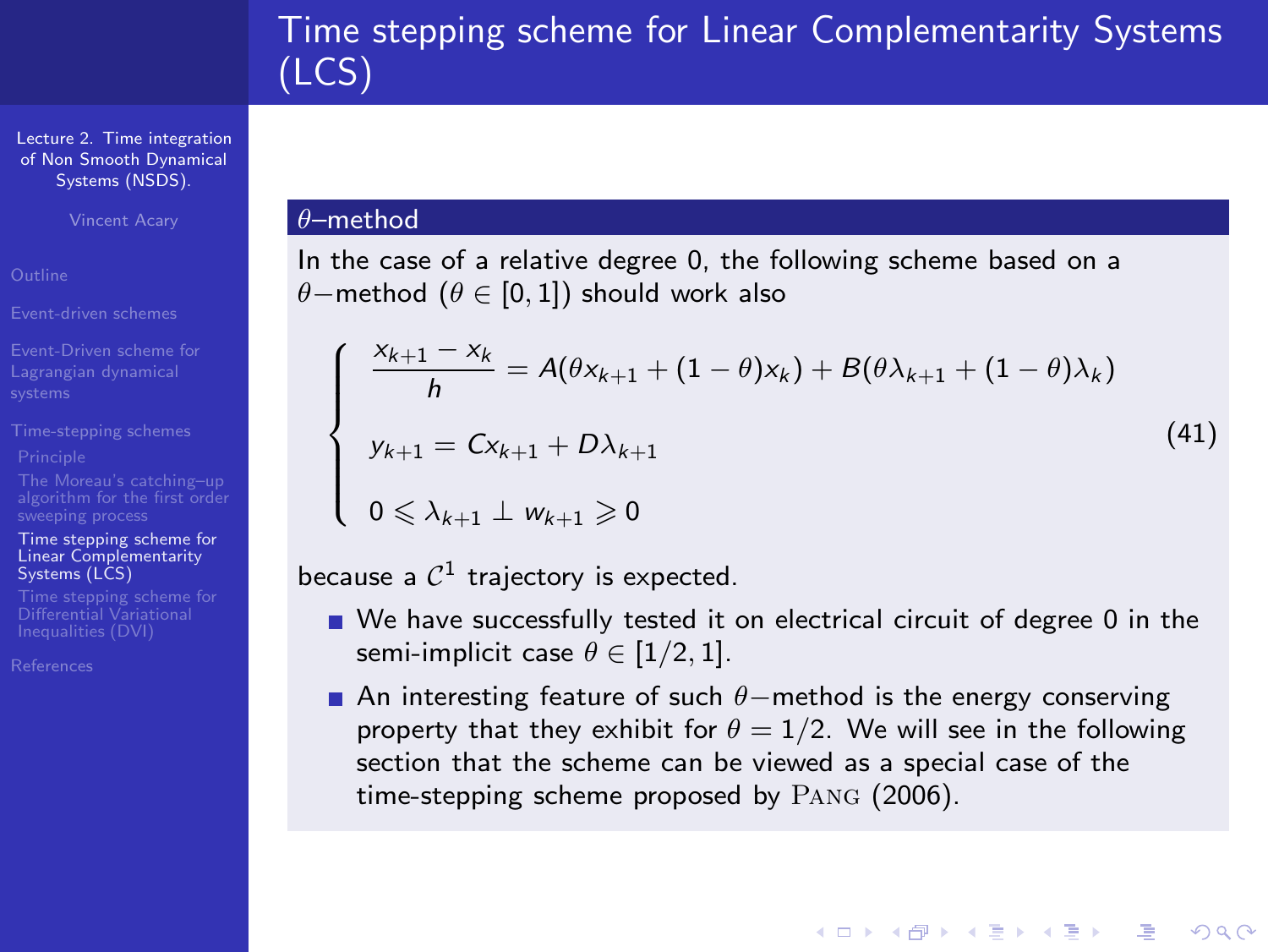# Time stepping scheme for Differential Variational Inequalities (DVI)

[Lecture 2. Time integration](#page-0-0) of Non Smooth Dynamical Systems (NSDS).

Vincent Acary

[Time stepping scheme for](#page-36-0) Differential Variational Inequalities (DVI)

<span id="page-36-0"></span>[References](#page-46-0)

In (Pang, 2006), several time-stepping schemes are designed for DVI which are separable in  $u$ .

$$
\dot{x}(t) = f(t, x(t)) + B(x(t), t)u(t) \tag{42}
$$

$$
u(t) = \text{SOL}(K, G(t, x(t)) + F(\cdot)) \tag{43}
$$

We recall that the second equation means that  $u(t) \in K$  is the solution of the following VI

$$
(v-u)^{T}.(G(t,x(t))+F(u(t)))\geqslant 0,\forall v\in K
$$
 (44)

**YO A REAGE YOU ARE YOU ARE YOU ARE STOLEN.** 

Two cases are treated with a time-stepping scheme: the Initial Value Problem(IVP) and the Boundary Value Problem(BVP).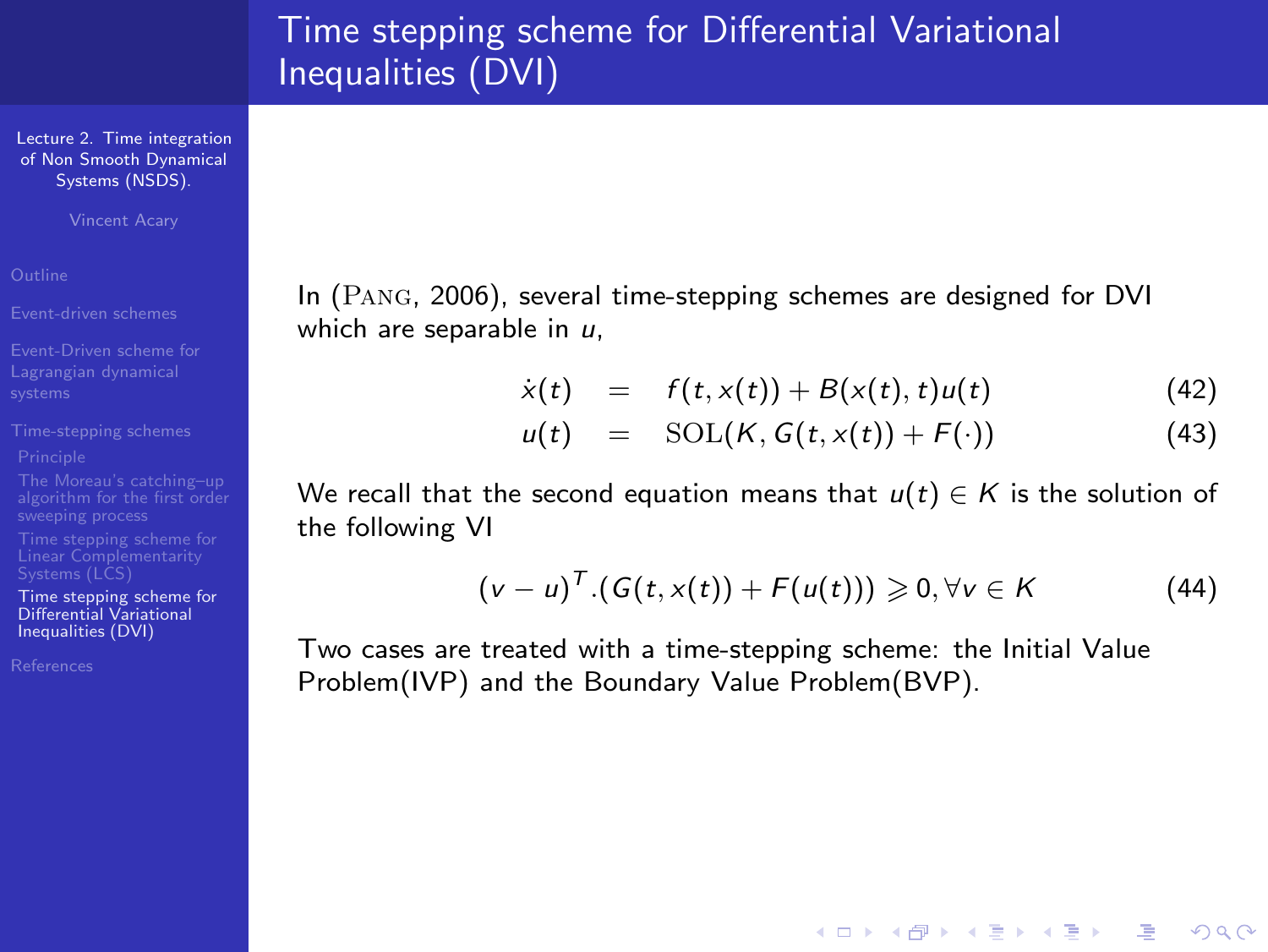# Time stepping scheme for DVI. IVP case.

[Lecture 2. Time integration](#page-0-0) of Non Smooth Dynamical Systems (NSDS).

Vincent Acary

[Time stepping scheme for](#page-36-0) Differential Variational Inequalities (DVI)

<span id="page-37-0"></span>[References](#page-46-0)

### IVP case.

$$
\dot{x}(t) = f(t, x(t)) + B(x(t), t)u(t) \tag{45}
$$

$$
u(t) = \text{SOL}(K, G(t, x(t)) + F(\cdot)) \tag{46}
$$

$$
x(0) = x_0 \tag{47}
$$

**YO A RELATE YOUR** 

#### The proposed time-stepping method is given as follows

$$
x_{k+1} - x_k = h[f(t_k, \theta x_{k+1} + (1-\theta)x_k) + B(x_k, t_k)u_{k+1}] \quad (48)
$$

$$
u_{k+1} = \text{SOL}(K, G(t_{k+1}, x_{k+1}) + F(\cdot)) \tag{49}
$$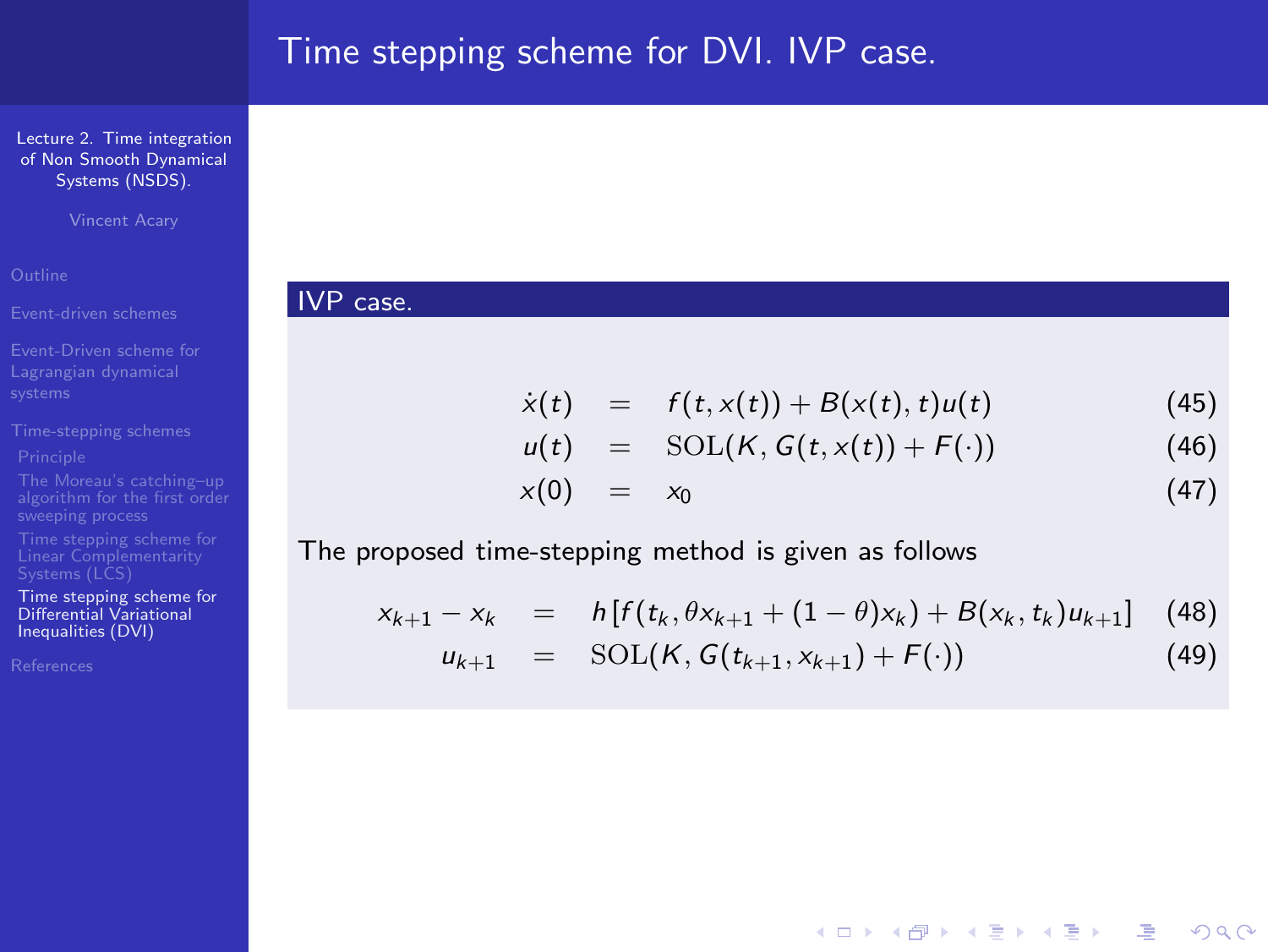## Time stepping scheme for DVI. IVP case.

[Lecture 2. Time integration](#page-0-0) of Non Smooth Dynamical Systems (NSDS).

Vincent Acary

[Event-driven schemes](#page-2-0)

[Event-Driven scheme for](#page-3-0)

[Time stepping scheme for](#page-36-0) Differential Variational Inequalities (DVI)

<span id="page-38-0"></span>[References](#page-46-0)

## Explicit scheme  $\theta = 0$

An explicit discretization of  $\dot{x}$  is realized leading to the one-step non smooth problem

$$
x_{k+1} = x_k + h[f(t_k, x_k) + B(x_k, t_k)u_{k+1}] \tag{50}
$$

where  $u_{k+1}$  solves the  $VI(K, F_{k+1})$  with

$$
F_{k+1}(u) = G(t_{k+1}, h[f(t_k, x_k) + B(x_k, t_k)u]) + F(u)
$$
 (51)

#### Remark

- In the last VI, the value  $u_{k+1}$  can be evaluated in explicit way with respect to  $x_{k+1}$ .
- $\blacksquare$  It is noteworthy that even in the explicit case, the VI is always solved in a implicit ways, i.e. for  $x_{k+1}$  and  $u_{k+1}$ .

#### Semi-implicit scheme

<span id="page-38-1"></span>If  $\theta \in ]0,1]$ , the pair  $u_{k+1}, x_{k+1}$  solves the  $VI(\mathbb{R}^n \times K, F_{k+1})$  with

$$
F_{k+1}(x, u) = \begin{bmatrix} x - x_k - h[f(t_k, \theta x + (1 - \theta)x_k) + B(x_k, t_k)u] \\ G(t_{k+1}, x) + F(u) \end{bmatrix}
$$
(52)

 $\sim$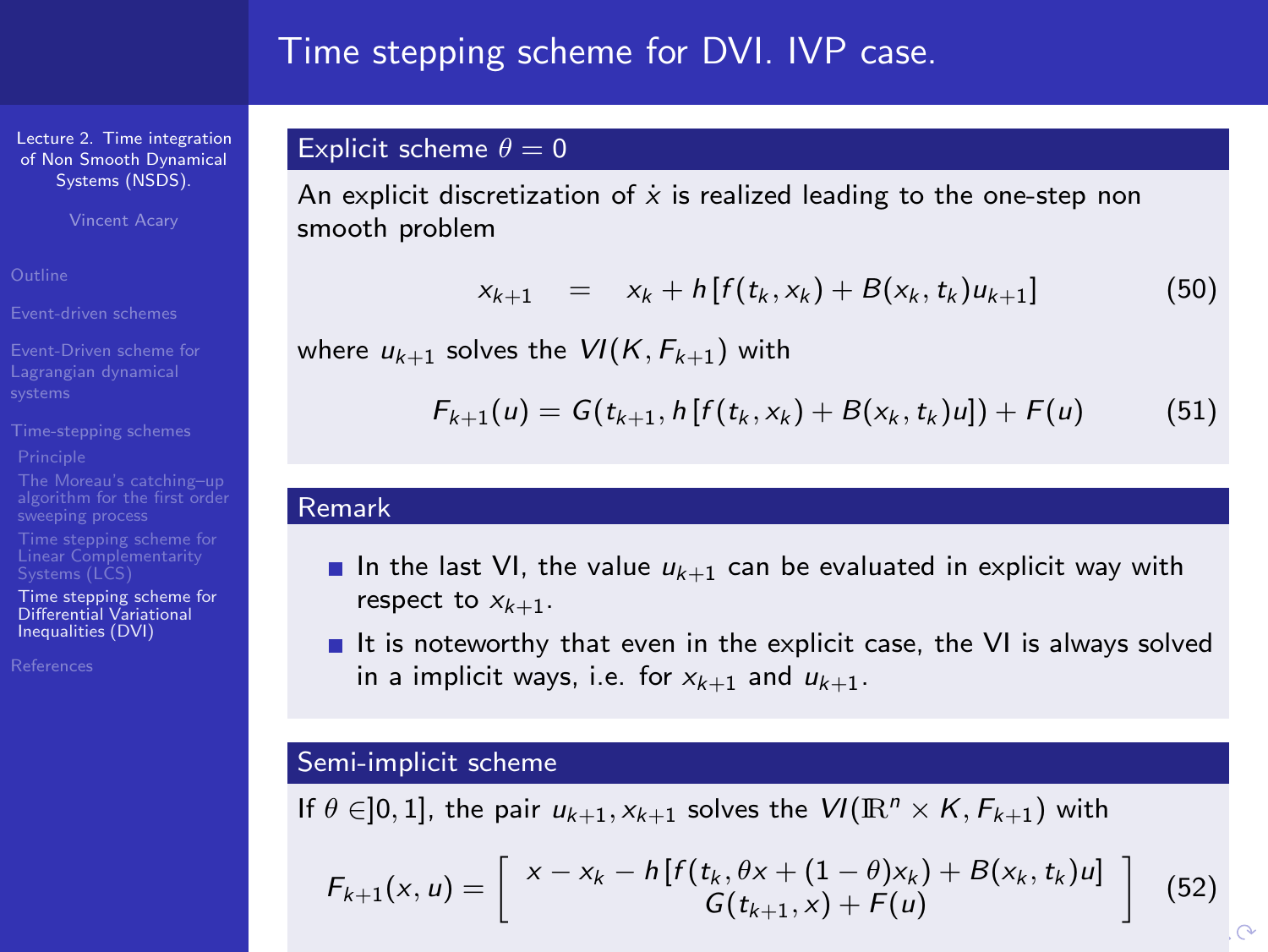Vincent Acary

[Event-driven schemes](#page-2-0)

[Time stepping scheme for](#page-36-0) Differential Variational Inequalities (DVI)

<span id="page-39-0"></span>[References](#page-46-0)

### Convergence results

In (Pang, 2006), the convergence of the semi-implicit case is proved. For that, a continuous piecewise linear function,  $x^{\mathsf{h}}$  is built by interpolation of the approximate values  $x_k$ .

$$
x^{h}(t) = x_{k} + \frac{t - t_{k}}{h}(x_{k+1} - x_{k}), \forall t \in [t_{k}, t_{k} + 1]
$$
 (53)

and a piecewise constant function  $u^h$  is build such that

$$
u^{h}(t) = u_{k+1}, \forall t \in ]t_{k}, t_{k} + 1]
$$
\n(54)

**YO A REAGE YOU ARE YOU ARE YOU ARE STOLEN.** 

It is noteworthy that the approximation  $x^h$  is constructed as a continuous function rather than  $u^h$  may be discontinuous.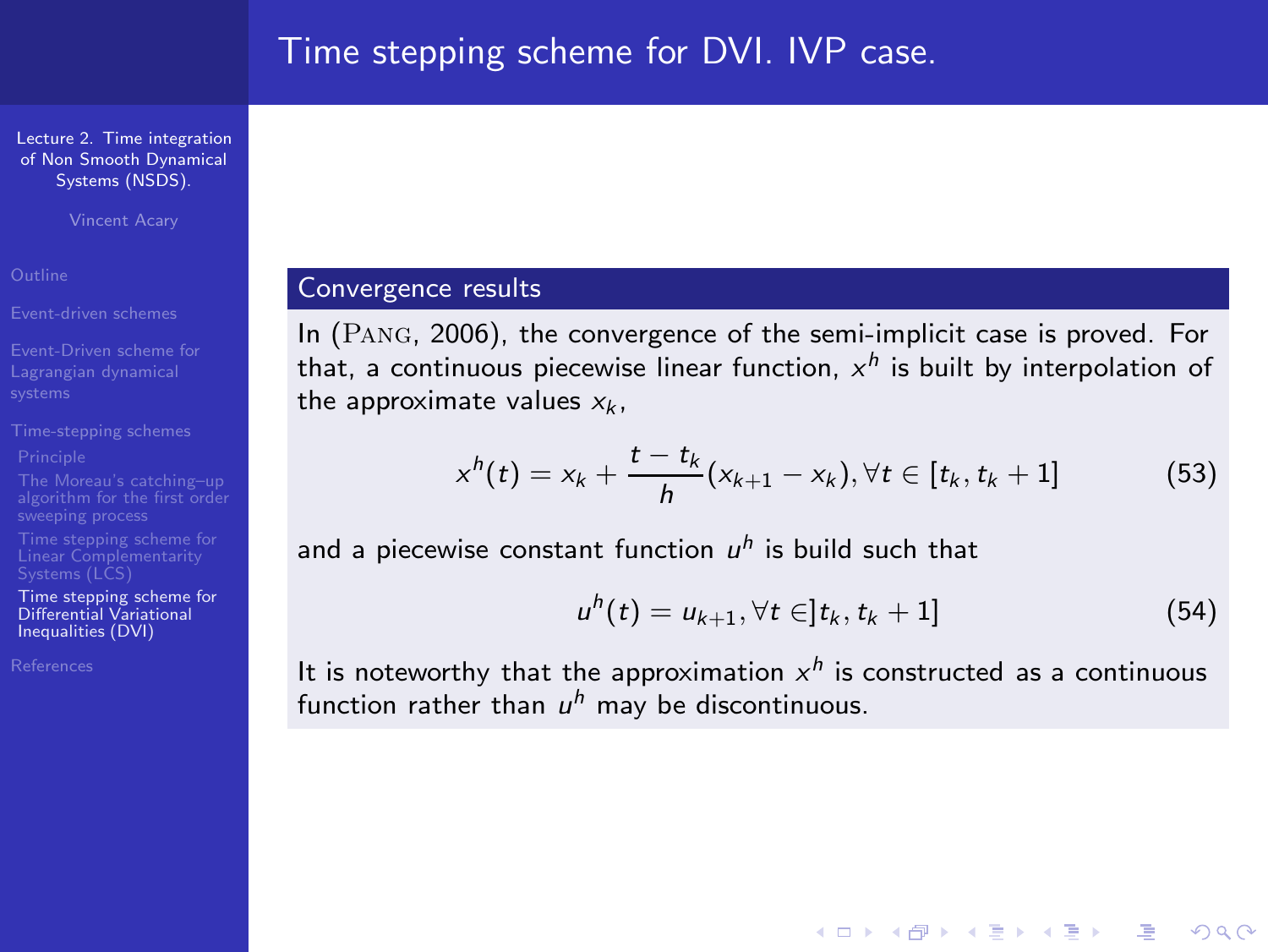Vincent Acary

[Event-driven schemes](#page-2-0)

[Event-Driven scheme for](#page-3-0)

[Time stepping scheme for](#page-36-0) Differential Variational Inequalities (DVI)

[References](#page-46-0)

### Convergence results

The existence of a subsequence of  $u_h$ ,  $x_h$  denoted by  $u^{h_\nu}$ ,  $x^{h_\nu}$  such that

- $x^{h_{\nu}}$  converges uniformly to  $\hat{x}$  on  $[0,\,T]$
- $u^{h_{\nu}}$  converges weakly to  $\hat{u}$  in  $\mathcal{L}^2(0,\,T)$

under the following assumptions:

- $\blacksquare$  f and G are Lipschitz continuous on  $\Omega = [0,\, T] \times \mathbb{R}^n$ ,
- $\blacksquare$  B is a continuous bounded matrix-valued function on  $\Omega$ .
- $\overline{\mathbf{3}}$  K is closed and convex (not necessarily bounded)
- $\overline{4}$  F is continuous
- **5** SOL(K, q + F)  $\neq$  Ø and convex such that ∀q  $\in$  G(Ω), the following growth condition holds

 $\exists \rho > 0$ , sup $\{\|u\|, u \in \text{SOL}(K, q + F)\} \leq \rho(1 + \|q\|)$  (53)

This assumption is used to prove that a pair  $u_{k+1}$ ,  $x_{k+1}$  exists for the VI [\(52\)](#page-38-1). This assumption of the type "growth condition" is quite usual to prove existence of solution of VI through fixed-point theorem (see (Facchinei & Pang, 2003)).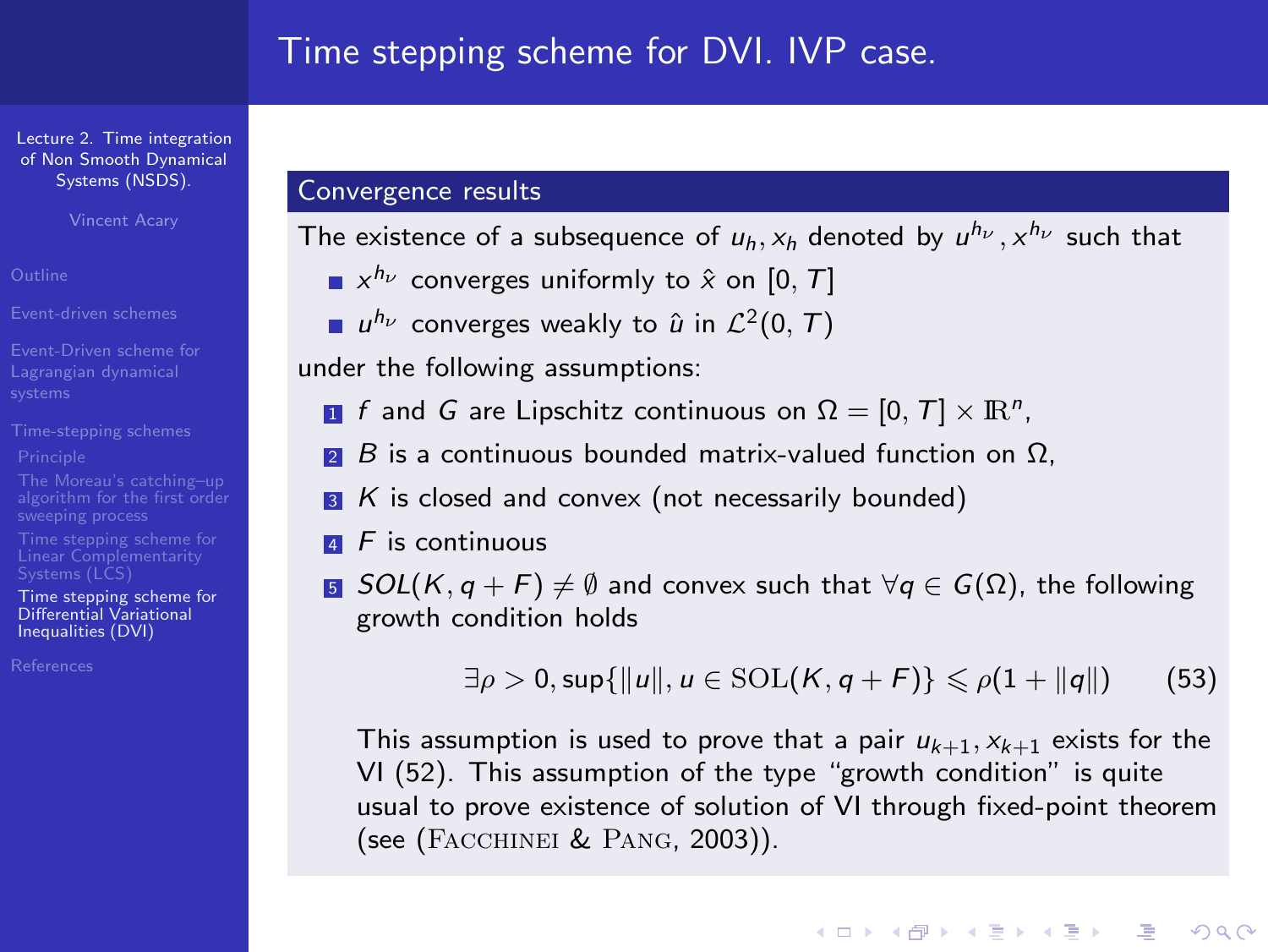Vincent Acary

[Event-driven schemes](#page-2-0)

[Time stepping scheme for](#page-36-0) Differential Variational Inequalities (DVI)

[References](#page-46-0)

## Convergence results

Furthermore, under either one of the following two conditions:

 $F(u) = Du$  (i.e. linear VI) for some positive semidefinite matrix, D

**F**(u) =  $\Psi$ (Eu), where  $\Psi$  is Lipschitz continuous and  $\exists c > 0$  such that

$$
||Eu_{k+1}-E_k||\leqslant ch \qquad (53)
$$

**ADD 4 REPAIR AND A COA** 

all limits  $(\hat{x}, \hat{u})$  are weak solutions of the initial-value DVI.

→ This proof convergence provide us with an existence result for such DVI with a separable in  $\mu$ .

The linear growth condition which is strong assumption in most of practical case can be dropped. In this case, some monotonicity assumption has to be made on  $F$  and strong monotonicity assumption on the map  $u \mapsto G(t, x) \circ (r + B(t, x)u)$  for all  $t \in [0, T], x \in \mathbb{R}^n$ ,  $r \in \mathbb{R}^n$ . We refer to (PANG, 2006) for more details. If  $G(x, t) = Cx$ , the last assumption means that CB is positive definite.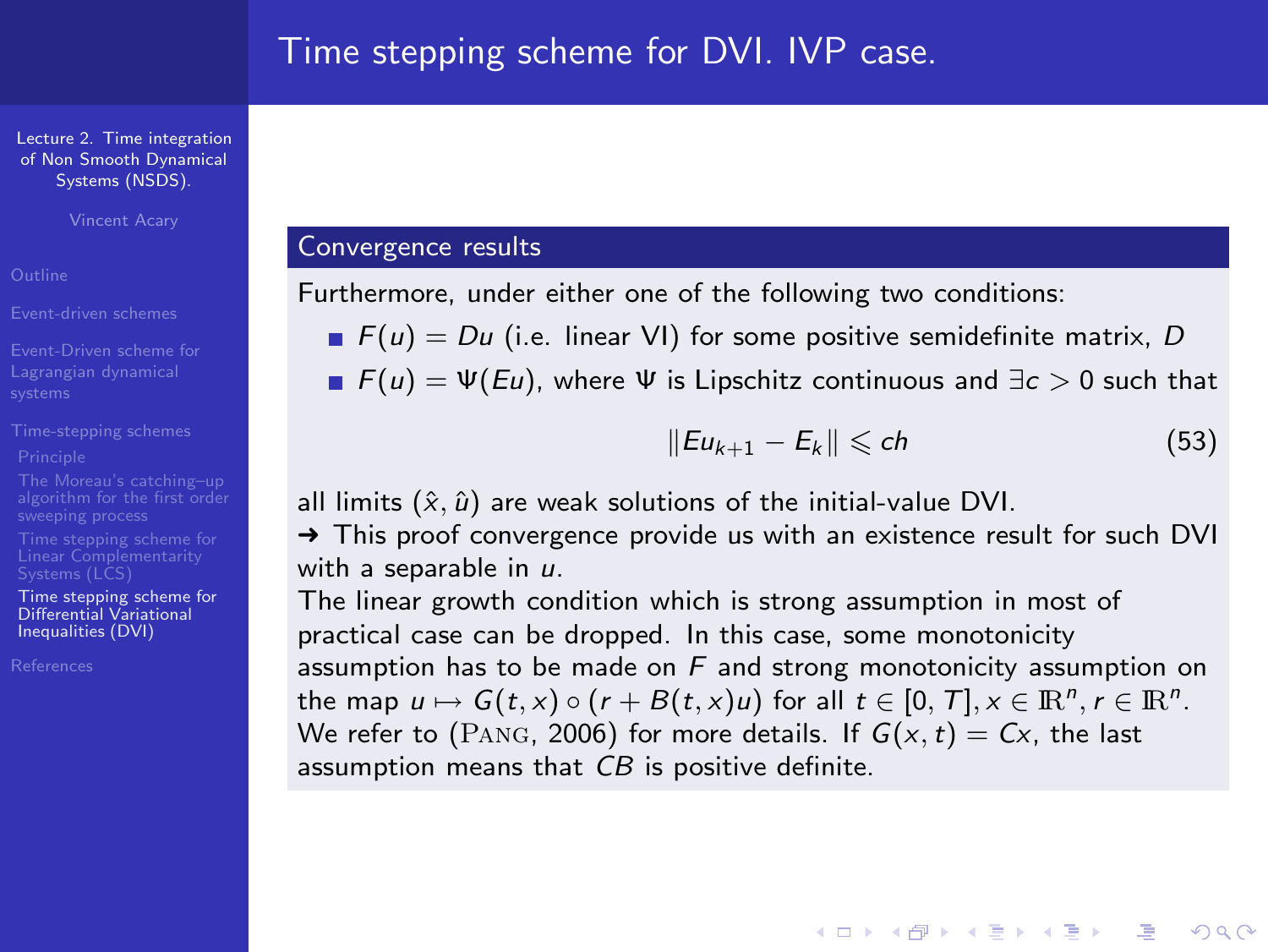## Time stepping scheme for DVI. BVP case

[Lecture 2. Time integration](#page-0-0) of Non Smooth Dynamical Systems (NSDS).

Vincent Acary

[Event-driven schemes](#page-2-0)

[Time stepping scheme for](#page-36-0) Differential Variational Inequalities (DVI)

[References](#page-46-0)

Let us consider now the Boundary value problem with linear boundary function

$$
\dot{x}(t) = f(t,x(t)) + B(x(t),t)u(t) \tag{54}
$$

$$
u(t) = \text{SOL}(K, G(t, x(t)) + F(\cdot)) \tag{55}
$$

$$
b = Mx(0) + Nx(T) \qquad (56)
$$

The time-stepping proposed by Pang (2006) is as follows :

$$
x_{k+1} - x_k = h[f(t_k, \theta x_{k+1} + (1-\theta)x_k) + B(x_k, t_k)u_{k+1}], \quad k \in \{0, ..., N
$$
  

$$
u_{k+1} = \text{SOL}(K, G(t_{k+1}, x_{k+1}) + F(\cdot)), \quad k \in \{0, ..., N-1\}
$$

plus the boundary condition

$$
b = Mx_0 + Nx_N \tag{60}
$$

 $\left\{ \begin{array}{ccc} \square & \rightarrow & \left\{ \bigoplus \bullet & \leftarrow \Xi \right\} & \leftarrow \Xi \end{array} \right.$ 

**GRAN**  $QQ$ 

#### Comments

BVP case

The system is henceforth a coupled and large VI for which the numerical solution is not trivial.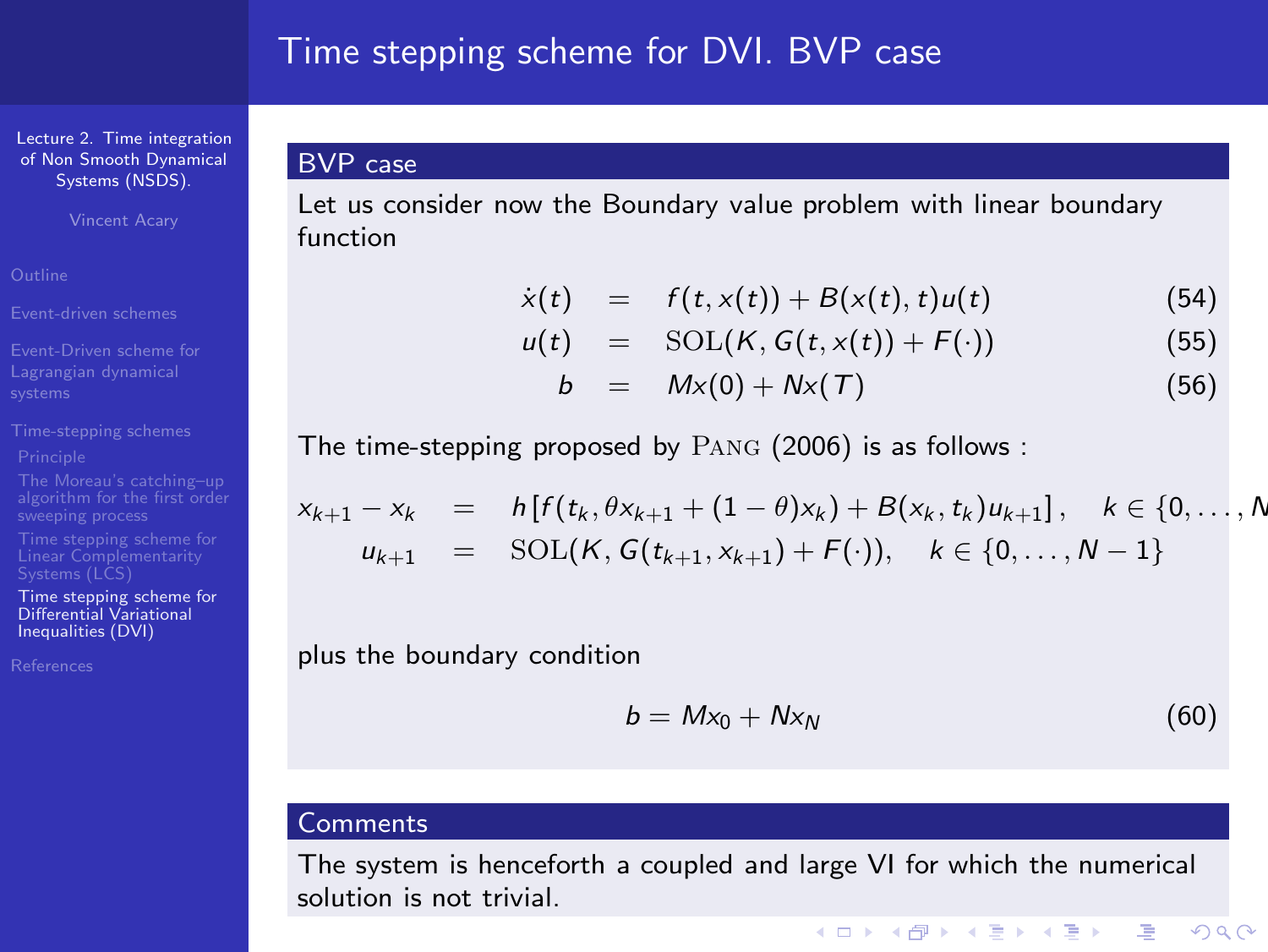Vincent Acary

[Time stepping scheme for](#page-36-0) Differential Variational Inequalities (DVI)

[References](#page-46-0)

## Convergence results

The existence of the discrete time-trajectory is ensured under the following assumption :

 $\blacksquare$  F monotone and VI solutions have linear growth

**2** the map  $u \mapsto G(t, x) \circ (r + B(t, x)u)$  is strongly monotone

 $\blacksquare$   $M + N$  is non singular and satisfies

$$
\textsf{exp}(\,\mathcal{T}\psi_{\mathsf{x}})<1+\frac{1}{\|(M+N)^{-1}N\|}
$$

**YO A REAGE YOU ARE YOU ARE YOU ARE STOLEN.** 

where  $x \neq 0$  is a constant derived from problem data. The convergence of the discrete time trajectory is proved if  $F$  is linear.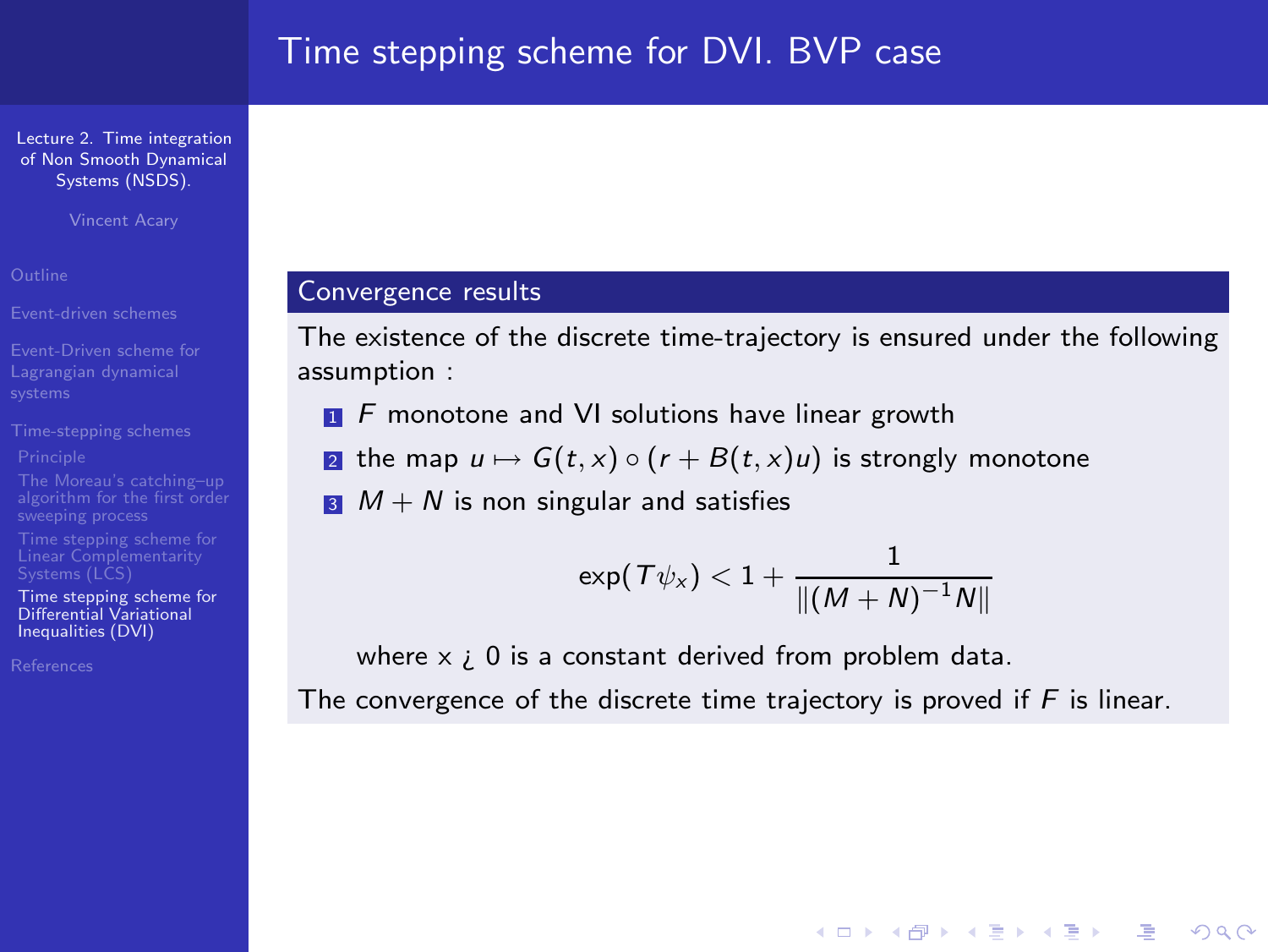# Time stepping scheme for Differential Variational Inequalities (DVI)

[Lecture 2. Time integration](#page-0-0) of Non Smooth Dynamical Systems (NSDS).

Vincent Acary

[Event-driven schemes](#page-2-0)

[Time stepping scheme for](#page-36-0) Differential Variational Inequalities (DVI)

<span id="page-44-0"></span>[References](#page-46-0)

#### General remarks

■ The time–stepping scheme can be viewed as extension of the DCS, the UDI and the Moreau's catching up algorithm.

**YO A RELATE YOUR** 

- But, the scheme is more a mathematical discretization rather a numerical method. In practice, the numerical solution of a VI is difficult to obtain when the set  $K$  is unstructured.
- The case K is polyhedral is equivalent to a DCS.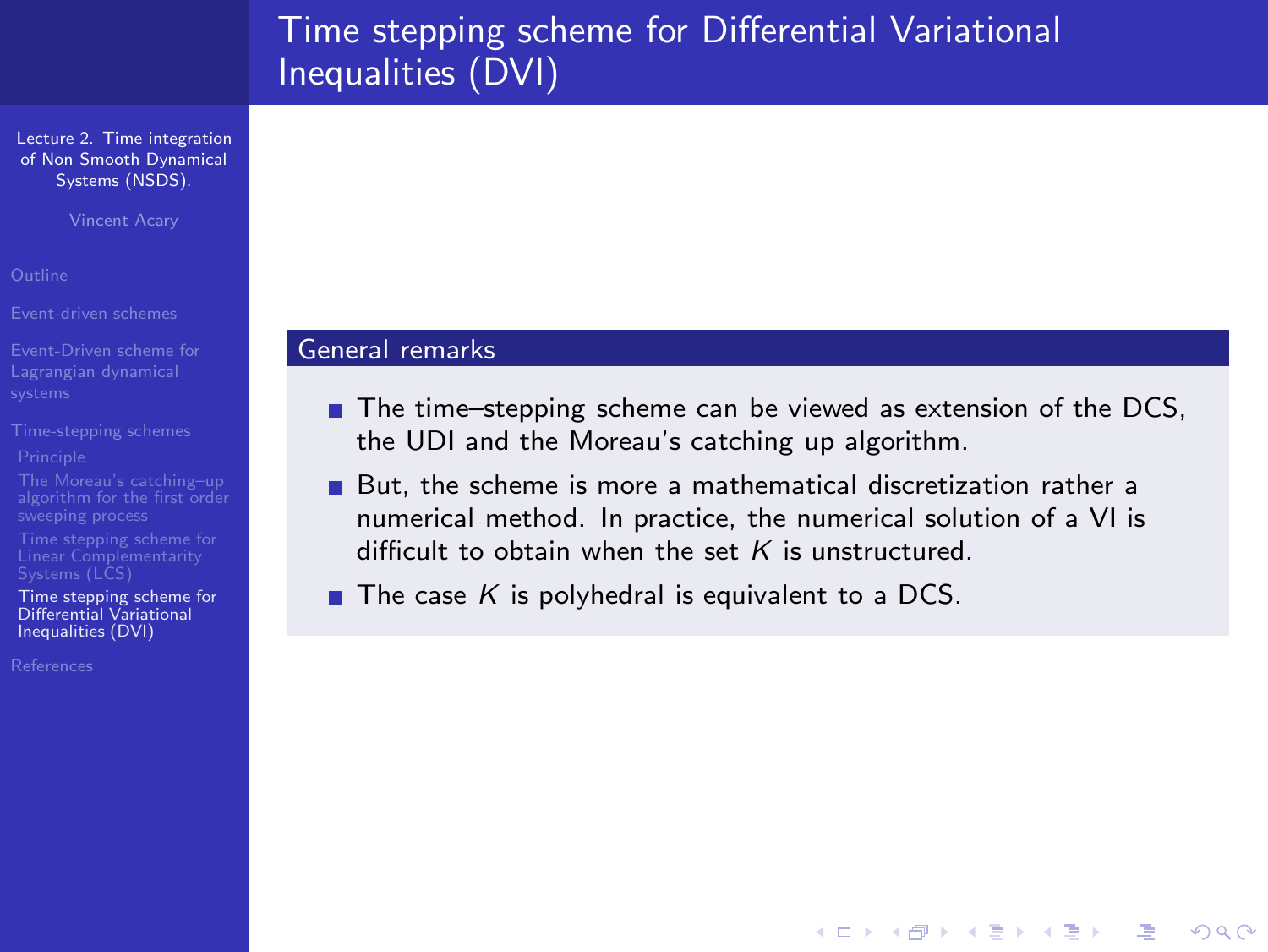Vincent Acary

[algorithm for the first order](#page-27-0)

[Time stepping scheme for](#page-36-0) Differential Variational Inequalities (DVI)

<span id="page-45-0"></span>

Thank you for your attention.

イロト イ母 トイミト イミト・(型) のべの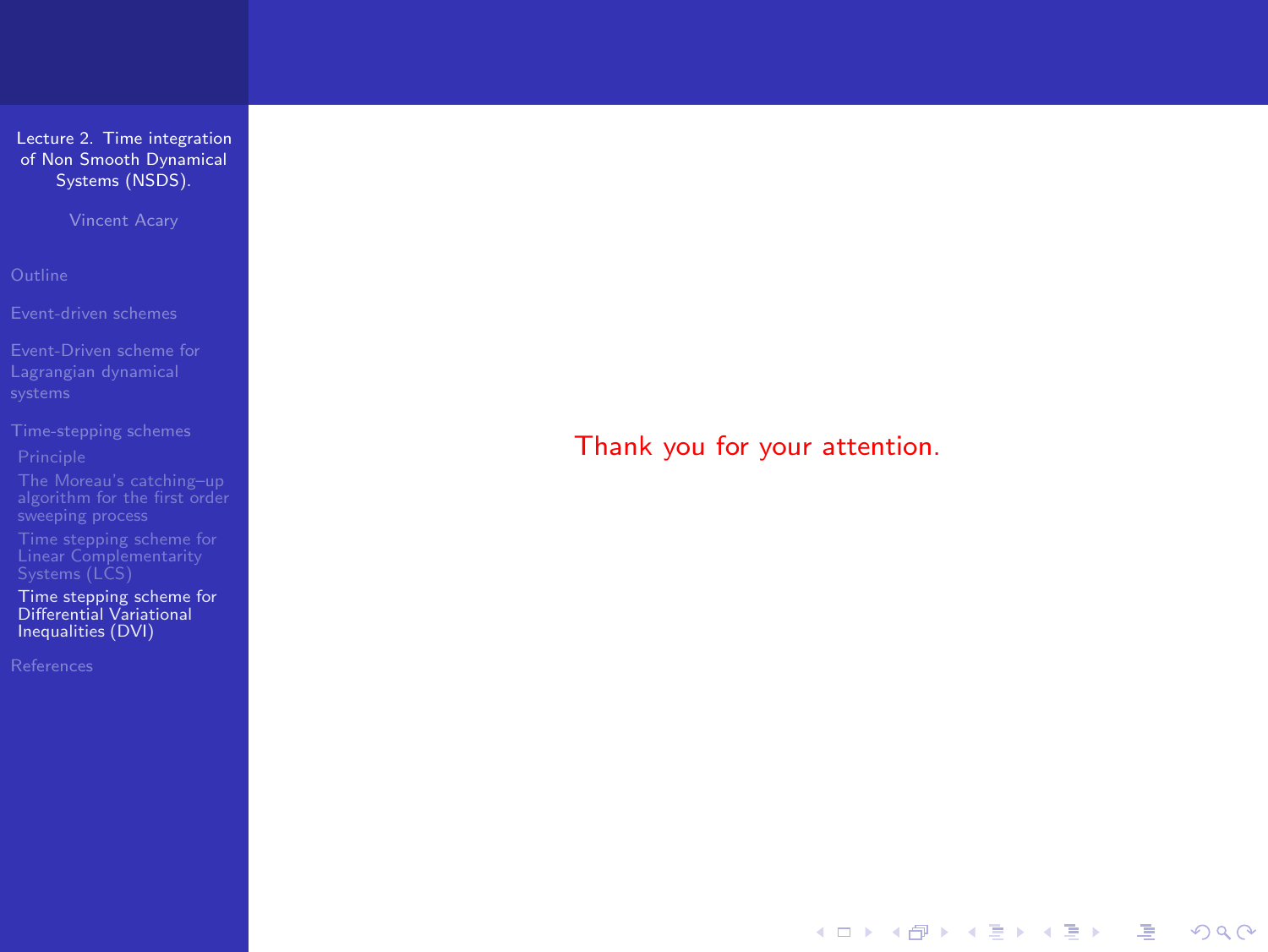Vincent Acary

<span id="page-46-0"></span>[References](#page-46-0)

- K. Camlibel, W.P.M.H. Heemels & J.M. Schumacher. Consistency of a time-stepping method for a class of piecewise-linear networks. IEEE Transactions on Circuits and Systems I, 49, pp. 349–357, 2002.
- A.L. DONTCHEV & E.M. FARKHI. Error estimates for discretized differential inclusions. Computing, 41(4), pp. 349–358, 1989.
- A.L. DONTCHEV  $\&$  F. LEMPIO. Difference methods for differential inclusions: a survey. SIAM reviews, 34(2), pp. 263–294, 1992.
- Francisco Facchinei & Jong-Shi Pang. Finite-dimensional variational inequalities and complementarity problems, volume I & II of Springer Series in Operations Research. Springer Verlag NY. Inc., 2003.
- C. Glocker. Set-Valued Force Laws: Dynamics of Non-Smooth systems, volume 1 of Lecture notes in applied mechanics. Spring Verlag, 2001.
- M. KUNZE & M.D.P. MONTEIRO MAROUS. An introduction to moreau's sweeping process. B. BROGLIATO, editor, Impact in Mechanical systems: Analysis and Modelling, volume 551 of Lecture Notes in Physics, pp. 1–60. Springer, 2000.
- M. D. P. MONTEIRO MARQUES. Differential Inclusions in NonSmooth Mechanical Problems : Shocks and Dry Friction. Birkhauser, Verlag, 1993.
- J.J. Moreau. Evolution problem associated with a moving convex set in a Hilbert space. Journal of Differential Equations, 26, pp. 347–374, 1977.
- D. PANG, J.-S. AN STEWART. Differential variational inequalities. Mathematical Programming A., 2006. submitted, preprint available at http://www.cis.upenn.edu/davinci/pu[blic](#page-45-0)a[tio](#page-47-0)[n](#page-35-0)[s/p](#page-45-0)[a](#page-46-0)n[g-](#page-36-0)[ste](#page-47-0)[w](#page-25-0)[ar](#page-26-0)[t03](#page-47-0)[.p](#page-0-0)[df.](#page-47-0)  $\Diamond \Diamond \Diamond$